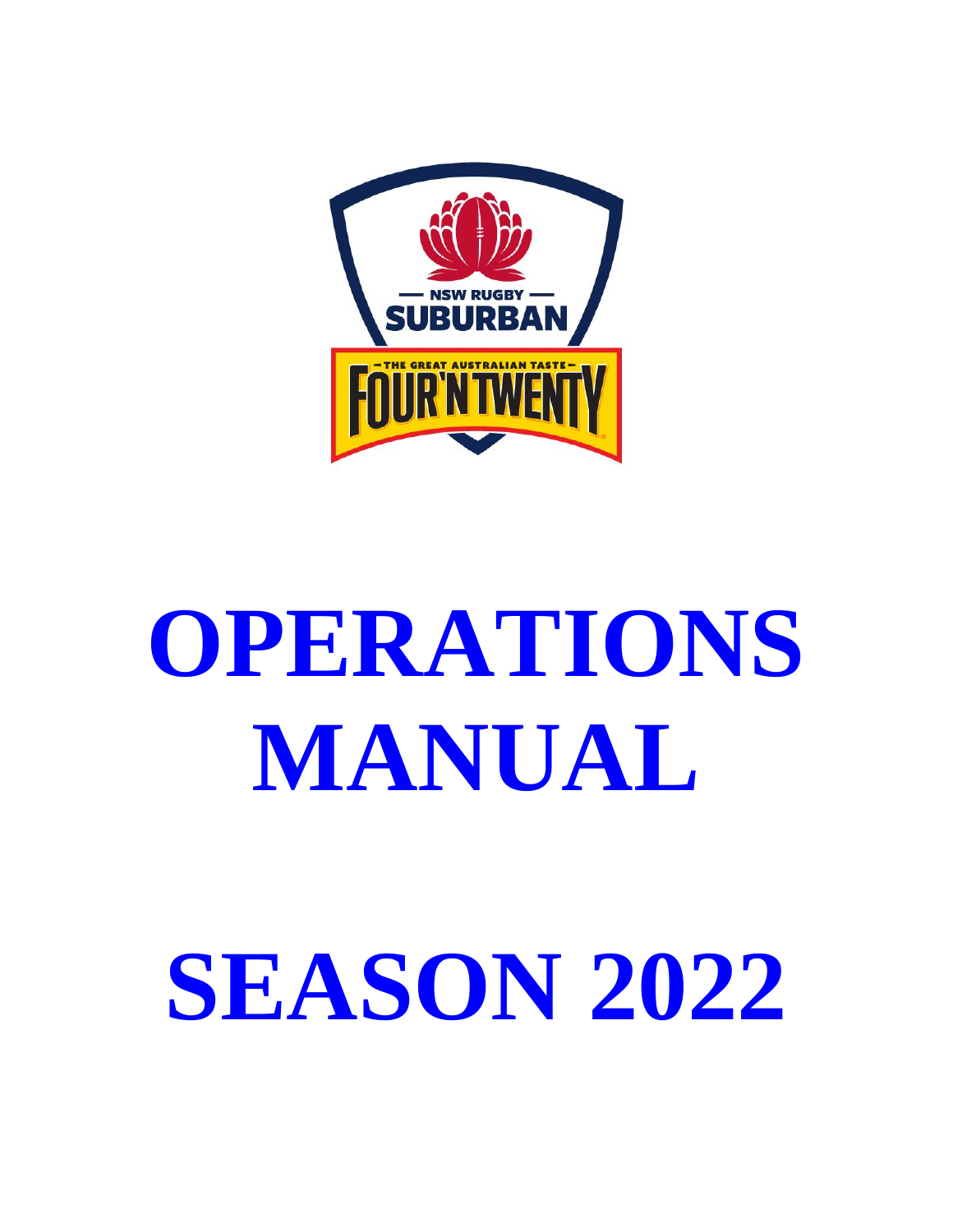

# **SECTION 1**

# **CONTACTS & COURSES**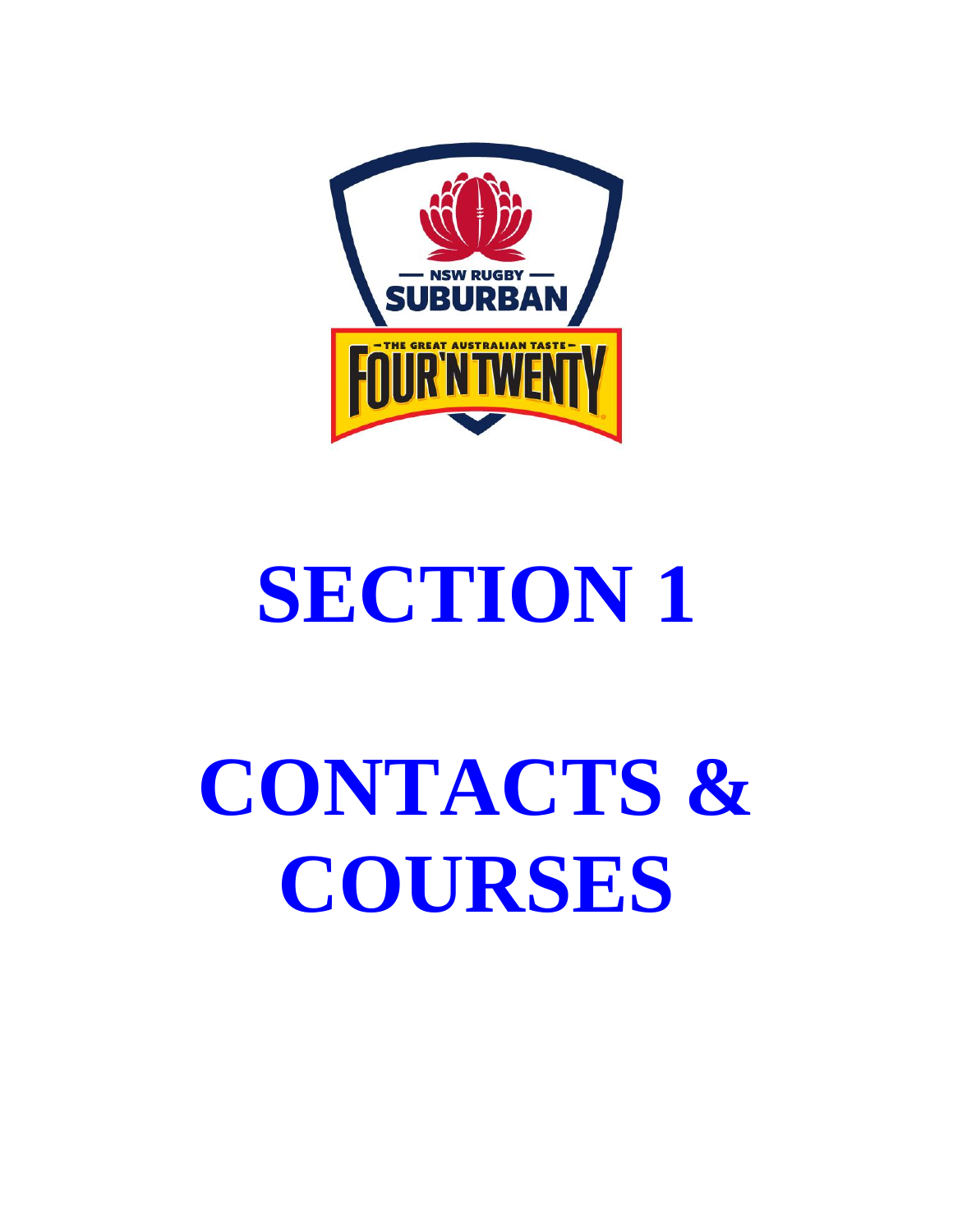# **CLICK ON THE LINKS TO ACCESS THE INFORMATION:**

- 1.1 [NSW Suburban Rugby Union Board](http://www.rugby.net.au/page/Office-Bearers-x-648-132-591.html)
- 1.2 [NSW Suburban Rugby Union Staff](http://www.rugby.net.au/page/Staff-Contacts-x-647-132-590.html)
- 1.3 Club Contacts

[Division](http://www.rugby.net.au/page/Division-One-x-691-132-586.html) One

[Division Two](http://www.rugby.net.au/page/Division-Two-x-694-132-587.html)

[Division Three](http://www.rugby.net.au/page/Division-Three-x-695-132-596.html)

[Division](http://www.rugby.net.au/page/Division-Four-x-6654-132-14495.html) Four

**[Division Five](http://www.rugby.net.au/extra.asp?ID=706)** 

[Division](http://www.rugby.net.au/page/Division-Six-x-707-132-598.html) Six

1.4 [Courses in the Rugby Learning Centre](http://www.aru.com.au/coaching/RugbyLearningCentre.aspx)

**[Coaching Courses](https://australia.rugby/participate/coach)** 

[Referee Courses](https://australia.rugby/participate/referee)

[Assistant Referee Courses](https://australia.rugby/participate/referee)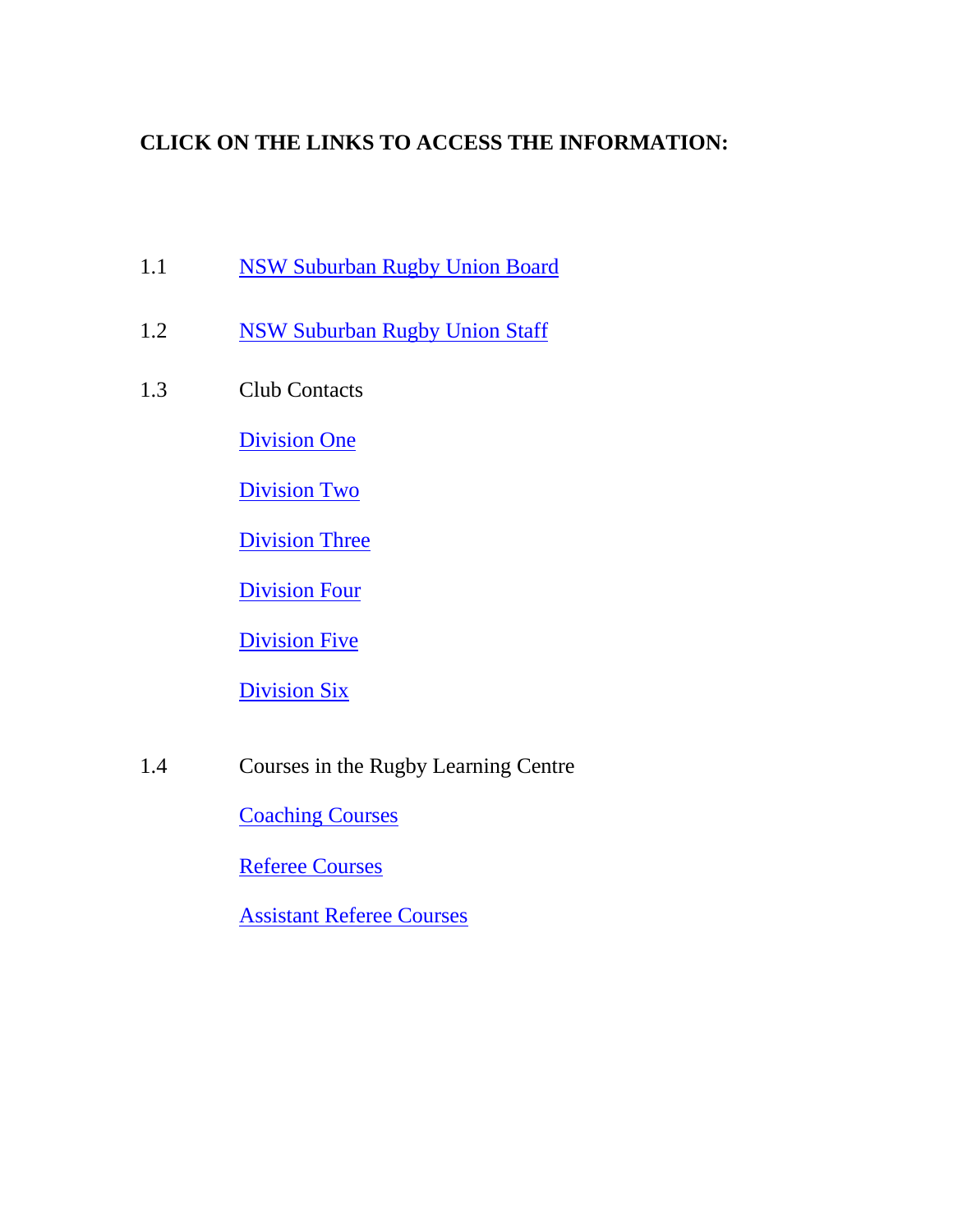

# **SECTION 2**

# **COMPETITION PLAYING RULES**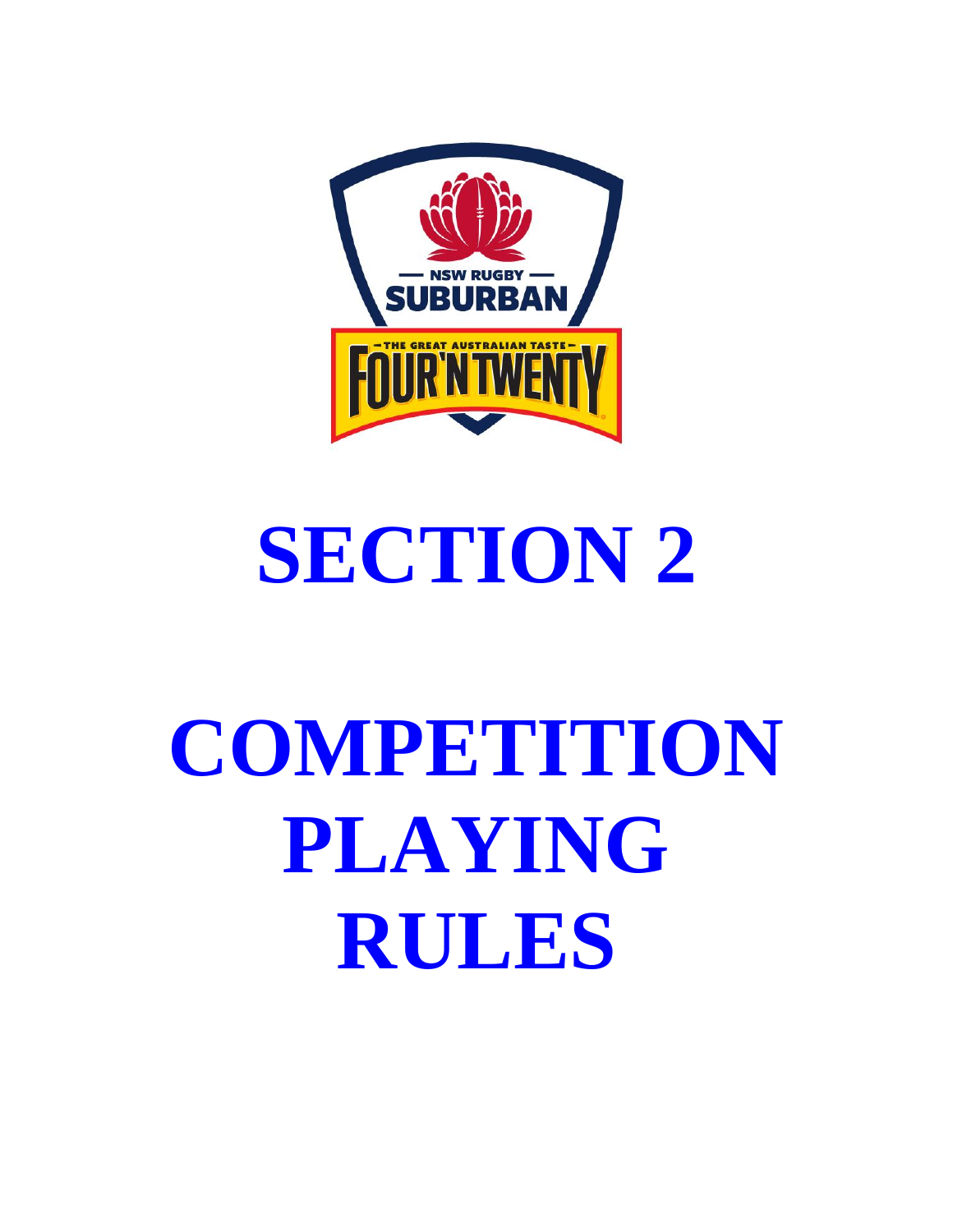| <b>Rule</b>    | <b>Title</b>                                           |
|----------------|--------------------------------------------------------|
| A              | Meaning of Terms                                       |
| B              | <b>Amateur Status</b>                                  |
| $\mathcal{C}$  | Promotion, Relegation & New Club Assessment            |
| D              | Laws of Rugby                                          |
| E              | <b>Insurance Cover</b>                                 |
| ${\bf F}$      | Code of Conduct                                        |
| G              | <b>Venue Facilities</b>                                |
| $\mathbf{1}$   | Club Affiliation                                       |
| $\overline{2}$ | <b>Team Registration</b>                               |
| 3              | <b>Grading of Teams</b>                                |
| $\overline{4}$ | <b>Player Registration</b>                             |
| 5              | <b>Contact Between Clubs</b>                           |
| 6              | The Competition                                        |
| 7              | Club Championships                                     |
| 8              | Prizes                                                 |
| 9              | Forfeits                                               |
| 10             | Grounds Unfit for Play                                 |
| 11             | Abandonment of Match                                   |
| 12             | <b>Match Timing</b>                                    |
| 13             | Referees                                               |
| 14             | <b>Assistant Referees</b>                              |
| 15             | Coaches                                                |
| 16             | <b>Ground Marshals</b>                                 |
| 17             | <b>Uncontested Scrums</b>                              |
| 18             | Replacement/Substitution of Players                    |
| 19             | <b>Temporary Suspension</b>                            |
| 20             | <b>Integrity Committee</b>                             |
| 21             | Judiciary                                              |
| 22             | Players Sent Off the Field                             |
| 22A            | Limitations on Right of Appeal                         |
| 23             | <b>Tolerable Level of Established Offences</b>         |
| 24             | Misconduct of Members, Players, Officials & Spectators |
| 25             | Appeals Tribunal                                       |
| 26             | <b>Lodging of Protests</b>                             |
| 27             | Citing By Clubs                                        |
| 28             | Citing By Union Officials                              |
| 29             | Disqualified, Unqualified or Suspended Players         |
| 30             | <b>Match Results and Team Lists</b>                    |
| 31             | Colts                                                  |
| 32             | <b>Spectator and Ground Control</b>                    |
| 33             | <b>Playing Uniforms</b>                                |
| 34             | Footballs                                              |
| 35             | Representative Players                                 |
| 36             | <b>Finals Series</b>                                   |
| 37             | <b>Contravention of Playing Rules</b>                  |
| 38             | <b>Alteration of Playing Rules</b>                     |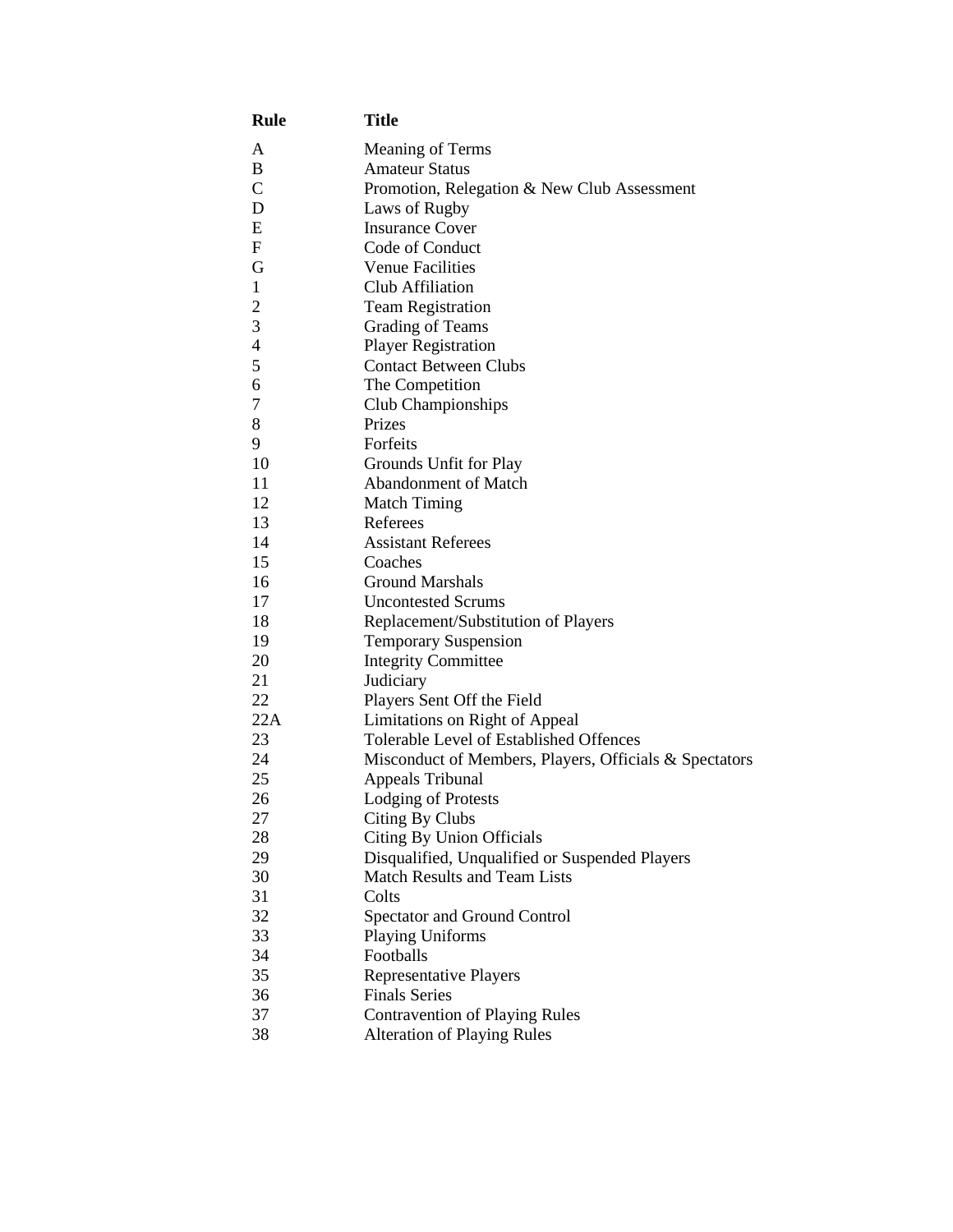### **STATEMENT OF INTENT**

These rules shall apply to all clubs participating in any competition organised under the auspices of the NSW Suburban Rugby Union, and shall be read in conjunction with the Statement of Objects and Rules of the NSW Suburban Rugby Union, and the Code of Conduct.

# **A. MEANING OF TERMS**

In these rules, except in so far as the context or subject matter otherwise indicates or requires -

A.1 NSWSRU means New South Wales Suburban Rugby Union Inc.

A.2 Board means the Board of Directors of the NSWSRU.

A.3 The Judiciary is the Judiciary Chairman elected at the NSWSRU Grading Meeting and members appointed by the Board.

A.4 Club means an affiliated club and participating in a competition.

A.5 NSWRU means New South Wales Rugby Union.

A.6 NRC means the Australian National Rugby Championship

A.7 SRU means the Sydney Rugby Union

A.8 Financially indebted means any sum outstanding to NSWSRU which has remained unpaid for thirty days after the date on which such payment was due.

A.9 Amateur is defined as one who does not receive or agree to receive, either directly or indirectly, any remuneration or reward whatsoever (whether by match payments or expenses or otherwise) in respect to their participation as a NSWSRU player.

A.10 Results Sheets, Affiliation and Registration Forms are those documents provided by the NSWSRU for recording results of matches, affiliation of Clubs, and registration of players.

A.11 Misconduct means conduct, action or behaviour that is detrimental to the image of the game of Rugby Union.

A.12 Headings are for convenience only and do not form part of these rules or affect their interpretation.

### **B. AMATEUR STATUS**

B1. This rule should be read in conjunction with Section 3 of the NSWSRU Operations Manual.

B2. All Suburban Rugby Union competitions are for amateur players only.

B3. The payment of Suburban Rugby Union players is prohibited.

B4. There can be no cash inducement or incentive given to play for a Suburban Rugby Club.

# **C. PROMOTION, RELEGATION & NEW CLUB ASSESSMENT**

At the end of the current season:

C.1 Those clubs in Division One that finish 9<sup>th</sup> and 10<sup>th</sup> in the club championship will automatically be assessed for regrading into a lower division.

C.2 Those clubs in Division Two that finish  $7<sup>th</sup>$ ,  $8<sup>th</sup>$ ,  $9<sup>th</sup>$ ,  $10<sup>th</sup>$ ,  $11<sup>th</sup>$  and  $12<sup>th</sup>$  in the club championship will automatically be assessed for regrading into a lower division.

C.3 All clubs that fail to meet the criteria of their division, regardless of Club Championship standings, will automatically be assessed for regrading into a lower division.

C.4 All regradings will be subject to an assessment by the Board.

C.5 The Board reserves the right to assess any clubs in any division for regrading into a higher or lower division.

C.6 Consideration will be given to applications for regrading into a higher division from any of the Division Four and Five clubs. Applications shall be in writing supported by evidence of the club's performance during the season, particularly the fielding of a Halligan Cup or Colts team, and include proposals for recruitment, home ground facilities, financial situation, administration strength, club management, and player strength.

C.7 When the Union receives an application for affiliation from a new club, the Union shall notify all existing clubs and invite submissions as to the desirability or otherwise of the application.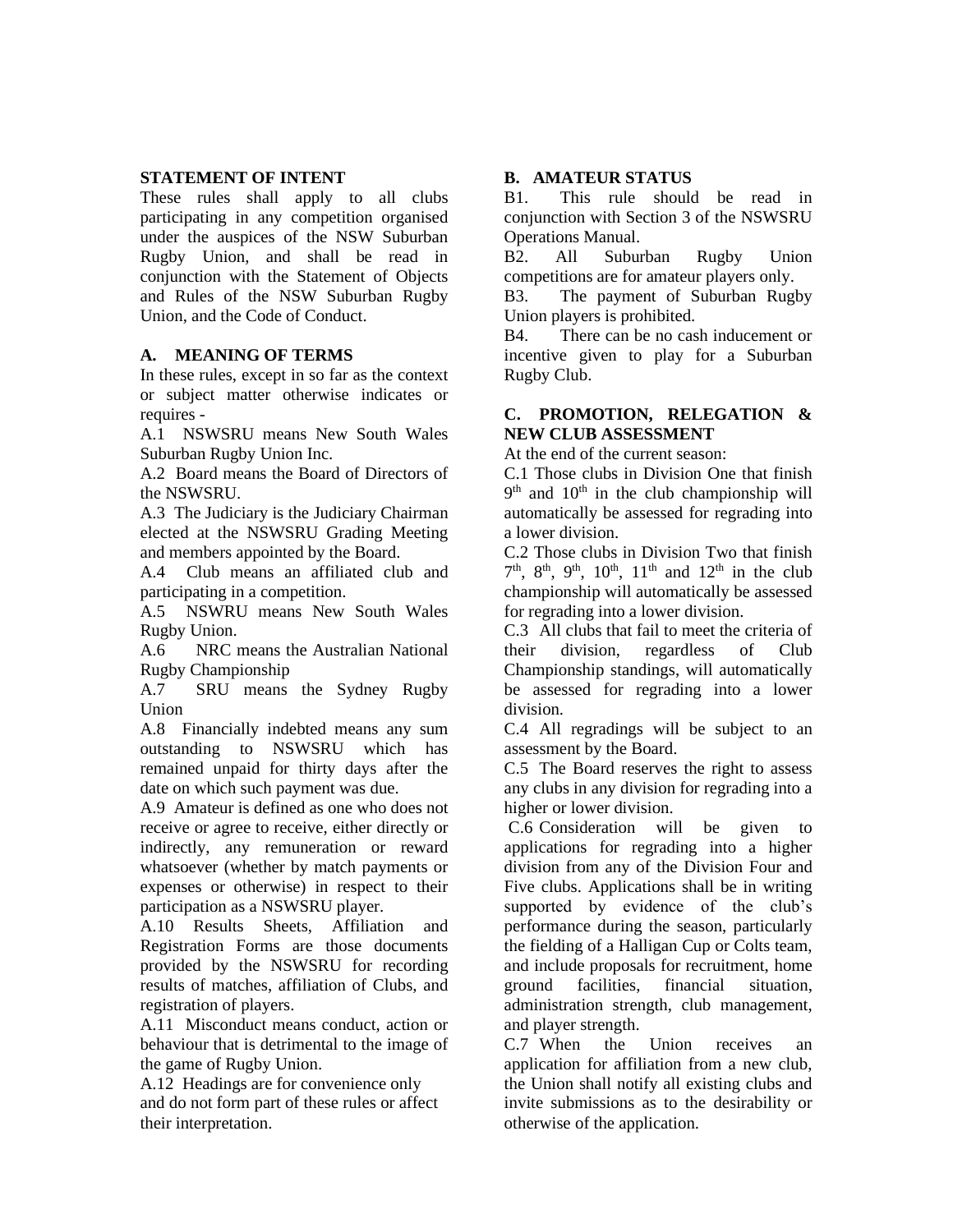# **D. LAWS OF RUGBY**

D.1 Matches in the NSWSRU annual competitions shall be played in accordance with the Laws of Rugby and rulings thereon of the Australian Rugby Union.

# **E. INSURANCE COVER**

E.1 Clubs should be fully conversant with the cover afforded by Rugby Australia's insurance scheme.

# **F. CODE OF CONDUCT**

F.1 A member, player, coach, official or spectator shall not at any time act in a manner detrimental towards the game or spirit of Rugby Union.

F.2 All clubs shall take all reasonable steps to ensure that members, players, coaches, officials or spectators do not act in a manner detrimental towards the game or spirit of Rugby Union.

F.3 During the course of or after a match under the jurisdiction of the NSWSRU, a member, player, coach, official, spectator and any other person associated with a NSWSRU Club shall not abuse or address a referee or assistant referee in insulting terms or act in a provocative manner towards a referee or assistant referee.

F.4 All clubs, players, coaches, officials, supporters and sponsors will adhere to the amateur status of NSWSRU, and will not accept, or entice others to accept, any remuneration or reward whatsoever in respect to participation as a player in the NSWSRU.

F.5 All clubs and their prescribed officials must sign and return the Code of Conduct and Competition Participation Agreement prior to round one.

# **G. VENUE FACILITIES**

# G.1 Ground Conditions

G.1.1 The ground shall be dressed in accordance with the Laws of Rugby and all four goal post uprights shall be fitted with protective pads.

G.1.2 22 metre and halfway lines shall be identified with flags or markers on both sides of the field.

G.1.3 Home clubs shall ensure that objects such as cricket pitches or inground watering systems are properly covered for the safety of players.

G.1.4 Grounds should have adequate toilet, change room and shower facilities in close proximity to the playing field.

G.2 First Aid

G.2.1 The home club shall supply:

(a) a stretcher (preferably a scoop stretcher) for use by trained personnel;

(b) a fully equipped first aid kit;

(c) ice;

(d) a person with at least basic first aid certification, with knowledge of first aid skills and procedures.

(e) emergency contacts for nearest hospital, doctor, dentist, etc.

(f) emergency vehicle access

G.2.2 For the purposes of player safety all sideline equipment such as buckets or first aid equipment shall be placed no closer to the sideline than adjacent to the ropes.

# **1. CLUB AFFILIATION**

1.1 Clubs shall apply for affiliation with NSWSRU on the prescribed form, accompanied by the appropriate fee, forwarded to the Executive Director by the date specified by the Board.

1.2 NSWSRU affiliation will not be accepted from a club affiliated or connected with an NRC team.

# **2. TEAM REGISTRATION**

2.1 Registration of teams for competitions shall be made on the Application for Affiliation Form and will be accompanied by the relevant registration fees and insurance premiums by the closing date determined by the NSWSRU.

# **3. GRADING OF TEAMS**

3.1 The Grading meeting shall be held after the closing date for entries and prior to the commencement of the season. From nominations received from the clubs, the Grading meeting shall determine the clubs to compete in the competitions.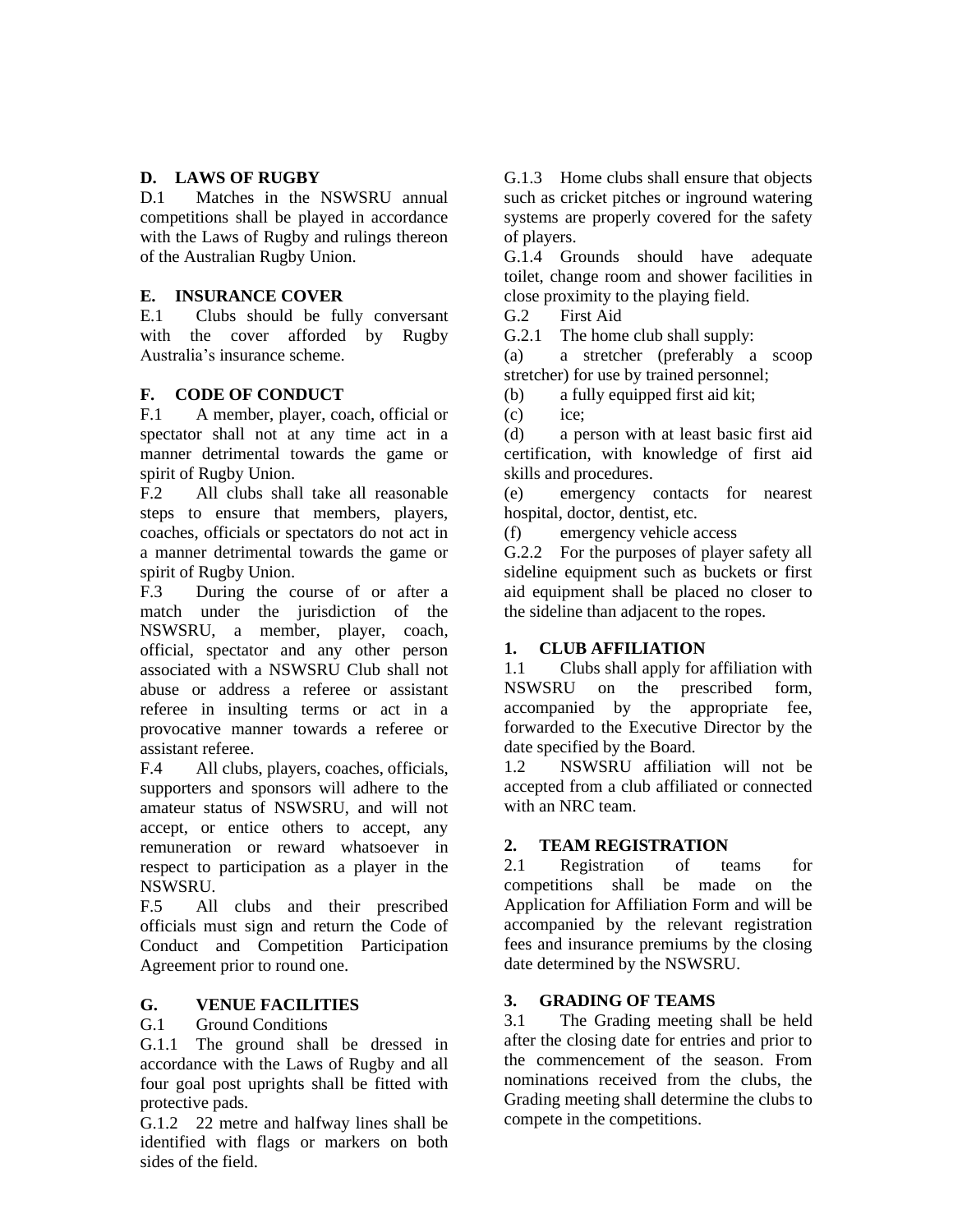# **4. PLAYER REGISTRATION**

4.1 All players registered in NSWSRU competitions must be amateur players. (Refer Section 3)

4.2 Player registration is not automatic. The Board and/or Integrity Committee may refuse the registration of any person, or deregister any person.

4.3 In addition to the amateur player rule, the following restrictions apply to clubs registering players:

a) No player having held a professional rugby union contract in the previous or current calendar year may be registered. Dispensation may be requested via the Integrity Committee.

b) No player having played in the NRC in the previous calendar year may be registered. Dispensation may be requested via the Integrity Committee.

c) Players named in the NRC in the current calendar year will be automatically and immediately deregistered.

d) Players last registered overseas must apply to the Union for permission to register. Registration of such players must occur by Round Seven (7) of the competition. Dispensation may be requested via the Integrity Committee. Clubs requesting permission to register an unusually high number of overseas players in any one year may be required to appear before the Integrity Committee.

e) Any player having played in the Shute Shield  $(1<sup>st</sup> grade)$  competition of the SRU in the previous or current calendar year must apply to the Union for permission to register.

f) A player registered with an SRU Club (i.e. Premiership Club) in any grade cannot be transferred into a NSWSRU competition after Round Seven (7). Dispensation may be requested via the Integrity Committee.

g) A player, having transferred out of any Suburban Club twice within a season, will not be re-admitted into the Union.

h) A player from a non-Shute Shield Club cannot be transferred into a NSWSRU competition within four rounds of the end of the minor premiership, or if the transferring

player is a NSWSRU player whose original competition has concluded for the season.

i) A player registered with the NSWSRU within four rounds of the end of the minor premiership shall not be eligible to play in a semi-final, final or grand final.

4.4 Each player must be registered before participating in NSWSRU competitions.

4.5 The NSWSRU registration process is as follows:

a) Each player enters his details and a passport style photo of himself and registers with his club using the Fusesport Rugby App.

b) Players entering false information and/or inappropriate or unclear photos will be liable for suspension.

c) Each player, as part of the above online registration process, must agree to Rugby Australia's terms and conditions, as well as Suburban Rugby's amateur status requirements.

c) Once registered to a particular club in accordance with the above process, that club can then manage and edit any player's details, including de-registering them.

4.6 Clubs are responsible for all players being properly registered.

4.7 Clubs have the right to request player identification from any opposition player. If a player is unable to show proof of identification he must furnish it to the Union Office by 5pm on the next business day.

4.8 Players shall not be registered with more than one club at a time. A club found guilty of playing a player who is currently registered with another club will be liable for loss of competition points, and/or suspension from the competition, and/or a fine. A player found to be in breach of this rule will be liable for suspension or expulsion from the competition.

4.9 Applications for clearance from one Australian club to another, or from another Australian Union, shall be made in writing and forwarded to the Executive Director. Applications for overseas clearances shall be forwarded to the Executive Director, together with a written release from the club and/or Union from which the player wishes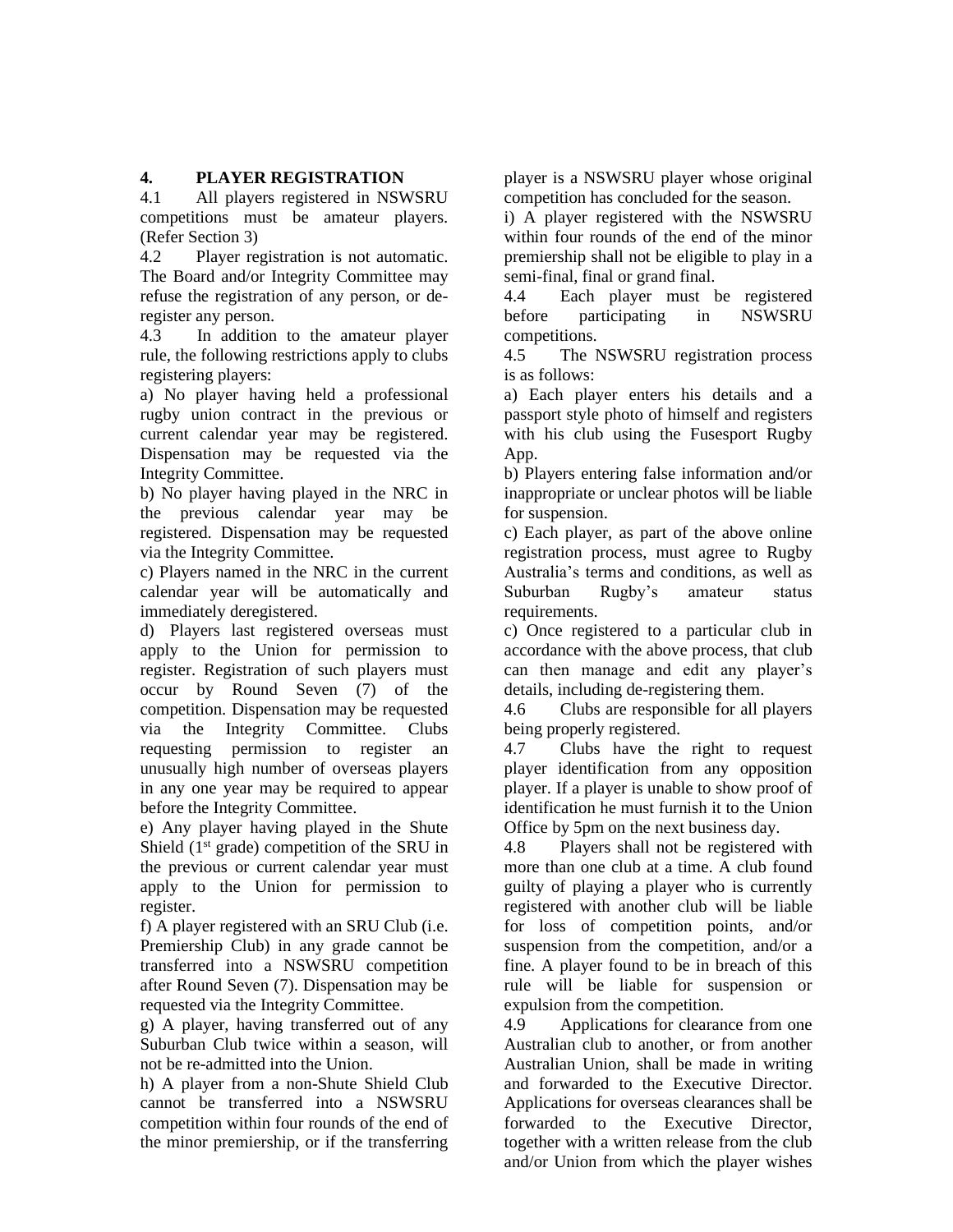to transfer. Players shall not be eligible for transfer if financially indebted to any club, the NSWSRU or any other Union.

4.10 Contravention of any of the player registration rules will be referred to the Integrity Committee and/or the Judiciary, as decided by the Executive Director.

# **5. CONTACT BETWEEN CLUBS**

5.1 The Secretary of each home club must contact the Secretary of his opposing club in the week preceding their fixture to confirm venues, kick off times, changing facilities, post-match functions, and actions to be taken in the case of inclement weather.

# **6. THE COMPETITION**

6.1 A draw will be made setting out the matches, venues and dates of each of the respective competitions and copies will be forwarded to competing clubs by the NSWSRU. Any draw may be varied at the discretion of the Board, and written notice will be given in writing to all affected clubs.

6.2 Each division will be so arranged to include such number of teams in each grade as deemed appropriate by the Board for that division, including byes where necessary.

6.3 Competition points will be awarded for each competition on the basis of:

i) four points for a win;

ii) two points for a draw;

iii) one point for a loss if the losing team is within 7 points or less of the opposition at match end;

iv) no points for a loss or bye.

v) one point for scoring 4 tries or more (a bonus point will be awarded in the event of a forfeit).

6.4 A forfeit is regarded as a win to the opposing team by the score of twenty-eight points to nil.

# **7. CLUB CHAMPIONSHIPS**

7.1 In divisions in which there is more than one grade, a championship will be conducted to determine the champion club for that division.

7.2 Points will be allocated by multiplying the total competition points secured by each team:

| 1st Grade    | x 22           |                 |
|--------------|----------------|-----------------|
| 2nd Grade    | x 12           |                 |
| Colts U21    | x 8            |                 |
| 3rd Grade    | $x_{6}$        |                 |
| 4th Grade    | x <sub>3</sub> |                 |
| 5th Grade    | $\mathbf{x}$ 1 |                 |
| Radford Cup  | x 16           | Cowboy Cup only |
| Halligan Cup | x 1            | Cowboy Cup only |

7.3 In the event of a tie for a Club Championship between two or more clubs, the following provisions will apply:

7.3.1 Firstly, the club with the greater number of points in First Grade will be awarded the Club Championship.

7.3.2 Secondly, the club with the greater number of points in Second Grade will be awarded the Club Championship.

7.3.3 Thirdly, the club with the greater number of points in Third Grade will be awarded the Club Championship.

7.3.4 Fourthly, the club with the greater number of points in Colts will be awarded the Club Championship.

7.3.5 Fifthly, the club with the greater number of points in Fourth Grade will be awarded the Club Championship.

7.3.6 Sixthly, the club with the greater number of points in Fifth Grade will be awarded the Club Championship.

7.3.7 If there is still a tie between clubs, then both clubs will be declared as Club Champions.

7.4 In Division One, the Bruce Graham Shield shall be awarded to the club scoring the most club championship points in grades one to five plus Colts.

7.5 In Division Two, the Reliance Shield shall be awarded to the club scoring the most club championship points in grades one to four plus Colts.

7.6 In Division Three, the K.W.H. "Doc" Harris Shield shall be awarded to the club scoring the most club championship points in grades one to three, plus colts.

7.7 In Division Four, the F.J Herlihy Shield, shall be awarded to the club scoring the most club championship points in grades one to three.

7.8 In Division Five, the David Swan Shield shall be awarded to the club scoring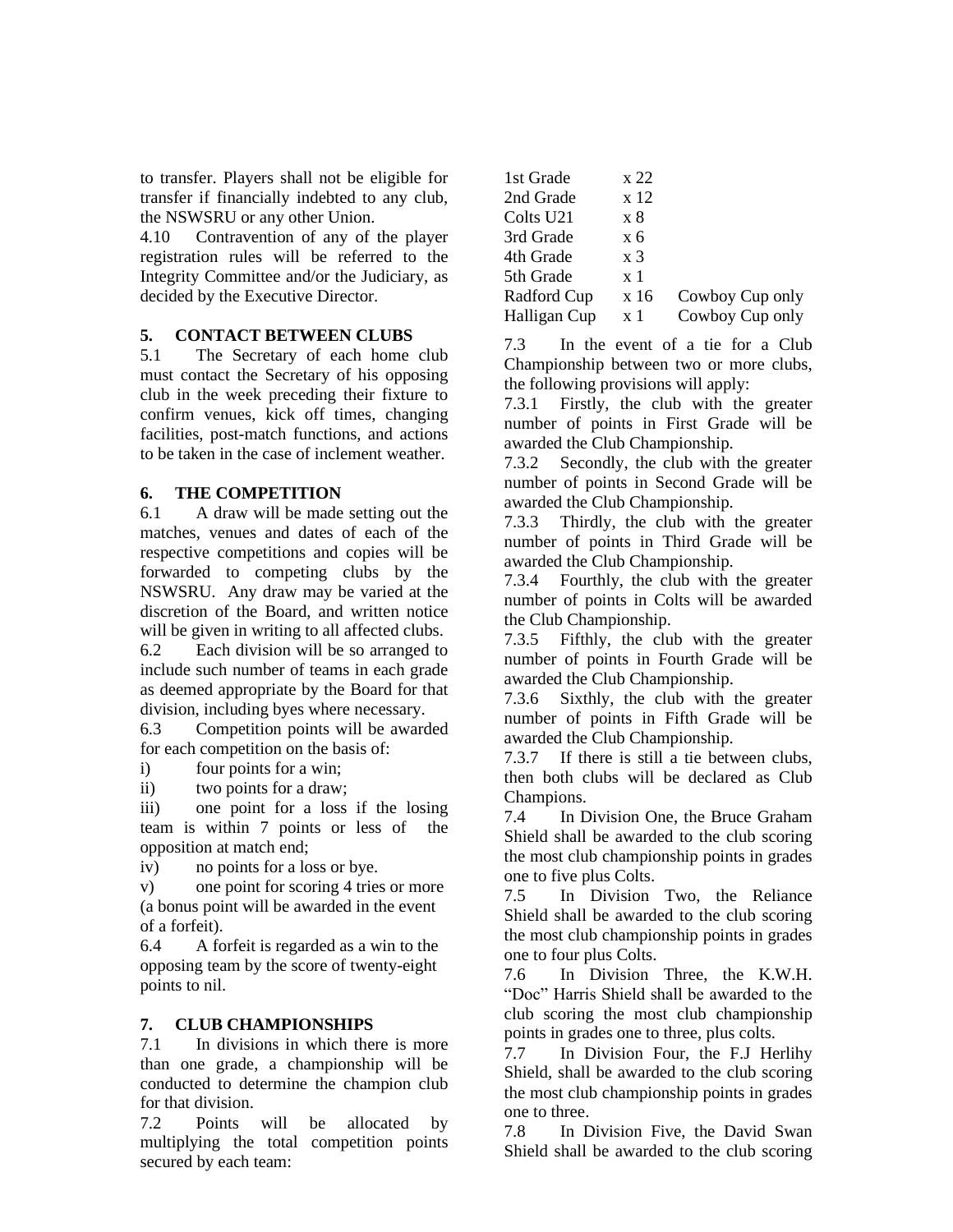the most club championship points in grades one to two.

7.9 An inter-divisional Club Championship, the Cowboy Cup, shall be awarded to the club scoring the most club championship points within the whole Union. The Cowboy Cup will take into account finals series matches and differences in length of season between divisions.

# **8. PRIZES**

8.1 The NSWSRU will recognise the winners of the major premiership and Club Championship in each division.

# **9. FORFEITS**

9.1 If a Club is forced to forfeit a match, it shall be the lowest grade(s) representing that Club, excluding Colts, which shall be forfeited.

9.2 If a club forfeits a grade higher than a grade already played on that day, then at the Board's discretion, that club may be deemed to have forfeited all grades, excluding colts, previously played on that day. However, any point differential greater than 28-0 in favour of the non-forfeiting club will be preserved.

9.3 Clubs that advise the Union and opposition Club that they are forfeiting a grade, with the exception of Sutherland & Halligan Cups, by 10am on the Friday preceding the match will lose two competition points and half applicable club championship points from each forfeited grade. Clubs that advise the Union and opposition Club after 10am Friday will lose four competition points and full applicable Club Championship points from each grade forfeited, and may be liable for a \$100 fine. The opposition team will still receive a forfeit result.

9.4 Any club which forfeits two or more competition matches in a grade (except Sutherland and Halligan Cups) shall be called to appear before, or give a written submission to the Clubs, Competition and Rules Sub-Committee at a time notified by the NSWSRU. The Sub-Committee may recommend to the Board appropriate action be taken in the form of a fine, suspension, or withdrawal from the competition, or additional loss of competition and/or club championship points.

9.5 A minimum of 11 players is needed to constitute a team for NSWSRU competition matches. Any team unable to field 11 players within ten minutes of the official kick-off time, or at any stage during the match, for whatever reason, including temporary suspensions or send-offs, shall forfeit the match without right of appeal. Teams playing against an opposition with less than 15 players are not required to match opposition team numbers.

# **10. GROUNDS UNFIT FOR PLAY**

10.1 If the scheduled venue for a match is likely to be, or found to be, unfit for play the home team shall notify the NSWSRU and the visiting club at the earliest opportunity and;

10.1.1 Arrange a suitable alternative venue for the match; or

10.1.2 If one cannot be found, play the match at the nominated ground of the opposing club; or

10.1.3 If that ground is unfit for play, make arrangements with the opposing club to play the match on the Saturday of the next wet weather weekend. Both clubs may agree to play the match on an earlier date.

10.1.4 Should either club already have a deferred match scheduled for the next wet weather weekend (or if there are no wet weather weekends remaining) and another match needs to be rescheduled then this match will be played on the Sunday a week hence (i.e. 15 days after it was originally scheduled) unless otherwise decided by the Executive Director. Should any Round 14 matches be deferred then these must be played prior to the semi finals.

10.1.5 Notwithstanding Rule 10.1.4, both clubs may agree not to reschedule the match and the next time the two clubs meet (if applicable) the match will earn double the normal points. Note – Rule 10.1.5 applies to all divisions, but only for washouts in the first half of the draw.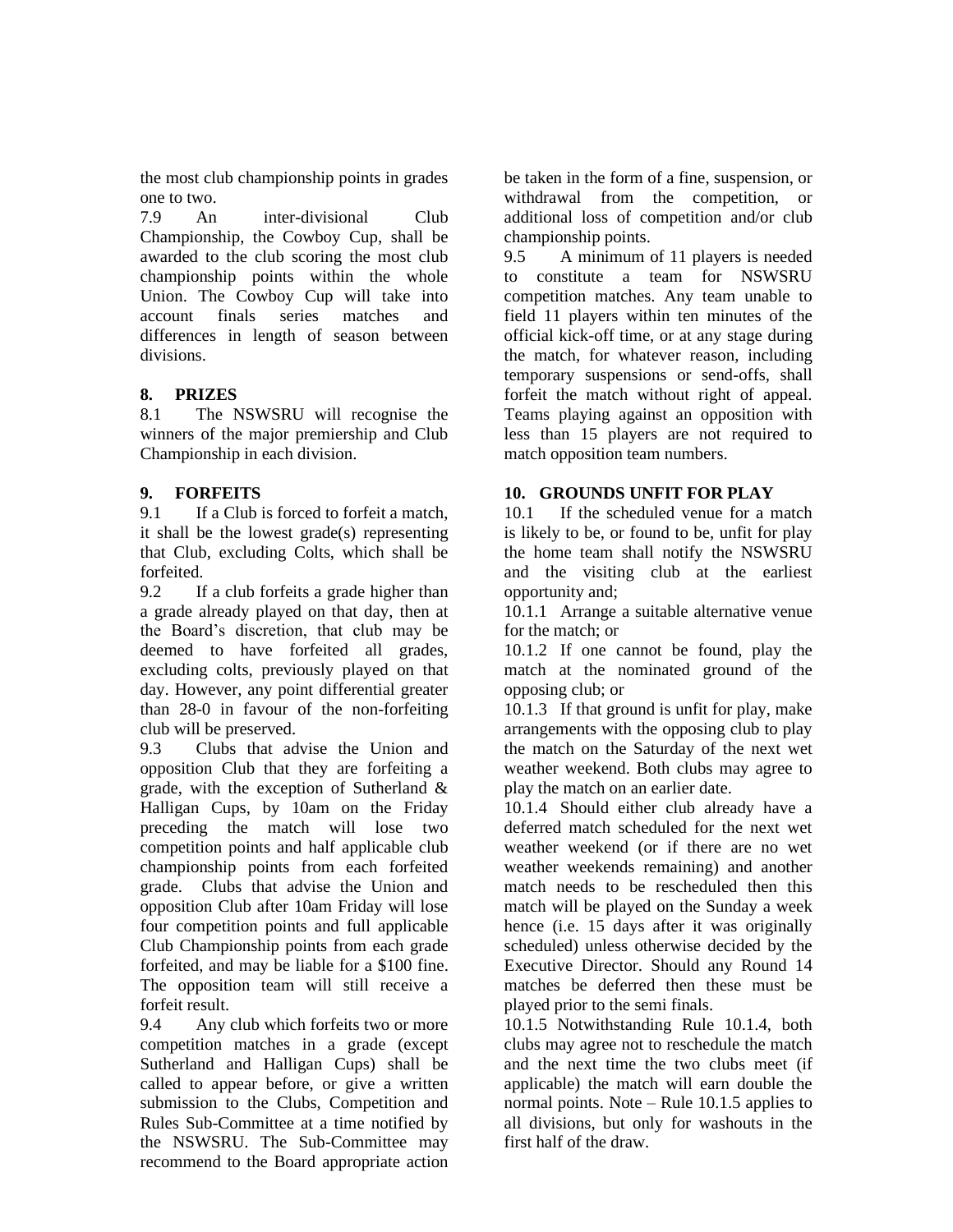10.1.6 Should a club have a full round of matches needing to be rescheduled then those matches will take precedence over a single deferred match that may already have been rescheduled.

10.2 If a ground is unfit for play, and the match is changed from the original venue, the next match between the two clubs affected (if applicable) will remain as per the original competition draw.

10.3 Should a dispute arise between the two clubs in relation to these arrangements, the matter shall be referred immediately to the Executive Director who shall decide upon the most appropriate action.

10.4 The Executive Director can cancel any complete competition round in advance in the event of bad weather. In this instance the round will be declared a wash-out and no competition points will be awarded to any team in that competition for that round.

# **11. ABANDONMENT OF MATCH**

11.1 The referee may not start a match, or may call full-time at any time before a game's designated playing time has expired, in any of the following circumstances:

(a) In the opinion of the referee, the treatment of or attention to an injured player may make it impossible for the match to continue to its allocated time because of subsequent safety reasons, lack of light, or the prevention of any subsequent matches being played for their allocated time.

(b) The ground has become unplayable as determined by any authority, such as council, or due to its condition being considered, in the opinion of the referee, dangerous in the interests of player safety.

(Any objection by either team about the ground or the way in which it is marked out must be made to the referee before the kick off. If teams cannot agree as to the safety of the ground the referee will decide whether the game may begin. If there is any doubt as to the safety of the ground the referee will not allow the game to begin until the ground has been made safe.)

(c) In the opinion of the referee, there has been a disruption that may jeopardise the continuing safe conduct of a match.

(d) Consideration of rule 12.3, where a game is shortened to ensure the following game starts on time.

(e) Any other reason covered by the Laws of the Game or the Union's Competition Playing Rules.

11.2 If a game is affected by the circumstances in 11.1, the following designations shall apply. These designations can be determined by the Union subsequent to the match regardless of any terminology used by the referee at the time.

(a) If full-time is called during half-time or when the game is in the second half of the match, the result of the match stands.

(b) If a match is not started, or full-time is called in the first half of the match, the match shall be deemed abandoned.

11.3 There are 2 exceptions to rule 11.2: (a) In the case of  $11.1(c)$ , when disruption to a match has been deemed to have been caused by actions contrary to the Union's Competition and Playing Rules by one team or the other, or both, or by their officials and supporters, in which case the Union shall refer the matter to its Judiciary Committee for consideration and any necessary action.

(b) In the case of 9.5, where regardless of how much of the game has been played, a team who is unable field at least 11 players at any stage during the match shall forfeit the match without right of appeal.

11.4 An abandoned match shall be replayed at a future time and place as agreed by both teams. If no agreement is reached, the match shall be replayed at a time and place designated by the Union. Should either team elect not to replay the match, the other team shall win on forfeit.

# **12. MATCH TIMING**

12.1 The duration of matches and kickoff times shall be:

| Grade          | Each Half | Kick Off           |
|----------------|-----------|--------------------|
| 1st            | 40 mins   | $3:15$ pm          |
| 2nd            | 35 mins   | 2:00 <sub>pm</sub> |
| Colts          | 35 mins   | 12:45pm            |
| 3rds           | 30 mins   | 11:40am            |
| 4ths           | 25 mins   | $10.45$ am         |
| Sutherland Cup | 25 mins   | Determined by      |
|                |           | home team          |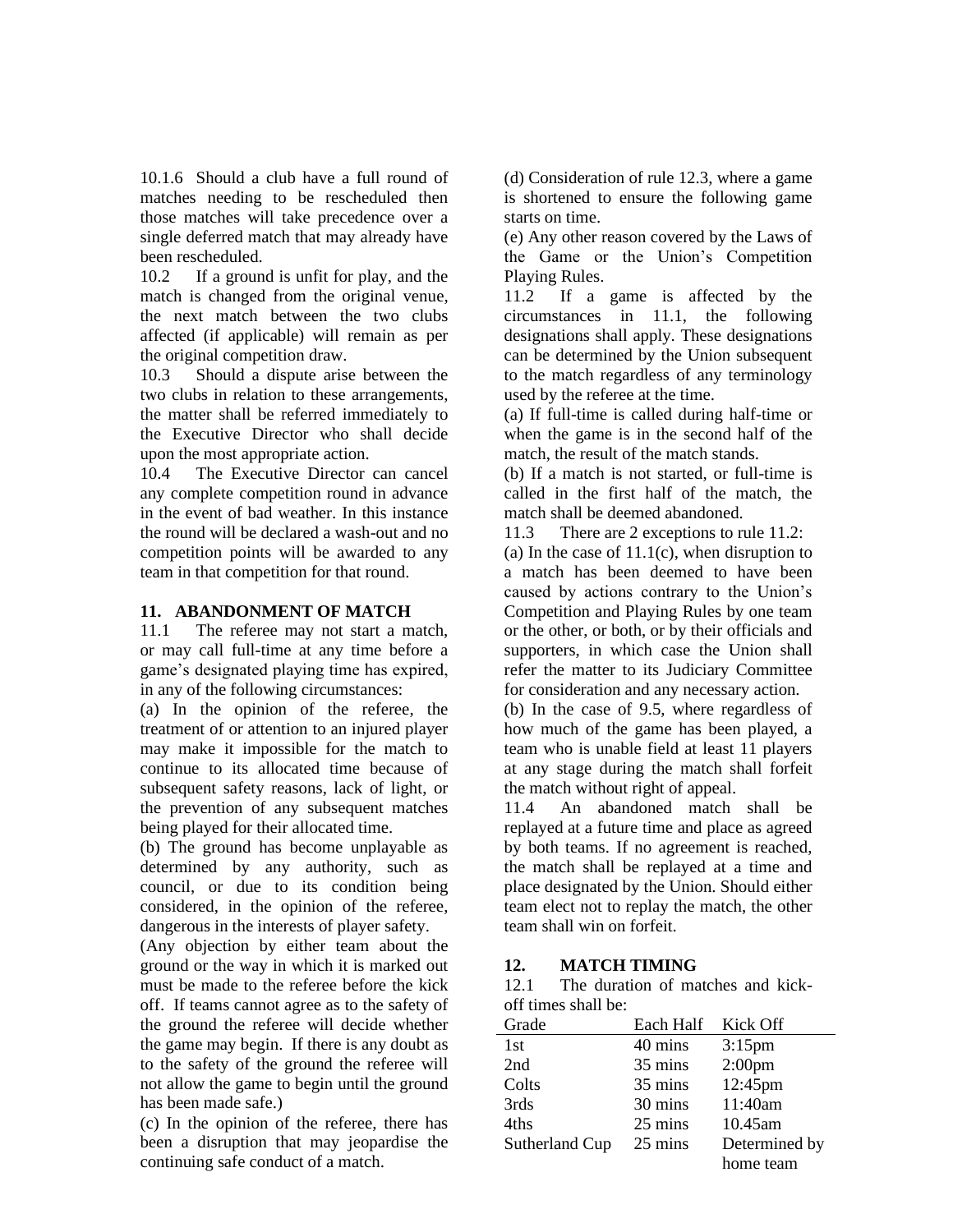| Halligan Cup | 25 mins | Determined by |
|--------------|---------|---------------|
|              |         | home team     |
| Radford Cup  | 35 mins | Determined by |
|              |         | home team     |

12.2 Any club which is not prepared to commence a match within ten minutes of the official kick-off time shall forfeit the match without right of appeal. The referee shall note such occurrence on the result sheet.

12.3 Any time lost in commencing a match for whatever reason shall be deducted from the allocated time for that match.

12.4 Injury time will be added to the playing time in first grade matches only.

12.5 Kick-off times, except in the event of wet weather, will not be altered less than 10 days prior to the match unless under exceptional circumstances. Any decision to alter these times shall be made by the Executive Director.

# **13. REFEREES**

13.1 All Div 1, 2 & 3 clubs, as part of their affiliation process, will be required to put at least two of their members through the referee course and have them field-tested.

13.2 Those newly accredited referees will become members of the applicable local referee association and will be appointed as their club's  $5<sup>th</sup>$ ,  $4<sup>th</sup>$  or  $3<sup>rd</sup>$  grade referee (depending on Div) at each home game.

13.3 In the event of the appointed referee not attending the venue for a match within ten minutes of the scheduled kick-off time, a SmartRugby qualified referee may be appointed by mutual agreement between the two clubs.

13.4 The appointed referee shall be substituted at the first available opportunity after the match has commenced.

13.5 If no agreement can be reached, the home club shall appoint a SmartRugby qualified referee and the game shall be played.

13.6 Should, for any reason, a game not proceed under this rule, the match fixture shall be declared a bye and no competition points will be awarded to either club.

13.7 Any club unable to supply a SmartRugby qualified referee when required shall be fined \$100 for each offence.

# **14. ASSISTANT REFEREES**

14.1 All clubs, as part of their affiliation process, are required to put club members through the assistant referee course.

14.2 Requirements are:

Div 1, 2  $\&$  3 clubs: Four AR's each

Div 4, 5  $\&$  6 clubs: Two AR's each

14.2 Any club in contravention of the above Rule 14.1 after Rd 7 shall be fined \$100 per assistant referee not registered.

14.3 The accredited assistant referees supplied by a club shall be entitled to report on all aspects of foul play. The club's assistant referee must report to the referee prior to the start of the match and be wearing his/her official NSWSRU supplied assistant referee shirt and flag.

# **15. COACHES**

15.1 Each club must ensure every coach of every team is SmartRugby qualified.

15.2 Each coach must be registered as a coach, following the same registration procedure as described in Rule 4, and entered each week as a coach on the on-line team sheet.

15.3 Any club and/or team in contravention of Rule 15.1 and/or 15.2 after Rd 3 may be liable for a loss of competition points and/or withdrawal from the competition

# **16. GROUND MARSHALS**

16.1 Each club shall provide a Ground Marshal for each fixture. Both Ground Marshals must wear the bibs provided.

16.2 The Ground Marshal from each club shall introduce himself to the other Ground Marshal prior to the start of play of the first match of the day.

16.3 Each Ground Marshal shall be responsible for spectator and crowd control and their instructions and/or directions shall be obeyed at all times.

16.4 The Ground Marshals shall introduce themselves to the referee prior to the commencement of each match and be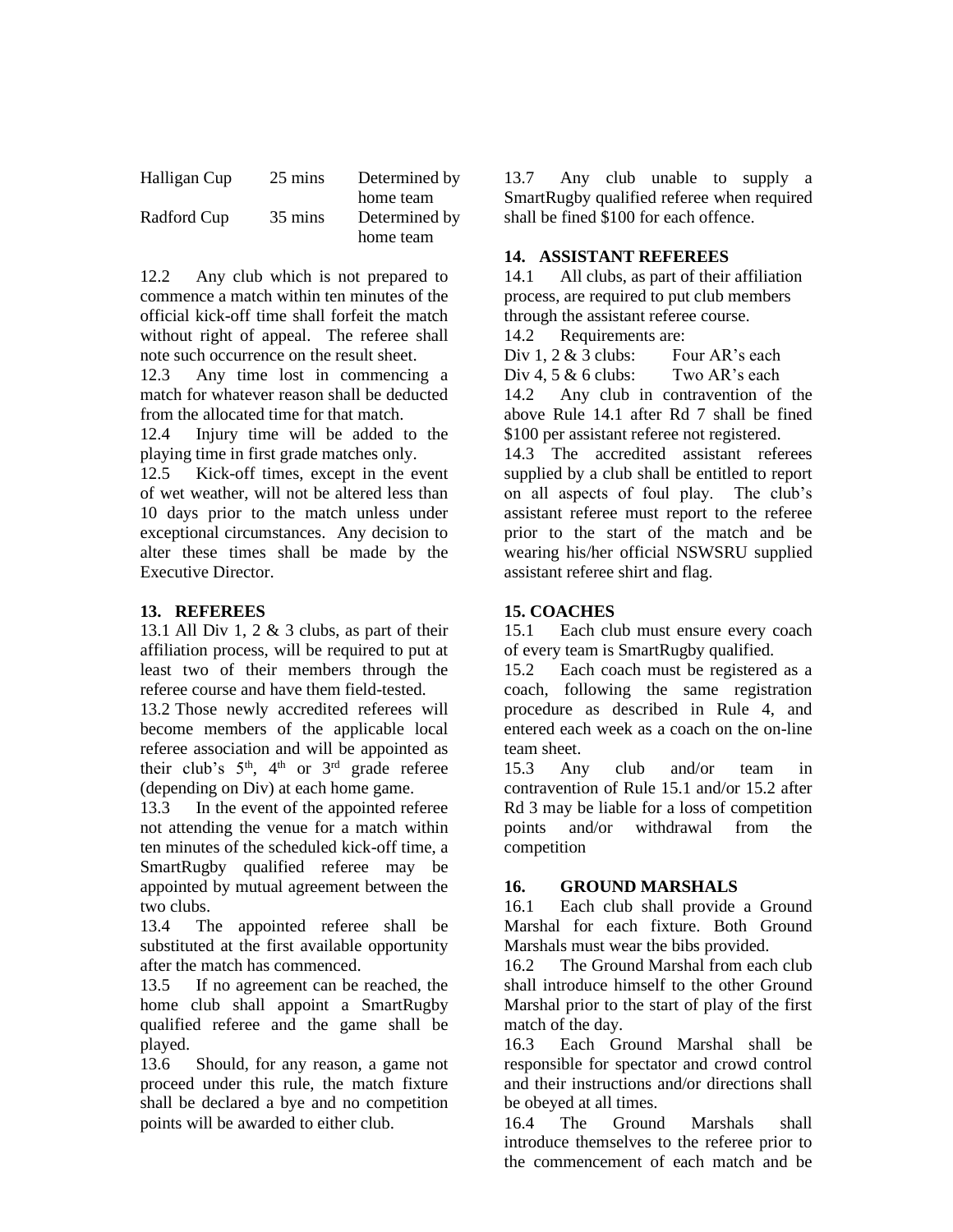responsible for rectifying any problems which are brought to their attention by the referee throughout the course of a day.

16.5 The Ground Marshal shall offer each referee complimentary food and beverages at the conclusion of their match.

16.6 The Ground Marshal provided by the home club shall ensure that the visiting club is made aware of the home ground changing, playing, medical, food and drink facilities available, as well as procedures for the post match function.

16.7 Contravention of any of the Ground Marshal rules will bring a fine of \$100, without right of appeal, and/or loss of competition points and any other fines or penalties as the Judiciary may see fit.

# **17. UNCONTESTED SCRUMS**

17.1 All teams, with the exception of Sutherland, Halligan and Radford Cups, must have five players who can play in the front row to ensure that on the first occasion that a replacement hooker is required, and on the first occasion that a replacement prop forward is required, the team can continue to play safely with contested scrums.

17.2 Should a team not be able to meet this obligation for any reason during a game, then at the point in the match when the front row replacement is required, this team must play with one player fewer than would otherwise be allowed.

17.3 Should a team not have three suitably trained front row players to commence a game with contested scrums, this team must play with one player fewer than would otherwise be allowed.

17.4 If, subsequently, a qualified front rower becomes available (or returns from either blood-bin or temporary suspension) so that scrums can be contested then that player will be allowed onto the field and the team may return to the appropriate complement of players.

17.5 If neither team has suitably trained front row players to start a game with contested scrums, the above arrangements do not apply to the game, even if qualified front rowers subsequently become available.

17.6 Any club which plays uncontested scrums in two or more matches in a particular grade during a season with the exception of the Sutherland and Halligan Cups shall receive a written warning from the union and may be called to appear before, or give a written submission to the Clubs, Competition and Rules Sub-Committee as a matter of urgency at a time notified by the NSWSRU. The Sub-Committee may recommend to the Board some appropriate action be taken against the club in the form of a fine, loss of competition and/or club championship points, ineligibility for final series, suspension, or withdrawal of that team from the competition.

# **18. REPLACEMENT/ SUBSTITUTION OF PLAYERS**

18.1 A maximum of eight substitutions per team per match will be allowed for all teams.

18.2 Substitutions shall include any time one player substitutes another player, including for injury. Within the allowed eight player substitutions, there is no restriction on the number of times an individual player can be substituted or return to the field.

18.3 Exceptions

(a) Substitution – Blood

(i) If a player has a blood injury and is temporarily replaced by another player that does NOT count as a substitution.

(ii) If the blood player returns to the field of play within fifteen (15) minutes actual time and the temporary replacement leaves the field that does NOT count as a substitution.

(iii) If the blood player does not return to the field of play within the permitted time, the replacement becomes permanent and that IS a substitution. The blood player is considered injured.

(iv) Should a team use up its maximum number of substitutions while one of their players has been temporarily replaced for blood, and the blood player cannot return to the field within the permitted time, the temporary replacement will be required to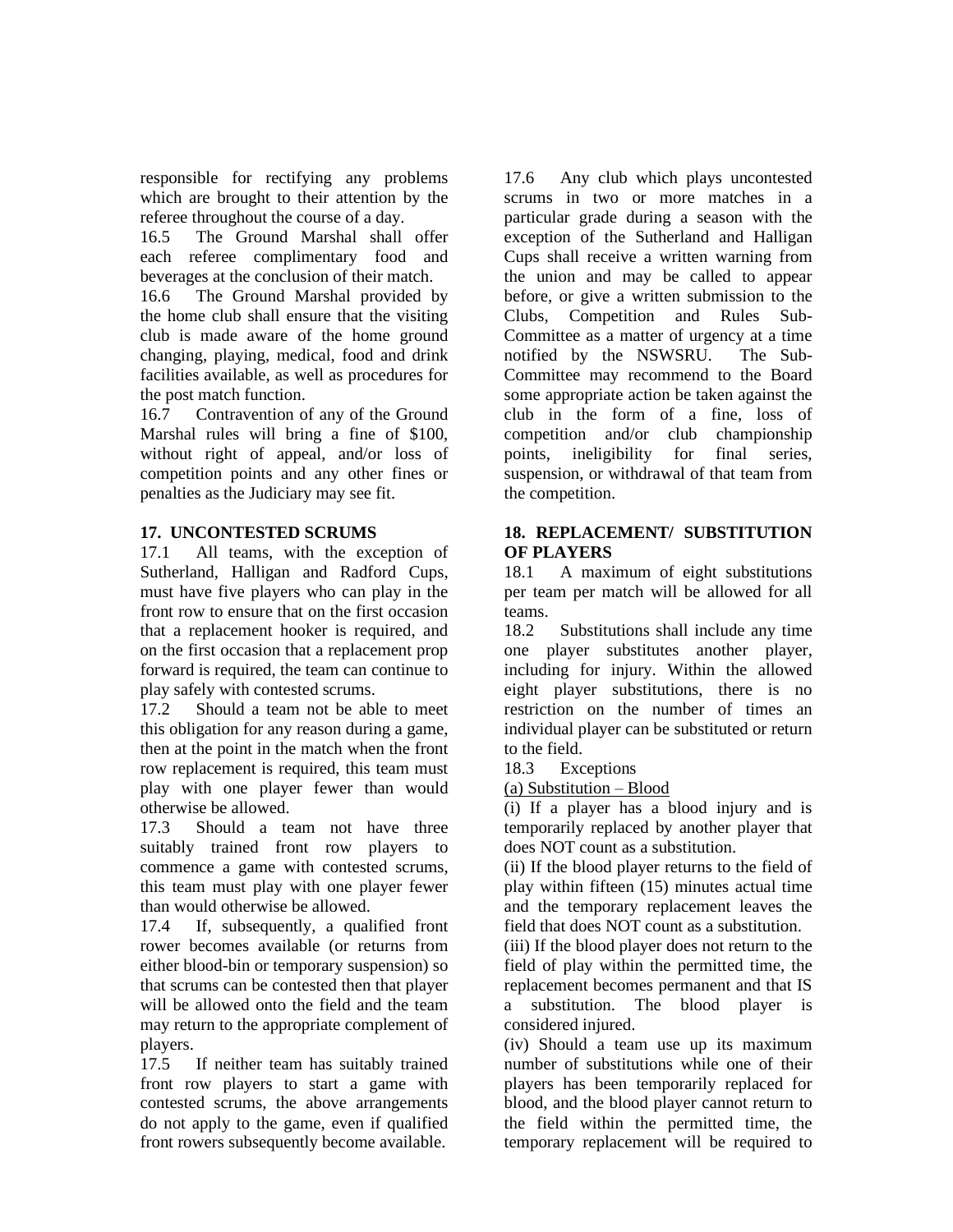leave the field at the conclusion of the permitted time i.e. the team plays one short. (b) Temporary Suspension – Yellow Card

(i) When a player is temporarily suspended (yellow card) and leaves the field of play that is NOT a substitution.

(c) Temporary Suspension – Yellow Card – Front Row Player

(i) When a scrum is ordered during the temporary suspension of a front-row player (Player A), and as a result a player (Player B) is required to leave the field to allow another front-row player (Player C) to come on, that does NOT count as a substitution.

(ii) If, at the end of the period of temporary suspension, Player A resumes and Player C leaves the field that does NOT count as a substitution.

(iii) Player B returning to the field of play is also NOT a substitution.

(iv) If, however, the team opts to leave Player C on at the end of the temporary suspension period instead of Player A returning, that IS a substitution

(v) Player B returning to the field of play to substitute another player during the period of temporary suspension IS a substitution.

(d) Send Off – Red Card

(i) When a player is sent from the field of play (red card) that is NOT a substitution.

(e) Send Off – Red Card – Front Row Player (i) When a scrum is ordered after the sending off of a front-row player (Player A), and as a result a player (Player B) is required to leave the field to allow another front-row player (Player C) to come on, that does NOT count as a substitution.

(ii) Player B returning to the field of play to substitute another player IS a substitution.

18.4 Any player substituted due to injury (except temporarily for blood) may not for any reason return to that match or any subsequent matches played on that day. At matches where there is no doctor available, the Referee remains responsible for establishing if a player is leaving the field of play due to being so injured that it would be unwise for him to continue playing.

18.5 After eight substitutions have been made, no other substitutions will be allowed for any reason, except for an injury to a

front-row player where a suitably trained front-row replacement is available to ensure the game can continue with contested scrums. In this situation only, an additional substitution may be made.

18.6 Any substitute (excluding blood bin) who takes the field immediately following the awarding of a penalty kick to his team or after a try has been scored shall not be permitted to kick at goal until after the relevant kick has been taken.

18.7 Contravention of any of the substitution Laws or rules will bring a fine of \$100, without right of appeal, and/or possible loss of competition points.

18.8 See Section 4.4 of this manual for the Procedural Guidelines for substitutions.

# **19. TEMPORARY SUSPENSION**

19.1 If a player is sent from the field as a temporary suspension he shall remain with his club's ground marshal for a period of ten minutes and shall not enter the playing area until permitted to do so by the referee.

19.2 The ten minutes suspension period will not include half time or any injury time. 19.3 The time period shall be kept by the ground marshal and the referee. The referee's opinion shall prevail.

19.4 The temporarily suspended player may not be replaced by another player except should the player be a front row forward. In this case the suspended player is to be replaced by a suitably trained replacement. The captain of the team will direct another of his players to leave the field for the duration of the suspension.

19.5 If such a replacement is not available and this team commits an error which leads to a scrum which it is consequently unable to contest, the opposing team will have the choice of either a free kick or an uncontested scrum. Uncontested scrums will be played when the team not capable of fielding a front row is awarded a scrum as per the laws of the game.

19.6 Under no circumstances shall the temporarily suspended player take the field until given permission by the referee.

19.7 The temporary suspension of a player shall be accurately reported on the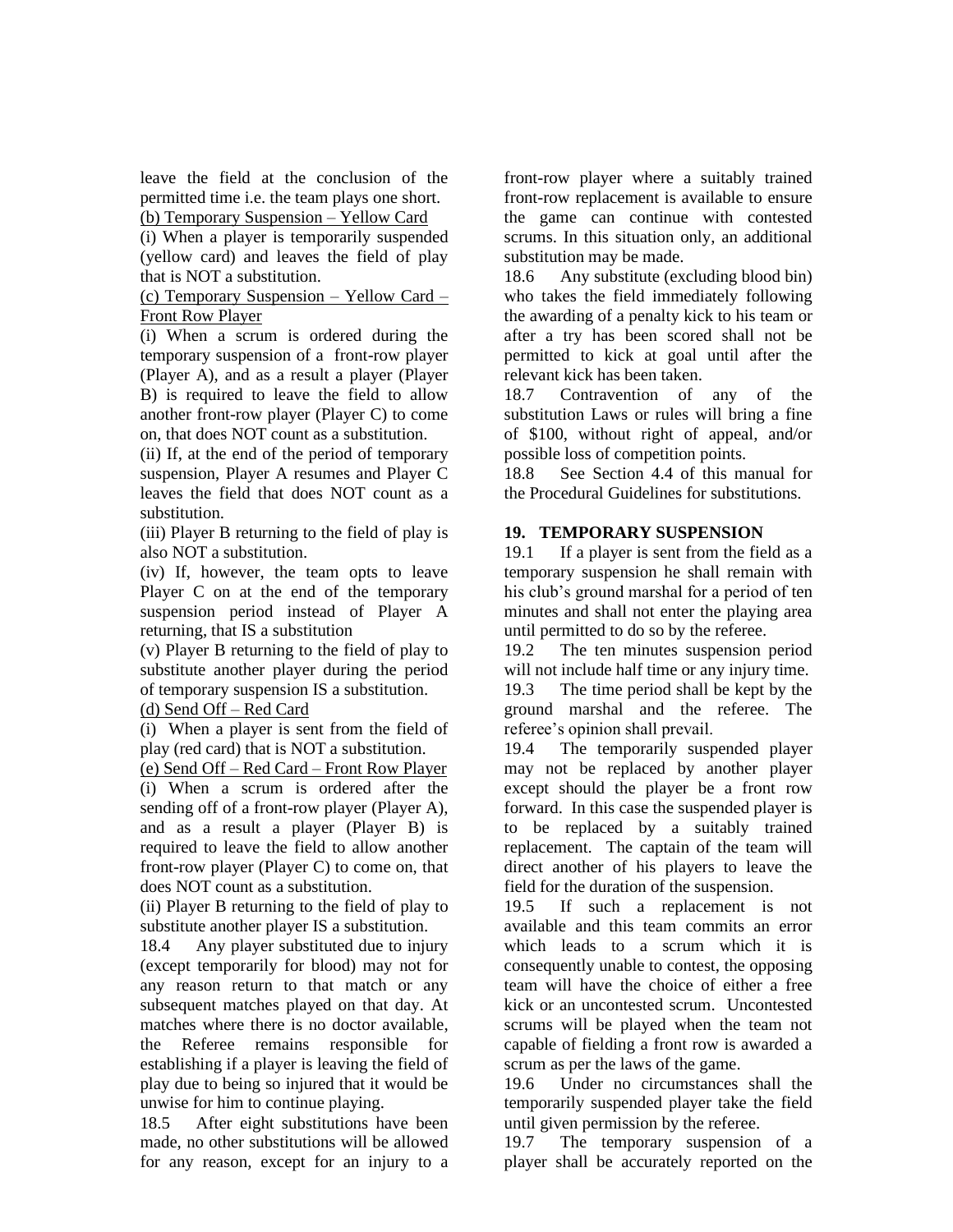Fusesport Rugby App. Failure to do so will incur an automatic \$100 fine. A club found guilty of failing to report a temporary suspension on the second occasion will be referred to the Judiciary and may be liable for a loss of competition points and any other fines or penalties as the Judiciary may see fit to impose.

19.8 Should a player incur three temporary suspensions during a season, including the finals series, he will be suspended without right of appeal for the next competition match. If that player incurs a fourth temporary suspension during a season he will be suspended without right of appeal for another competition match. If that player incurs further temporary suspensions during a season he will be suspended without right of appeal for another competition match and will also be required to attend the Judiciary, which may impose further penalties as it sees fit. If any such further penalty is imposed, that player will be deemed to have committed an established offence. It is the club's responsibility to ensure the player does not take the field if he is suspended under this rule.

19.9 Notwithstanding Rule 19.8, a player incurring his third temporary suspension in a finals match will receive a warning, NOT an automatic suspension.

19.10 A player who incurs two temporary suspensions in one match is deemed to have been sent off for the remainder of the match. Such a player will be dealt with under the early plea agreement or by the Judiciary.

# **20. INTEGRITY COMMITTEE**

20.1 The Integrity Committee shall investigate and adjudicate upon all matters relating to the Union's amateur status, and is responsible for ensuring all clubs, players, members, coaches, managers, committee members, officials, sponsors and supporters, or any other person associated with a NSWSRU Club, are compliant with the Union's amateur policy.

20.2 The Integrity Committee shall meet at a time and place as directed by the Integrity Officer, the Executive Director, and/or the Board.

20.3 A Club or any other person is required to fully cooperate with the Integrity Committee in the course of an investigation and/or hearing. Failure to do so may constitute conduct contrary to the rules relating to Amateur Status and the Integrity Committee and/or Board may impose any penalty as it sees fit. (Refer Section 3)

20.4 Acting in concert with the Integrity Committee, the Executive Director shall send a written notice to the Club or any person(s) required to attend an Integrity Committee hearing, setting out the following:

(a) The details of the Integrity Committee hearing;

(b) The alleged breach of the conditions of Amateur Status (if applicable);

(c) The consequences that may arise if the club and/or individual fails to appear at the hearing;

(d) The consequences that may arise if it is found that a breach has occurred;

20.5 If a club or individual is found by the Integrity Committee to have breached the conditions relating to Amateur Status, the penalty to be imposed shall be determined by the Integrity Committee, or in the case of suspension or expulsion of a club, by the Board. (Refer Section 3)

20.6 Provided that, if a club or individual voluntarily admits that it or he has breached such conditions, the Integrity Committee or Board may, in their discretion, determine that no penalty be imposed.

20.7 The Board shall deal with Club or individual appeals arising from Integrity Committee decisions, excluding Integrity Committee recommendations that result in a club being suspended or expelled.

20.8 When a club is suspended or expelled after an Integrity Committee recommendation, the affected club shall be entitled to appeal to a special general meeting of the Union under Article 10.9(c) of the Union's constitution.

20.9 Any appeal of an Integrity Committee decision to the Board must be made in writing and lodged with the appropriate appeal fee as determined by the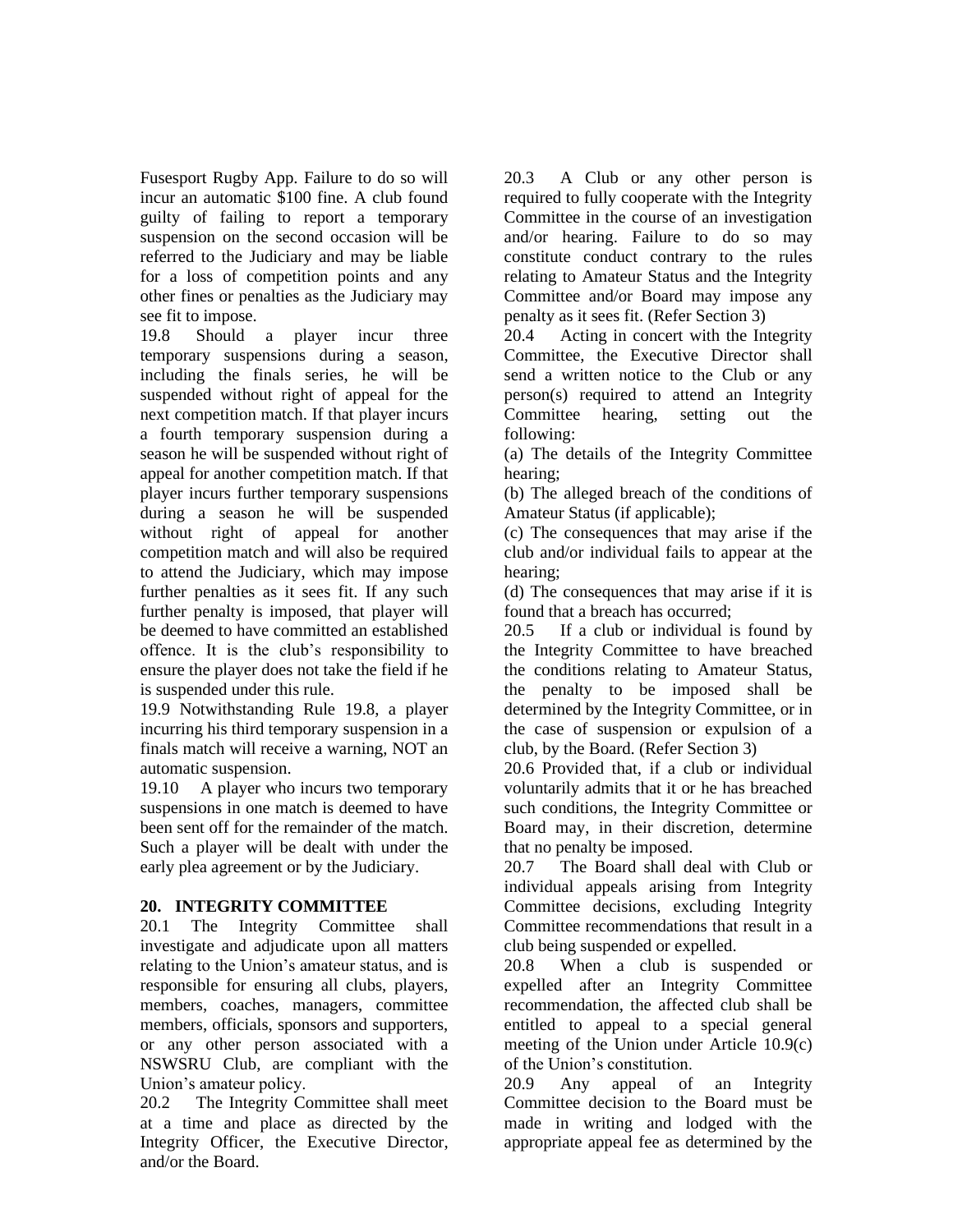Board with the Executive Director within seven days of the original decision.

20.10 The Board shall meet within 14 days of receipt of the notice of appeal at a time and place as directed by the Executive Director. At this time a complete rehearing of the case shall take place.

20.11 Pending the rehearing of the case all decisions appealed against remain operative. 20.12 Appeals shall be conducted by way of a rehearing. Where any question of fact arises on an appeal before the Board, it shall be determined by reference to the record of proceedings before the Integrity Committee provided the Board in its discretion may rehear the whole or any part of the evidence given before the Integrity Committee as it considers appropriate.

20.13 The Board shall have full discretionary power to hear and receive such further evidence on an appeal as it thinks fit provided it is established that such evidence was not, on reasonable inquiry, available at the time of the original hearing.

20.14 No proceedings of the Board shall be quashed or held invalid by reason only of any defect, irregularity, omission or other technicality provided there has been no miscarriage of justice.

# **21. JUDICIARY**

21.1 The Judiciary shall deal with all protests, disputes, misconduct or other matters stipulated in the Union's Objects and Rules, these Competition Rules, the Code of Conduct or such items referred to it by the Board or the Executive Director.

21.2 The Judiciary shall meet each Wednesday at 6:00 PM, at the Union Office, Moore Park, unless otherwise notified, or as directed by the Board.

21.3 Players who are required to attend the Judiciary must produce photo identification and proof of registration. The matter will not be heard by the Judiciary unless photo identification is produced.

# **22. PLAYERS SENT OFF THE FIELD**

22.1 Players sent off the field by the referee, and who are deemed to be eligible by the Executive Director for an early plea of guilty, can take the option of an automatic penalty and need not attend the Judiciary. (Refer Section 5.1)

22.2 Players sent off the field by the referee and who are not eligible for an early plea, or opt not to take an early plea, shall without further notice present themselves to the Judiciary no later than 6:00pm on the Wednesday following the match in which the player was sent off the field.

22.3 Any player sent off the field shall be suspended until such time as his case has been considered by the Judiciary or dealt with under the automatic penalty provisions of the early plea agreement.

22.4 Any player not dealt with through an early plea agreement and who does not appear before the Judiciary within one month of being sent off will be deregistered, and his club may, at the discretion of the Judiciary, be fined \$500 and have an established offence recorded against it.

22.5 If and when a player de-registered under rule 22.4 does appear before the Judiciary, he will face the original charge for which he was sent off and also a charge of Misconduct, for which the recommended penalty ranges from two matches to seven matches. Any such suspension handed down by the Judiciary will commence from the date of the player's Judiciary appearance. The Judiciary will not take into account "time served".

22.6 Should a club member have an established offence recorded against him, his club will be fined \$100 (\$200 if the offence is abuse of a match official) without right of appeal, plus any other fines or penalties as the Judiciary may see fit to impose.

22.7 Should a player or an official of the player's club fail to appear or provide an explanation on or before Wed, the club shall be liable to a fine of \$100 without right of appeal, plus any other fines or penalties as the Judiciary may see fit to impose.

22.8 If the player intends to plead not guilty a signed statutory declaration will be required from the player.

22.9 At the Judiciary hearing, if present the player sent off will be required to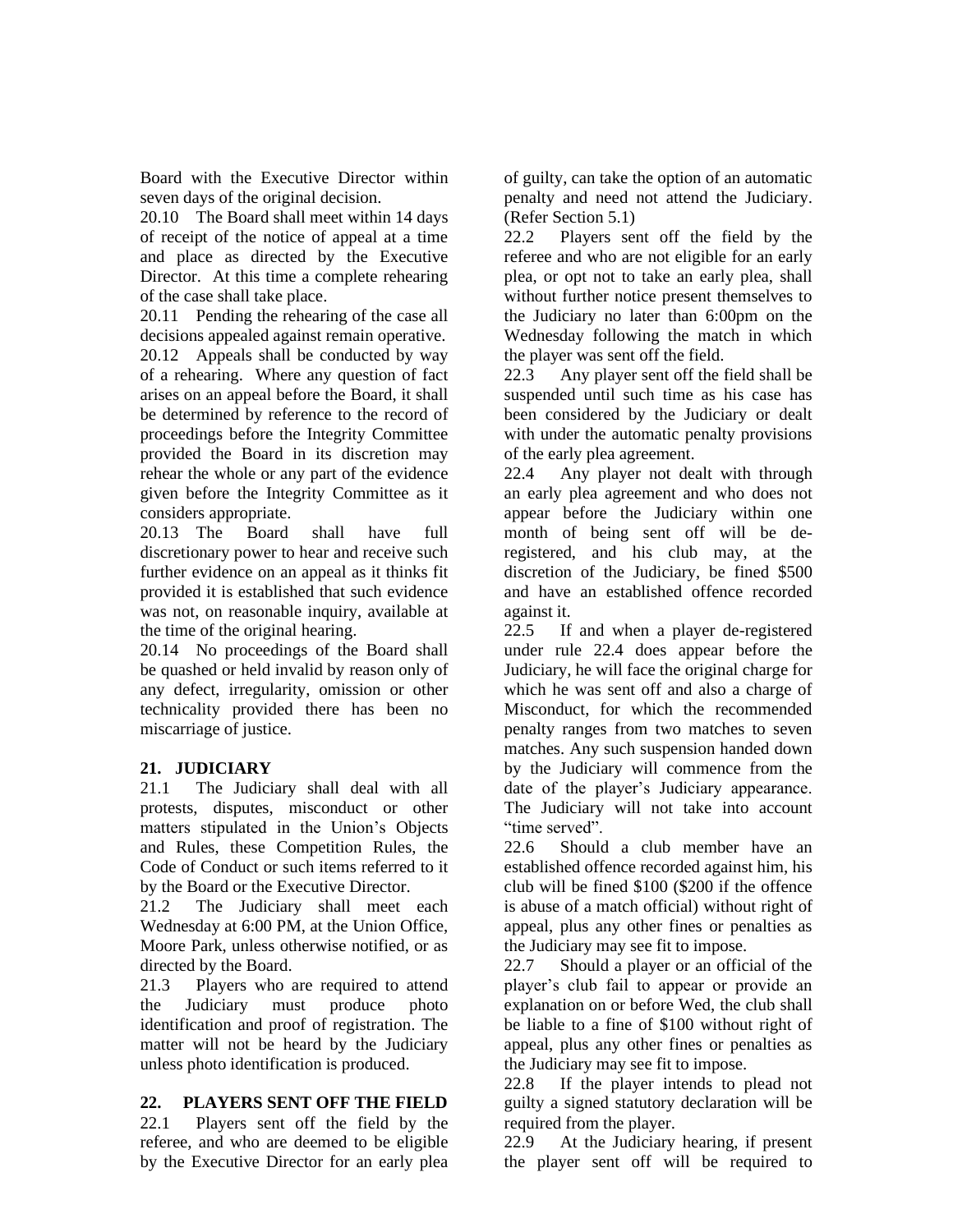respond to the charge. One club delegate may also respond to the charge on the player's behalf. The player may also respond through the presentation of objective evidence, which must be in the form of either an unedited video-recording of the incident or statutory declaration. A maximum of 4 statutory declarations may be presented in relation to each alleged offence. 22.10 In any case where the Judiciary or Appeals Tribunal is required to consider a send off, the Judiciary or Appeals Tribunal may review the referee's decision and the circumstances surrounding it. In any such case the Judiciary or Appeals Tribunal shall not make a finding contrary to the referee's decision unless it is comfortably satisfied that the referee's decision was wrong.

# **22A. LIMITATIONS ON RIGHT OF APPEAL**

22A.1 No proceedings of the Judiciary or Integrity Committee shall be quashed or held invalid by reason only of any defect, irregularity, omission or other technicality provided there has been no miscarriage of justice.

# **23. TOLERABLE LEVELS OF ESTABLISHED OFFENCES**

23.1 Each Club shall have the following tolerable level of established offences. An established offence is an offence that has been found proven after a club member has been sent off the field or cited:

| Seven Team Club |   |
|-----------------|---|
| Six Team Club   | 6 |
| Five Team Club  | 5 |
| Four Team Club  | 4 |
| Three Team Club | 3 |
| Two Team Club   | 2 |
| One Team Club   | 1 |

23.2 In determining the number of teams per club, a Halligan Cup team will not be included in the team count, although an established offence can be incurred in the Halligan Cup.

23.3 Once a club reaches its tolerable level of established offences a written warning & \$50 fine will be sent to the club.

23.4 Fines will double for each further established offence above the tolerable level. 23.5 In addition to the progressive fine system, once a club has two established offences above the tolerable level, the club will be asked to meet with the Clubs, Competition and Rules Sub-Committee and will automatically lose one full round of competition points, including club championship points.

23.6 For any further established offences the club will be asked to show cause why it should remain in the competition.

23.7 Any club that breaches its tolerable level will be placed on a financial bond for the following season.

# **24. MISCONDUCT OF MEMBERS, PLAYERS, OFFICIALS AND SPECTATORS OF AFFILIATED CLUBS**

24.1 Any member, player, coach, official or spectator of a NSWSRU club deemed to have committed an act of misconduct or behaviour unacceptable to the NSWSRU shall be liable to be dealt with by the Judiciary or the Integrity Committee or the Board as determined by the Executive Director.

# **25. APPEALS TRIBUNAL**

25.1 The Appeals Tribunal shall deal with all Club or individual appeals arising from Judiciary decisions.

25.2 Any appeals must be made in writing and lodged with the appropriate appeal fee as determined by the Board with the Executive Director within seven days of the original decision.

25.3 The Appeals Tribunal shall meet within 14 days of receipt of the notice of appeal at a time and place as directed by the Executive Director. At this time a complete rehearing of the case shall take place.

25.4 Pending the rehearing of the case all decisions appealed against remain operative. 25.5 Appeals shall be conducted by way of a rehearing. Where any question of fact arises on an appeal before the Appeals Tribunal, it shall be determined by reference to the record of proceedings before the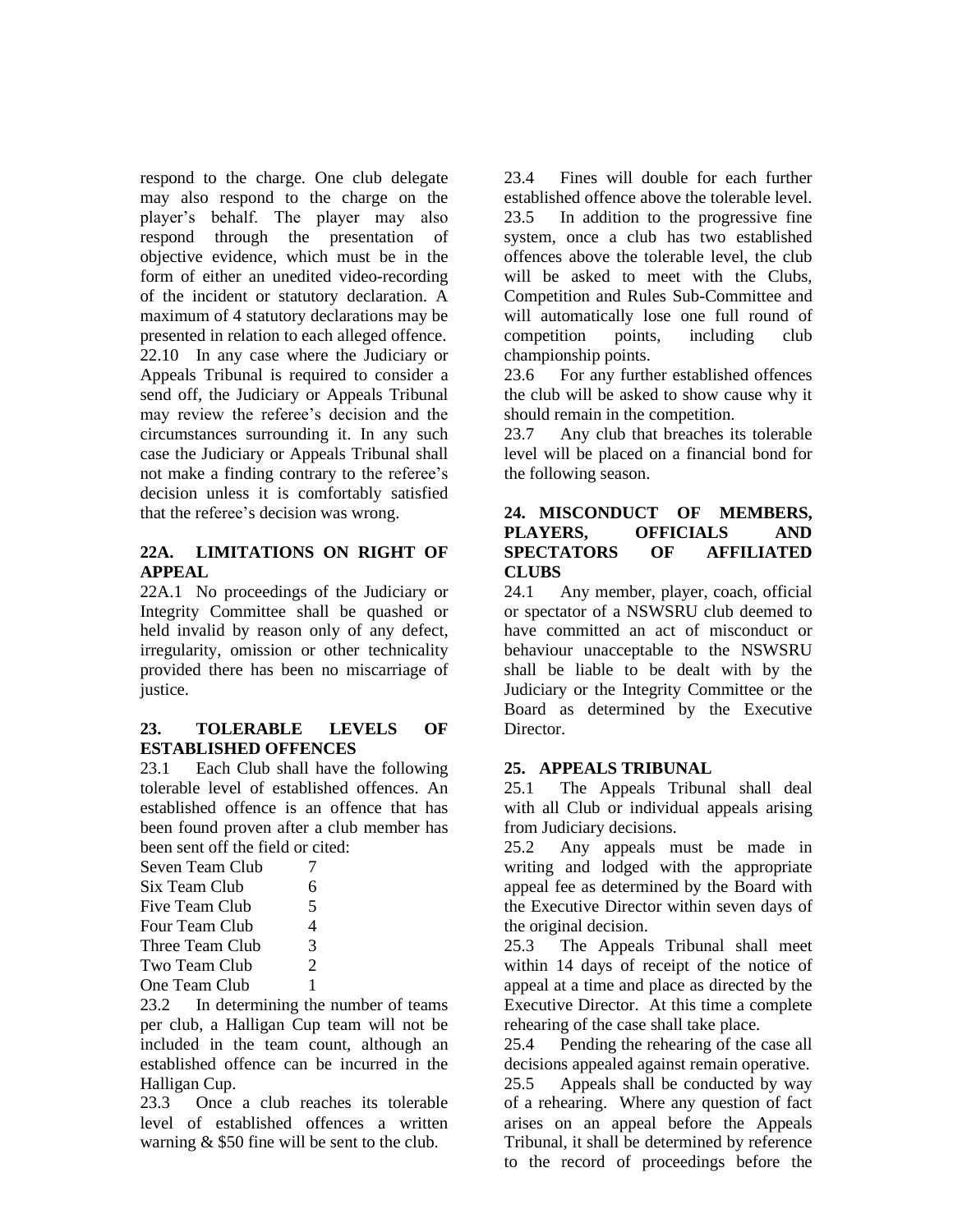Judiciary provided the Appeals Tribunal in its discretion may rehear the whole or any part of the evidence given before the Judiciary as it considers appropriate.

25.6 The Appeals Tribunal shall have full discretionary power to hear and receive such further evidence on an appeal as it thinks fit provided it is established that such evidence was not, on reasonable inquiry, available at the time of the original hearing.

25.7 No proceedings of the Appeals Tribunal shall be quashed or held invalid by reason only of any defect, irregularity, omission or other technicality provided there has been no miscarriage of justice.

# **26. LODGING OF PROTESTS**

26.1 All protests arising from competition matches shall be lodged in writing with the Executive Director by the club wishing to protest and affirmed by the honorary Secretary or President of the protesting club no later than 5:00 PM on the third business day following the date of the match from which the protest arises.

26.2 If the protest has been lodged by the club within the time allowed under rule 26.1 the protesting club must also within that time supply to the club being protested against a copy of the protest.

26.3 The Executive Director may extend the time for lodging a protest provided the Executive Director is satisfied there are exceptional grounds for doing so. The decision of the Executive Director to grant or refuse an extension of time shall be final and not subject to review.

26.4 Where the club protesting does not fulfil the above requirements, then that club shall have no further right of protest.

26.5 Any protest lodged within the time allowed under rule 26.1 or the time as extended under rule 26.3 will be forwarded to the Judiciary at its earliest convened meeting.

# **27. CITING BY CLUBS**

27.1 When a club believes the conduct of an opposition club or club member is in breach of the laws of rugby or of the NSWSRU Competition rules then it may

request that the opposition club or club member be cited to appear before the Union's Judiciary.

27.2 The NSWSRU citing process is as follows:

a) The citing club must complete the Union's citing request form. (Refer Sect 5.2) b) The citing club must compile objective evidence. (Refer Sect 5.2)

c) The citing club must submit the citing request form and all objective evidence to the Union office no later than 5pm on the third business day following the match.

27.3 Upon receiving the citing request the Executive Director shall decide if it will proceed. If so, the citing process continues as follows:

a) All citing documentation and details of the Judiciary hearing will be forwarded to the club involved as soon as possible.

b) Upon receipt of the above information the cited club or cited person must respond within three business days - through a guilty plea, or if pleading not guilty, through the submission of objective evidence. Failure to respond within the required timeframe will incur an automatic suspension until such time as the citing is heard. (Refer Sect 5.3)

c) The cited person and/or club must be present at the Judiciary hearing. Failure of the cited person to appear will incur suspension until such time as the person does appear.

d) The Executive Director may also compel the citing club to be present at the Judiciary hearing. Failure of the citing club to appear when requested will incur a \$100 fine.

27.4 The Executive Director may extend the deadline for lodging and responding to a citing provided there are exceptional grounds for doing so. Such a decision shall be final and not subject to review.

27.5 In a citing, when the Judiciary or Appeals Tribunal considers an incident ruled on by the referee, it shall not make a contrary finding unless it is comfortably satisfied the referee's decision was either inappropriate or wrong.

27.6 In a citing, when the Judiciary or Appeals Tribunal considers an incident not ruled on by the referee, it shall not impose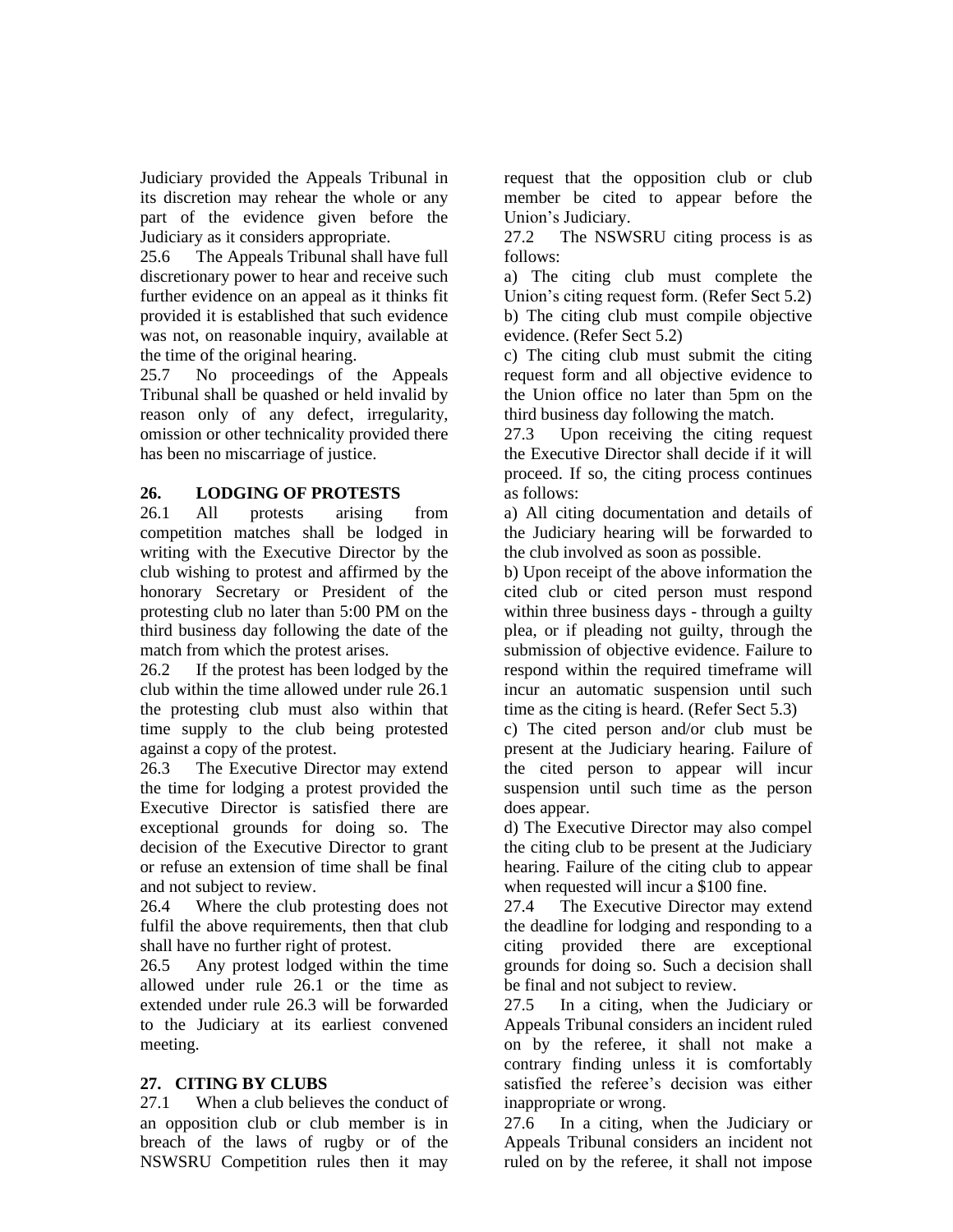any penalty unless it is comfortably satisfied that the allegation is proved.

27.7 A cited player can continue playing whilst the Judiciary determines a finding.

27.8 Should a club member have an established offence recorded against them after being cited the club will be fined \$100 without right of appeal, plus other fines or penalties as the Judiciary sees fit to impose.

27.9 If either party involved in the citing wishes to appeal the Judiciary's decision, the appeal will be heard by the Appeals Tribunal of the Union. The cited person and/or club must appear before the Appeals Tribunal for such an appeal. Failure of the cited party to appear before the Appeals Tribunal will cause the appeal to be dismissed and the appeal fee to be forfeited. The Executive Director may also compel the citing club to be present at the Appeals Tribunal. Failure of the citing club to appear when requested will cause the appeal to be upheld.

# **28. CITING BY UNION OFFICIALS**

28.1 Members of the Judiciary, members of the Union's Board, the Executive Director, members of the Union's staff, or match officials may at their discretion cite an affiliated club or club member on an alleged breach of the Laws of the Game, and/or Code of Conduct, and/or Competition Playing Rules.

28.2 A citing by any of the persons noted in Rule 28.1 can be carried out at any time.

28.3 The cited club or club member will be required to appear before the Judiciary, or if deemed necessary, before the Union's Board as directed by the Executive Director. 28.4 Citings by Union officials that proceed to the Judiciary will follow the same procedures as set down in rules 27.3(c) to 27.8 and in section 5.3, however rulings emanating from a citing dealt with by the Board are not appealable to the Appeals Tribunal.

# **29. DISQUALIFIED, UNQUALIFIED OR SUSPENDED PLAYERS**

29.1 It shall be the responsibility of each club to ensure that no disqualified,

unqualified or suspended person or team takes part in any match for it.

29.2 Where an opposing team or club believes that prior to the commencement of a match a team is in breach of rule 29.1, it shall be their responsibility to bring the matter to the attention of the opposing captain.

29.3 Where an opposing team or club believes there has been a breach of rule 29.1, it shall take appropriate action available in regard to protests after the match as detailed in rule 26.

29.4 A club found guilty of breaching rule 29.1 will be liable for loss of competition points, and/or suspension from the competition, and/or a fine.

29.5 A player found to be playing whilst suspended, disqualified or unqualified will be liable for a further suspension or expulsion from the competition.

29.6 Any disqualified or suspended person is banned from rugby in any match situation; including as a player, coach, manager, medical person, water runner, referee or assistant referee during their period of disqualification or suspension.

# **30. MATCH RESULTS AND TEAM LISTS**

30.1 Team lists and match scores shall be recorded and submitted using the Fusesport App.

30.2 Team lists and match scores must be submitted within 30 minutes of the end of each match.

30.3 Failure to comply with Rule 30.1 and/or Rule 30.2 shall incur a \$100 fine without appeal for each offence.

30.4 Should a club be found guilty of more than two breaches of the match result and team list rules, it shall become liable for a loss of competition points for the third and subsequent offences.

# **31. COLTS**

31.1 Those players under 21 years of age on 1 January of the year of the competition, shall be eligible to play in a NSWSRU U'21 Colts competition.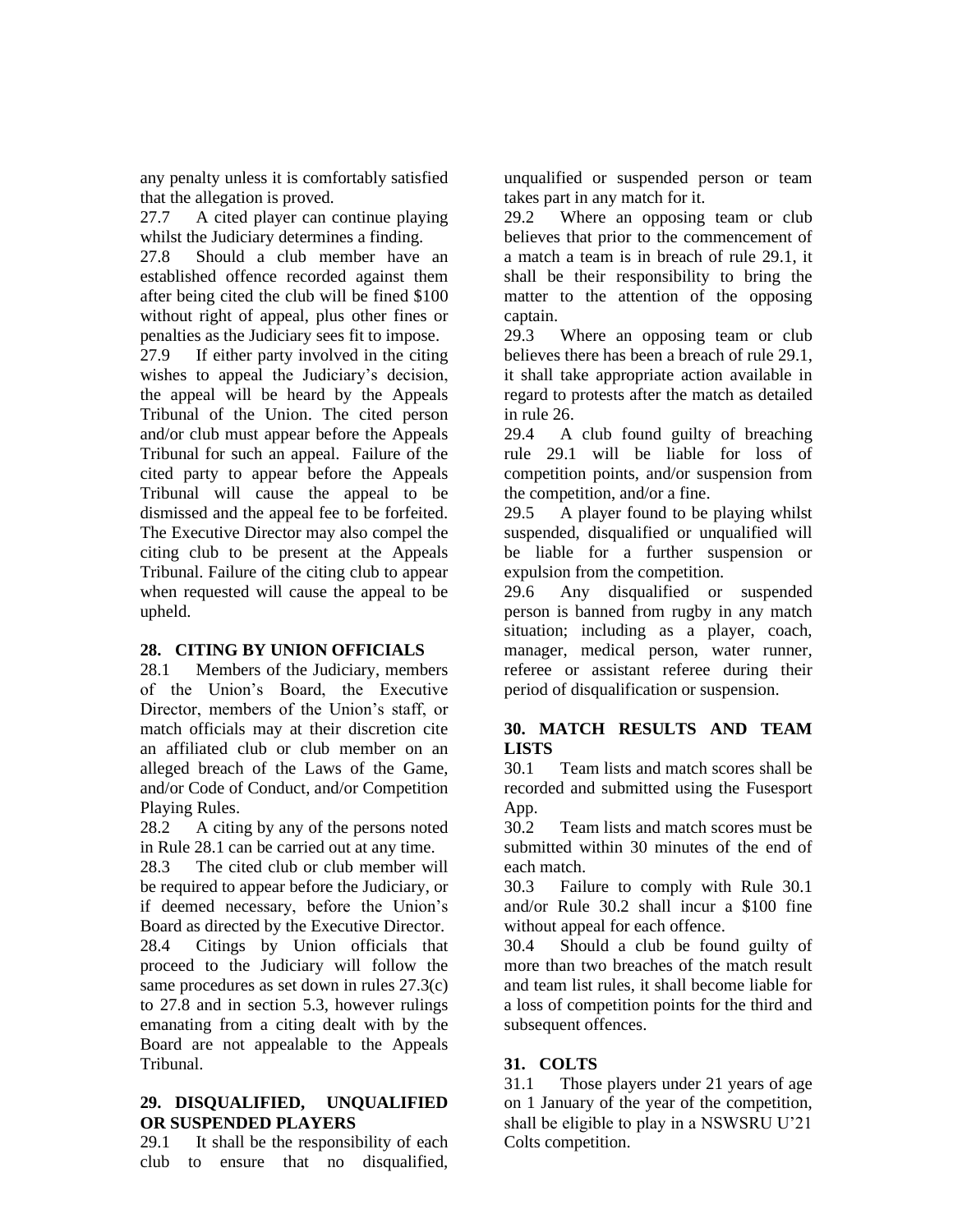31.2 Any player having played in the W.M. McMahon Shield (Colts 1) or Shell Trophy (Colts 2) competitions of the SRU in the previous or current calendar year must apply to the Union for permission to play in the Radford Cup.

# **32. SPECTATOR AND GROUND CONTROL**

32.1 This rule should be read in conjunction with rule 16.

32.2 Where a fully enclosed playing arena is being used for a match, the host club shall ensure that the spectators remain outside the playing arena.

32.3 Where the playing arena is not fully enclosed, the host club shall provide ropes or barriers for the control of spectators, erected a minimum distance of five metres from each touch line, or where not possible, as far from the touch line as practicable.

32.4 To ensure the effectiveness of ropes, clubs shall set supporting stakes on both sides of the playing field to avoid spectators encroaching onto the field of play.

32.5 Notwithstanding the requirements of the playing rules, home clubs shall ensure that, with the exception of three persons attending to the players on the field, all other persons including coaches, shall remain outside the playing area bounded by the ropes or enclosure. Such approved persons must wear the bibs provided. Team coaches are prohibited from being one of the three persons attending to players on the field.

32.6 The referee may elect to abandon or not start a match where the above criteria have not been met. In the event of such action taken by the referee, the host club shall be deemed to have forfeited the match. 32.7 Failure to comply with this rule will

result in a fine of \$100 for each offence, without right of appeal.

32.8 Each club shall be responsible for the control and behaviour of its players, members and club affiliates, and ensure they comply with the Union's Code of Conduct.

# **33. PLAYING UNIFORMS**

33.1 It is the responsibility of each club to ensure that its players appear in its club's

uniform, that is, jersey, shorts, long socks of the club colours, and boots or shoes.

33.2 Jerseys shall be numbered with no duplication on the playing field at any time.

33.3 When a clash of colours occurs the away club shall adopt alternative jerseys. During a finals series match the team finishing lower on the competition table will adopt alternative jerseys.

33.4 It shall be the duty of the opposing clubs and/or referees to report any infringement of these rules which will carry a fine of \$100 for each occasion, without the right of appeal.

# **34. FOOTBALLS**

34.1 It shall be the responsibility of the home Club to provide three serviceable match quality footballs for every match in progress.

34.2 The extra footballs shall be on each touch line for the duration of the match to avoid time loss when the match ball goes out of play.

34.3 It shall be the duty of opposing clubs and/or referees to report any infringement of rule 34, which will carry a fine of \$100, without right of appeal for each infringement.

# **35. REPRESENTATIVE PLAYERS**

35.1 If opposing teams have a difference of two or more first grade players involved in the representative team, either as a player or reserve for a weekend fixture (including Fridays), then either club may apply to the Executive Director for its first grade fixture to be rescheduled to the next wet weather weekend. If the next wet weather weekend is unavailable, or subsequently becomes unavailable, the postponed first grade fixture will be played on the Sunday a week hence (i.e. 15 days after it was scheduled).

35.2 When a first grade fixture is rescheduled under this rule, each club involved will submit its proposed first grade team in advance to the Union for approval. Those players so approved as bona fide first grade players will be ineligible to play on the weekend in question.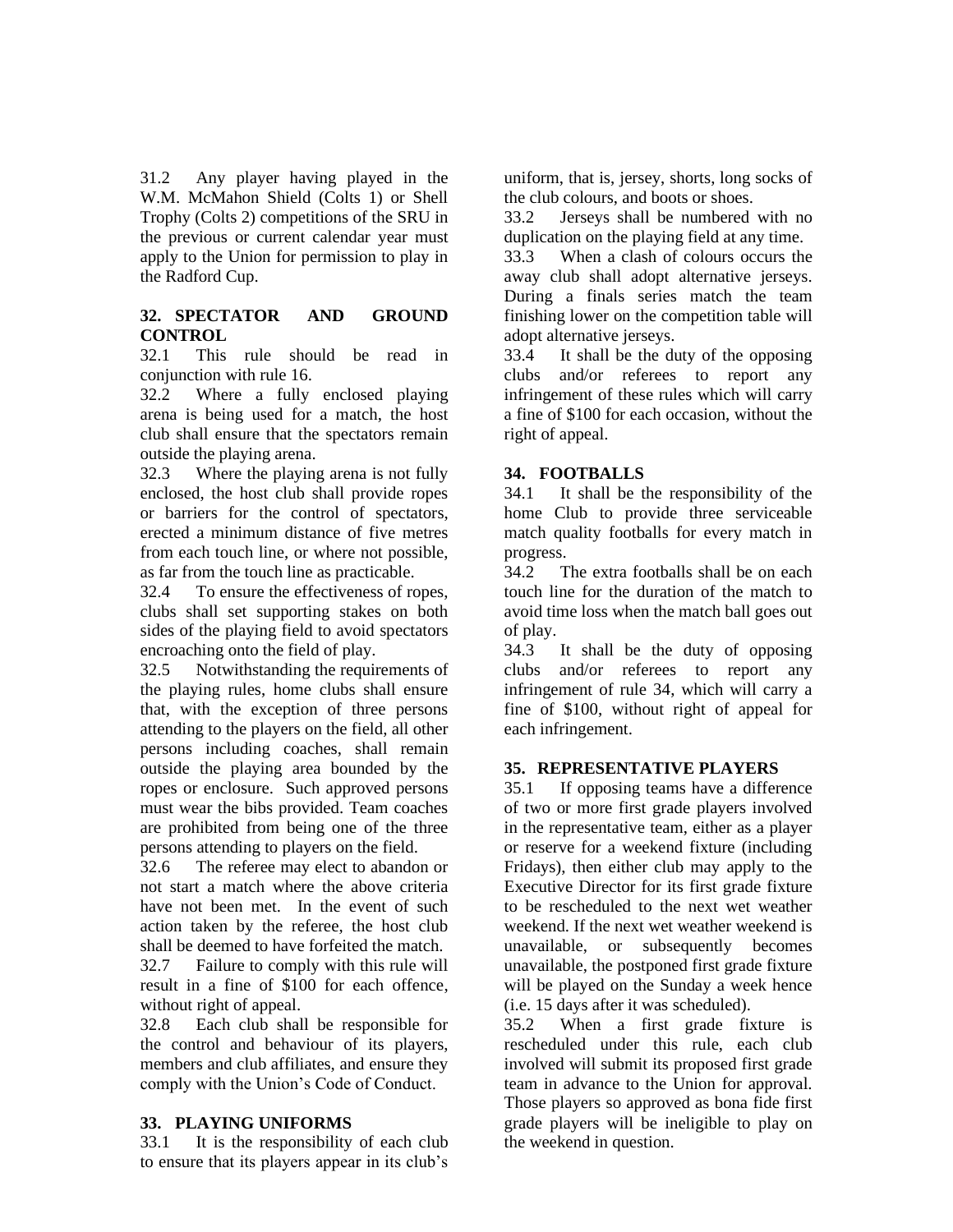35.3 Any player who makes themselves available for, and is selected in, the final 22 or 23 man playing squad and who subsequently becomes unavailable, will be ineligible to play for their club on the corresponding weekend.

# **36. FINALS SERIES**

36.1 At the conclusion of the minor premiership in each grade, with the exception of the Halligan Cup, the Union will run a suitable finals series applicable to the size of each competition to determine the premier of each Cup.

36.2 Ties on competition points shall be resolved in the first instance in favour of the team with the greater number of wins. Should a tie remain it shall be broken in favour of the team with the least number of losses. Should a tie remain it shall be broken in favour of the highest positive difference between actual points scored "for" and points scored "against". Should a tie remain, it shall be broken in favour of the team with the highest points scored "for". If the tie remains unbroken, a play-off shall be conducted for major or minor semi-final place.

36.3 A player shall only be eligible to play in a semi-final, final or grand final if he has played in at least two minor premiership rounds for his club. In addition, a player shall not be eligible to play in a semi-final, final or grand final in any grade lower than the grade in which he has played the majority of his last seven minor premiership matches.

36.4 If a player does not qualify for a particular grade under rule 36.3, dispensation will be granted if the player has played two thirds of his season in the grade (or lower) in which he wishes to play.

36.5 If a club qualifies for the final series in consecutive grades on the same day, then open selection may apply within those grades. Open selection means the club can select its teams for the final series "on merit" provided:

a) All selected players are registered as per the competition rules and;

b) All selected sides are declared (subject to injury, judiciary hearings, etc.) to the Union office, no later than 12pm on the Tuesday before the semi-final, final or grand final and;

c) Once open selection is broken during the course of the finals, a player can continue to play in the grade he last started in, or higher. He may only be selected for a lower grade if he has played the majority of his last seven minor premiership matches in that lower grade as per rule 36.3.

36.6 For eligibility purposes, U21 Colts is considered to be equivalent to  $3<sup>rd</sup>$  Grade, except that for an U21 colt to be selected in a 4<sup>th</sup> or 5<sup>th</sup> grade team under open selection the club's U21 colts team must be playing on the same day.

36.7 If a player starts in two or more matches in the same day, the highest grade shall be considered his playing grade for that match. If a player acts only as a substitute or replacement in two or more matches in the same day, the highest grade shall be considered his playing grade for that match. 36.8 A player registered with the NSWSRU within four rounds of the end of the minor premiership of that competition shall not be eligible to play in a semi-final, final or grand final.

36.9 Requests for dispensation regarding eligibility for the final series shall be made in writing to the Union office prior to each match for which dispensation is sought.

36.10 Clubs shall have the right to appeal to the Clubs, Competition & Rules Sub-Committee in regard to any decision made by the Executive Director with respect to player dispensation. The appeal shall be lodged within twenty four hours of the decision being made.

36.11 Contravention of rules 36.3 to 36.8 will bring expulsion from the finals series for the infringing player's team.

36.12 All clubs in the finals series shall complete a separate player eligibility list for each grade. All eligibility lists shall be submitted to reach the Executive Director by 12:00pm on the Tuesday prior to a semifinal, final or grand final match.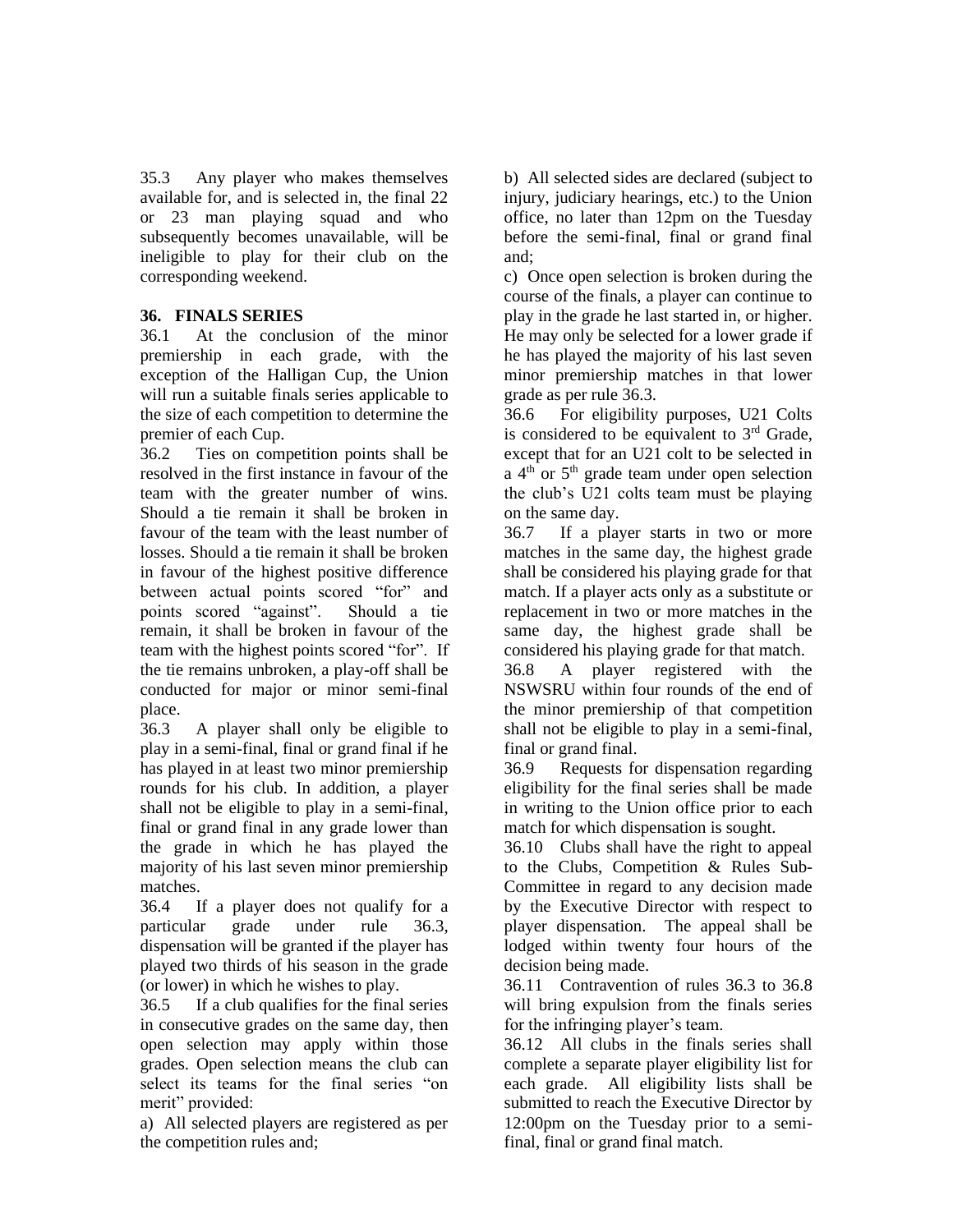36.13 In a team for a semi final, final or grand final there must be sufficient front row players (i.e. 6 players) to play at hooker, tight-head prop and loose-head prop who are suitably trained and experienced to ensure that on the first occasion that a replacement in each front row position is required, the team can continue to play safely with contested scrums. In the lowest grade in each division and colts there must be five players who can play in the front row to ensure that on the first occasion that a replacement hooker is required, and on the first occasion that a replacement prop forward is required, the team can continue to play safely with contested scrums. Contravention of this rule will bring an automatic forfeit.

36.14 In the event of a draw at the conclusion of allotted time:

a) In semi-finals the team which finished highest on the competition ladder of the minor premiership shall be declared the winner.

b) In finals the team which finished highest on the competition ladder of the minor premiership shall be declared the winner.

c) In a grand final extra time shall be played consisting of two extra periods of ten minutes each. There shall be no interval between each extra time period. The teams shall play the first period of extra time in the opposite direction to that which they were playing at the end of the scheduled time. At the end of the first period of extra time the teams will again change playing ends. If the tie still remains then the teams shall be declared joint premiers.

36.15 If a finals match is abandoned (see Rule 11) the team which finished highest on the competition ladder of the minor premiership shall be declared the winner. If a grand final match is abandoned the teams shall be declared joint premiers.

36.16 Teams qualifying for the finals series shall provide for each match:

a) One official to act as scrutineer for signing-on players for the match.

b) Two match quality footballs at the time of registration, which shall be twenty minutes before the advertised kick-off time.

36.17 For each Finals series match the NSWSRU shall appoint a ground marshal.

36.18 Only registered NSWSRU players shall be eligible to play in the finals series. 36.19 All players participating in final series matches shall produce as proof of identity a current government issued identification document, clearly showing the player's name, date of birth and photo. No other form of photo identification will be accepted. The player's name and date of birth shall match those that appear on the official NSWSRU registration list as supplied by the Union office. Players who do not provide photo identification prior to a final series match must provide proof of identification to the Union Office no later than 12pm on the next business day. Failure to do so may result in the previous match being forfeited.

36.20 All clubs should check that all their registered players appear on the registered players list supplied by the Union during the course of the year. This is the responsibility of each club.

36.21 Each Colts player will be required to show photo identification with proof of age at all Colts matches during the Finals Series. 36.22 Injury time shall be played in all finals series matches.

36.23 Any player temporarily suspended will remain with the ground marshal who will keep the time. No player is permitted to return to the field until the referee has given the player permission to do so.

36.24 Fresh replacements may be used in all finals series matches subject to eligibility rule 36.3. The replacement player shall report to the ground marshal.

36.25 Each club may have a maximum of three people responsible for attending to the players on the field. Team coaches are prohibited from being one of the three persons attending to players on the field. The three people attending to players on the field shall be allowed inside the roped enclosure but shall remain five metres back from the touchline, or where this is not possible, as far from the touchline as practicable, when not attending to players on the field. They must wear the coloured bibs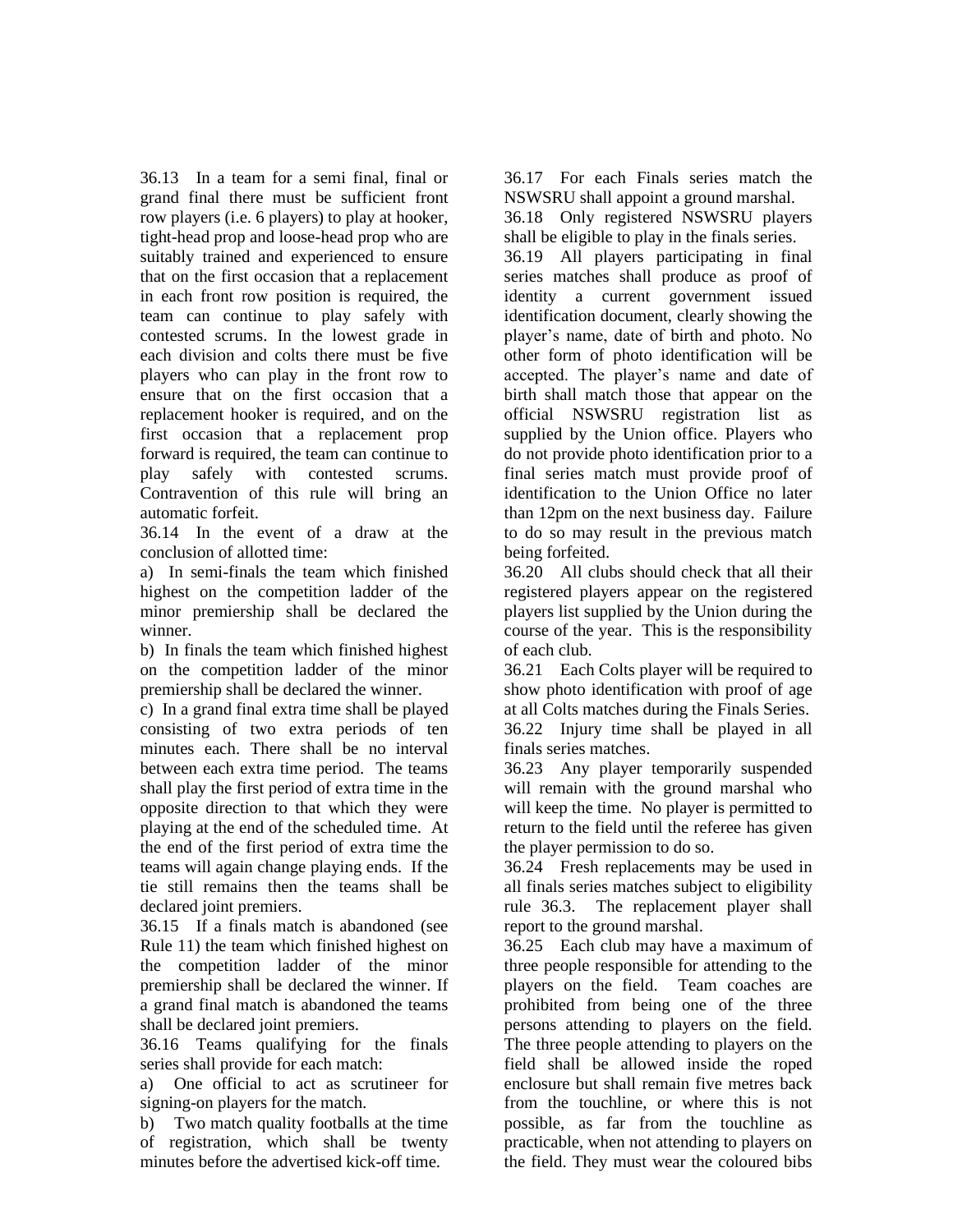supplied by the NSWSRU. All other persons, including coaches and reserves, shall remain outside the playing arena.

# **37. CONTRAVENTION OF RULES**

37.1 Contravention of any of the Competition Playing Rules will be dealt with by the Board, the Judiciary, the Appeals Tribunal, or the Union Staff, as may be appropriate. Clubs and/or individuals in contravention of these rules are liable to:

a) be expelled or suspended from the Union and its competitions

b) be fined and/or placed on a bond

c) suffer relegation and/or loss of competition points in the current or future seasons

d) suffer any other penalty that the Board or Judiciary may see fit to impose.

# **38. ALTERATION OF RULES**

38.1 The Board shall have the power to amend, alter or interpret these competition rules from time to time as necessary.

38.2 Changes to the Competition Playing Rules shall be advised to all clubs in writing by the Union.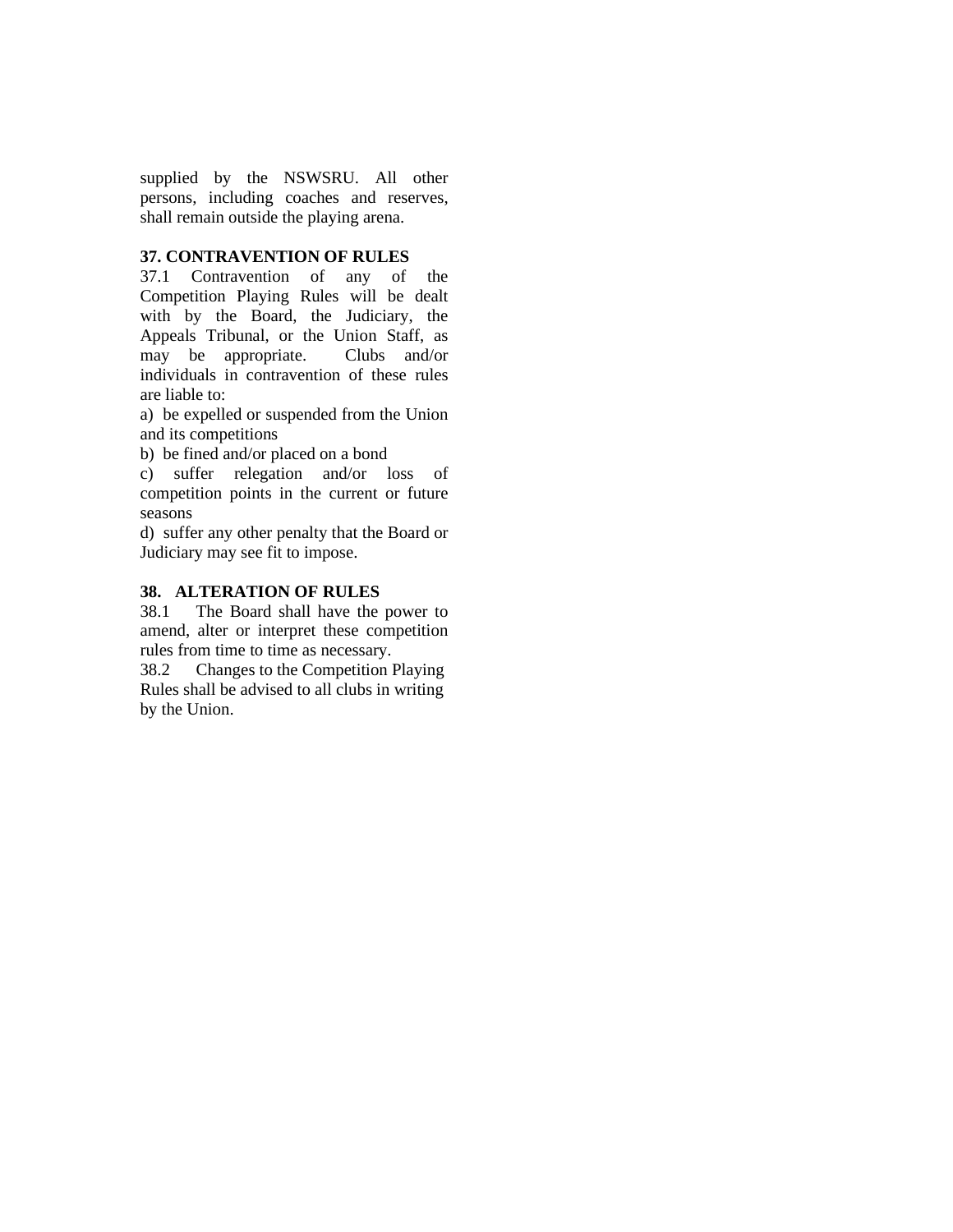

# **SECTION 3**

# **AMATEUR STATUS**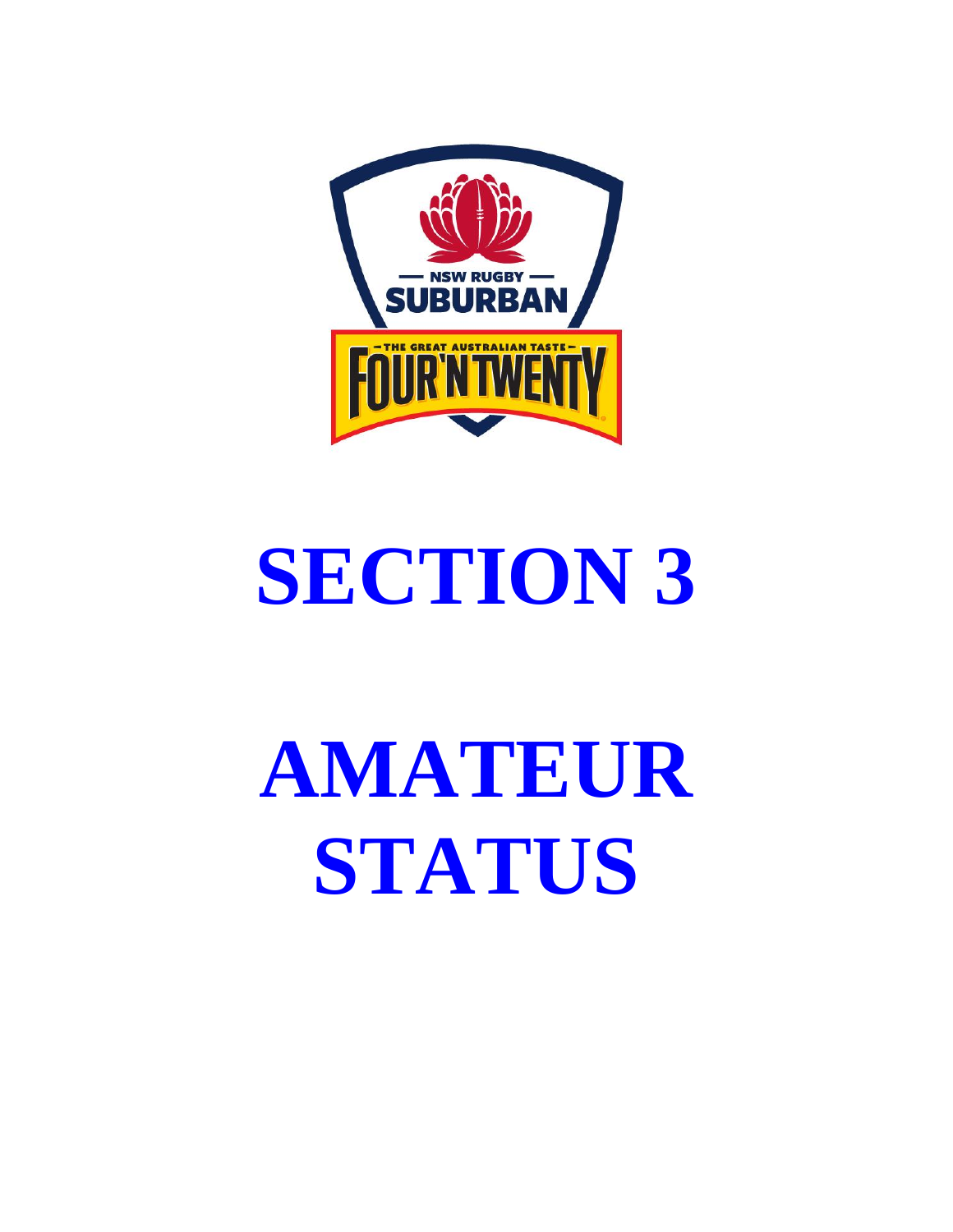# **CONTENTS**

- 3.1 Amateur Status
- 3.2 Definition and Exemptions
- 3.3 Restrictions on Player Registration
- 3.4 Code of Conduct & Participation Agreement
- 3.5 Penalties
- 3.6 Integrity Committee Procedures
- 3.7 Forms:
	- Education Assistance Declaration
	- Relocation Assistance Declaration
	- Breach of Amateur Policy Complaint Form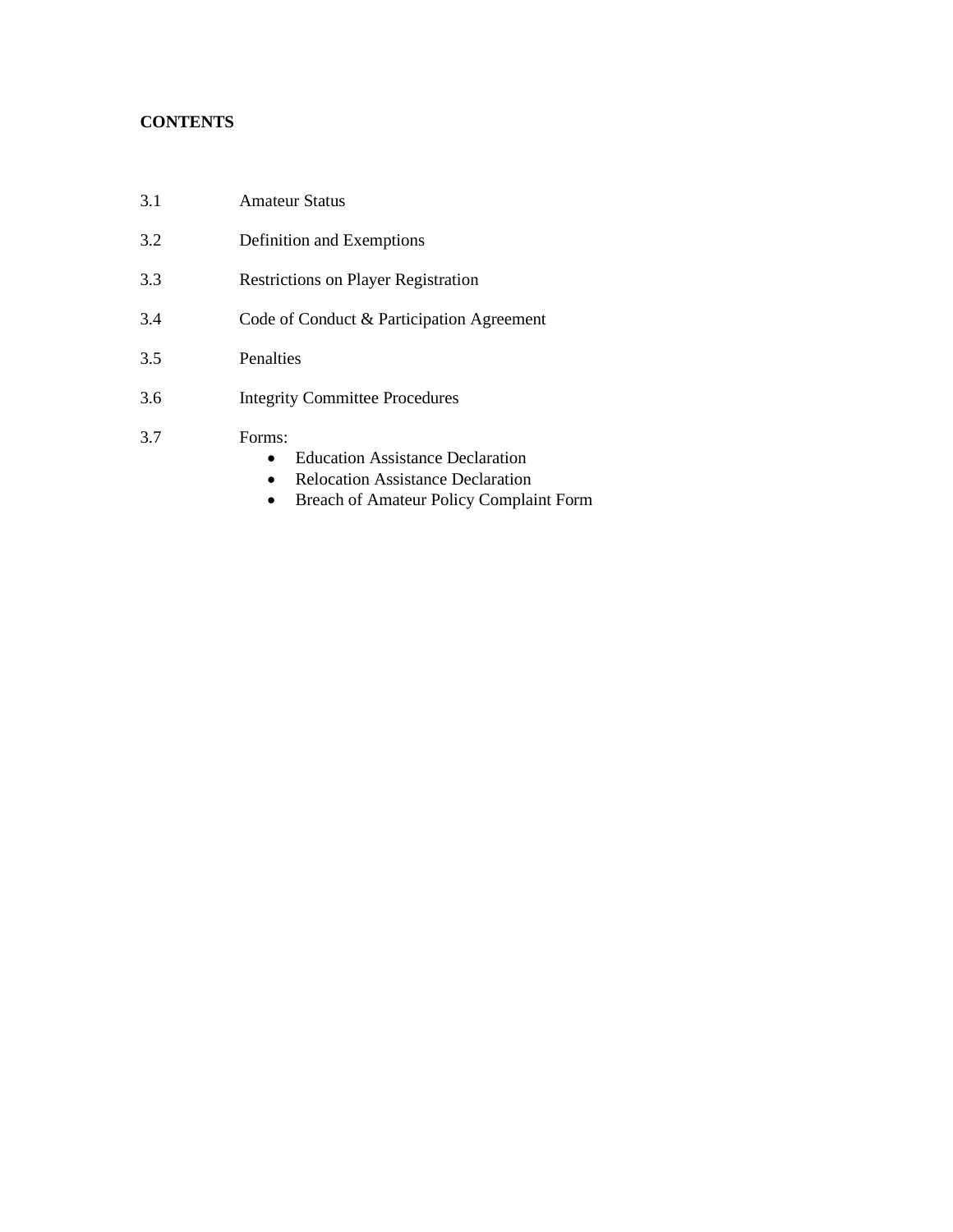# **3.1 NSW Suburban Rugby Union Amateur Status**

All NSW Suburban Rugby Union competitions have been declared amateur since 2015.

The payment of players is prohibited and penalties will be applied for any breach of the amateur status.

The NSWSRU Integrity Officer and Integrity Committee are responsible for ensuring all clubs and players are compliant with the Union's Amateur Policy. The Integrity Officer will chair the Integrity Committee.

Any complaints concerning an individual and/or club breaching the Union's Amateur Policy should be forwarded to the Integrity Officer via the complaint form in Section 3.7. Where possible, complaints should include corroborating documents and/or statutory declarations. Whilst anonymous complaints will NOT be accepted or investigated, a complainant's confidentiality will be respected if requested.

This section of the Union's Operations Manual details the Amateur Policy, and the Integrity Committee procedures surrounding it.

It is also available online at: [www.rugby.net.au](http://www.rugby.net.au/)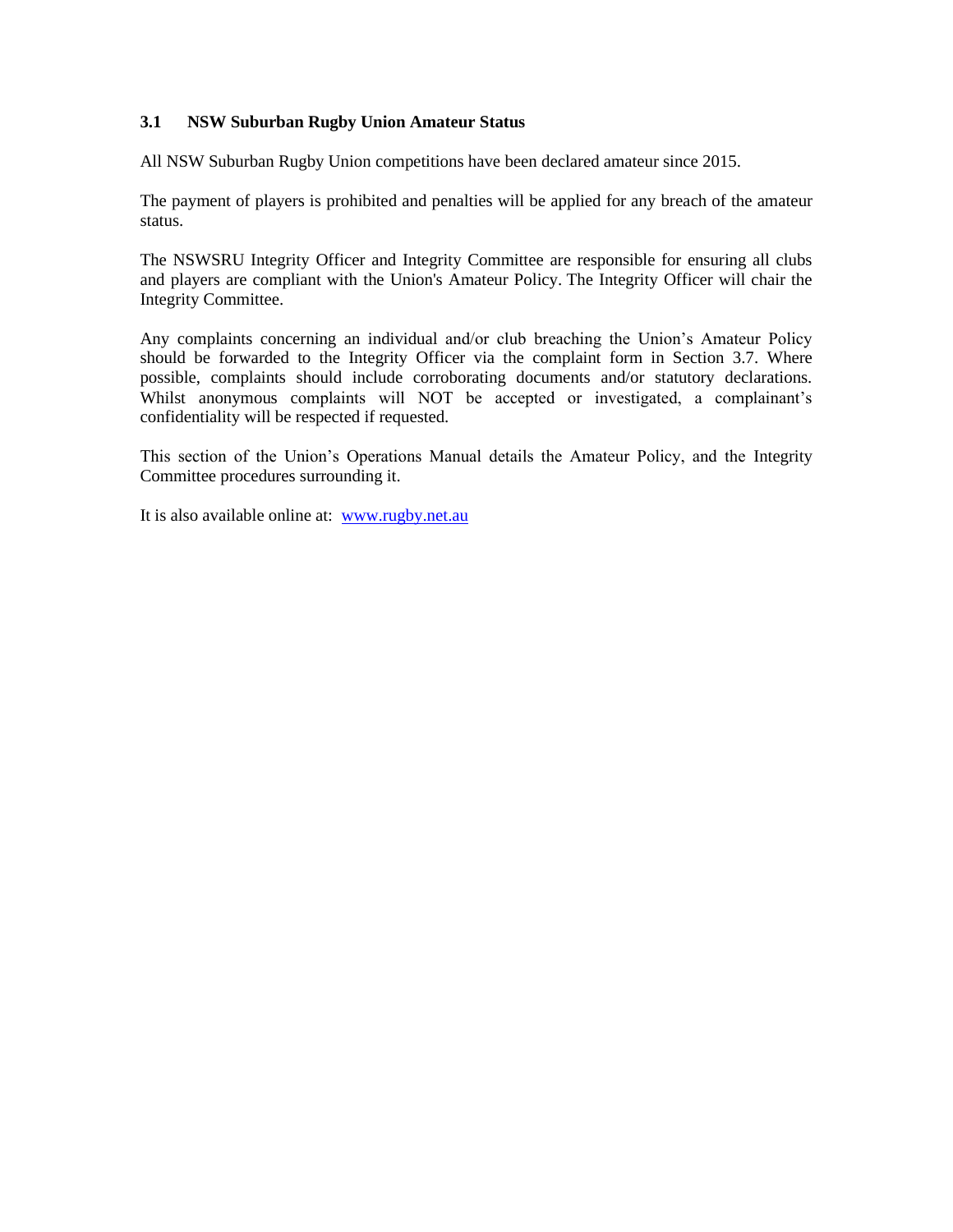# **3.2 Definition and Exemptions**

The payment of Suburban Rugby Union players is prohibited. There can be no cash inducement or incentive given to play for a Suburban Rugby Club.

# **Definition**

An Amateur is one who does not receive or agree to receive, either directly or indirectly, any remuneration or reward whatsoever (whether by match payments or expenses or otherwise) in respect to their participation as a player in the NSW Suburban Rugby Union.

|                                        | <b>Permissible</b>                                                                                                                                                                                                                                                                                                                                                                                    | <b>Not Permissible</b>                                                                                                                                                               |
|----------------------------------------|-------------------------------------------------------------------------------------------------------------------------------------------------------------------------------------------------------------------------------------------------------------------------------------------------------------------------------------------------------------------------------------------------------|--------------------------------------------------------------------------------------------------------------------------------------------------------------------------------------|
| <b>Employment</b>                      | Clubs may assist with or facilitate full or part time employment for<br>a player, provided the conditions of the employment are consistent<br>with current commercial practices.                                                                                                                                                                                                                      | Employment cannot be<br>dependent on playing for<br>the club.                                                                                                                        |
| Coaches,<br><b>Officials</b>           | Non-playing coaches may be remunerated. Non-playing club<br>administrators, canteen workers, etc, may be remunerated.<br>Qualified physios or doctors who are remunerated by their club<br>may play.                                                                                                                                                                                                  | Playing coaches, playing<br>club officials or<br>administrators, and playing<br>club workers cannot be<br>remunerated.                                                               |
| <b>Expenses</b>                        | Costs directly associated with playing for the club (e.g. out of<br>pocket injury expenses, insurance top-ups), provided these are<br>available to all players.                                                                                                                                                                                                                                       | Any expenses not directly<br>associated with playing for<br>the club, including services<br>in kind (e.g. landscaping,<br>professional services, travel<br>expenses) cannot be paid. |
| <b>Awards</b>                          | Players may receive non monetary awards relevant to match day<br>performance. The value of such awards cannot exceed \$100.                                                                                                                                                                                                                                                                           | Cash prizes, of any amount<br>for any reason, cannot be<br>given to players.                                                                                                         |
| <b>Education</b><br><b>Assistance</b>  | Clubs may spend a max of \$6K/season on the education assistance<br>of colts eligible players (U21).<br>No individual player may receive more than \$2K/season.<br>Such assistance may be given to a max of six players.<br>Such assistance is only payable to a recognized educational or<br>training institution, and must be notified to the Union.                                                | <b>Education Assistance</b><br>money cannot be paid<br>directly to players.                                                                                                          |
| <b>Relocation</b><br><b>Assistance</b> | Relocation assistance, in the form of rent, lasting no longer than<br>four weeks each, may be given to a max of four players. The<br>players must be in their first season with your club and last<br>registered overseas, interstate or with NSW Country Rugby.<br>Such assistance is only payable to a landlord or equivalent, and<br>must be notified to the Union even if no money changes hands. | Rent money cannot be paid<br>directly to players.                                                                                                                                    |
| <b>Club</b><br><b>Subscriptions</b>    | Any club subscription must be a bona fide fee for club membership,<br>but clubs are free to set the level of those subscriptions, including<br>discounts to particular groups or individuals.<br>Third parties may pay a player's club subscription.                                                                                                                                                  |                                                                                                                                                                                      |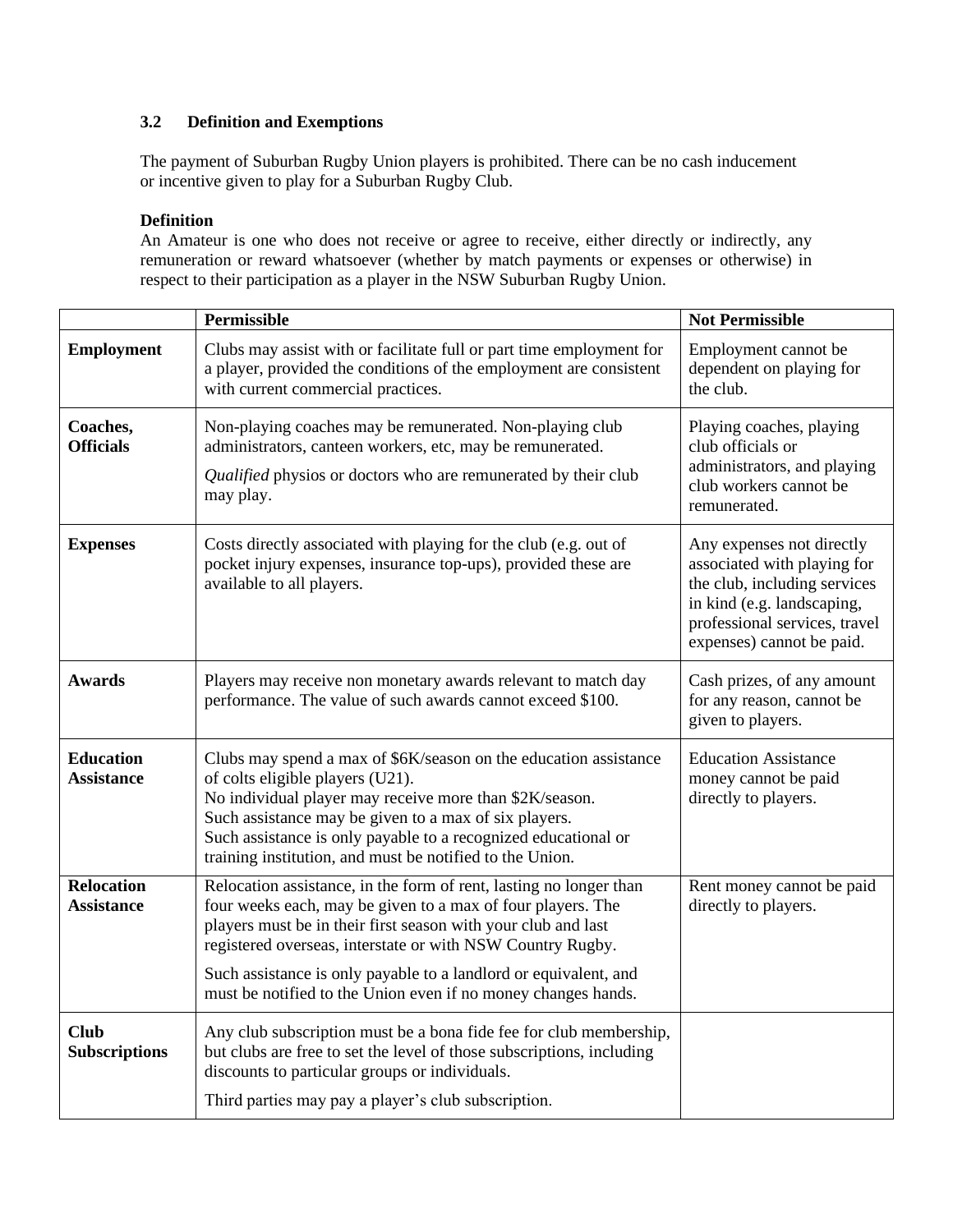# **3.3 Restrictions on Player Registration**

The Union's amateur policy includes restrictions on who may be registered for Suburban Rugby competitions:

All players registered in NSWSRU competitions must be amateur players.

No player having held a professional rugby union contract in the previous or current calendar year may be registered for Suburban Rugby competitions.

Dispensation may be requested via the Integrity Committee.

No player having played in the Australian National Rugby Championship (NRC) in the previous calendar year may be registered for Suburban Rugby competitions.

Dispensation may be requested via the Integrity Committee.

Players named in the NRC *in the current calendar year* will be automatically and immediately deregistered from Suburban Rugby competitions.

Players *last* registered overseas must apply to the Union for permission to register.

Clubs will only be granted permission for three such players in any one season.

Dispensation may be requested via the Integrity Committee.

Any player having played in the Shute Shield (1st grade) competition of the Sydney Rugby Union in the previous or current calendar year must apply to the Union for permission to register.

Dispensation may be requested via the Integrity Committee.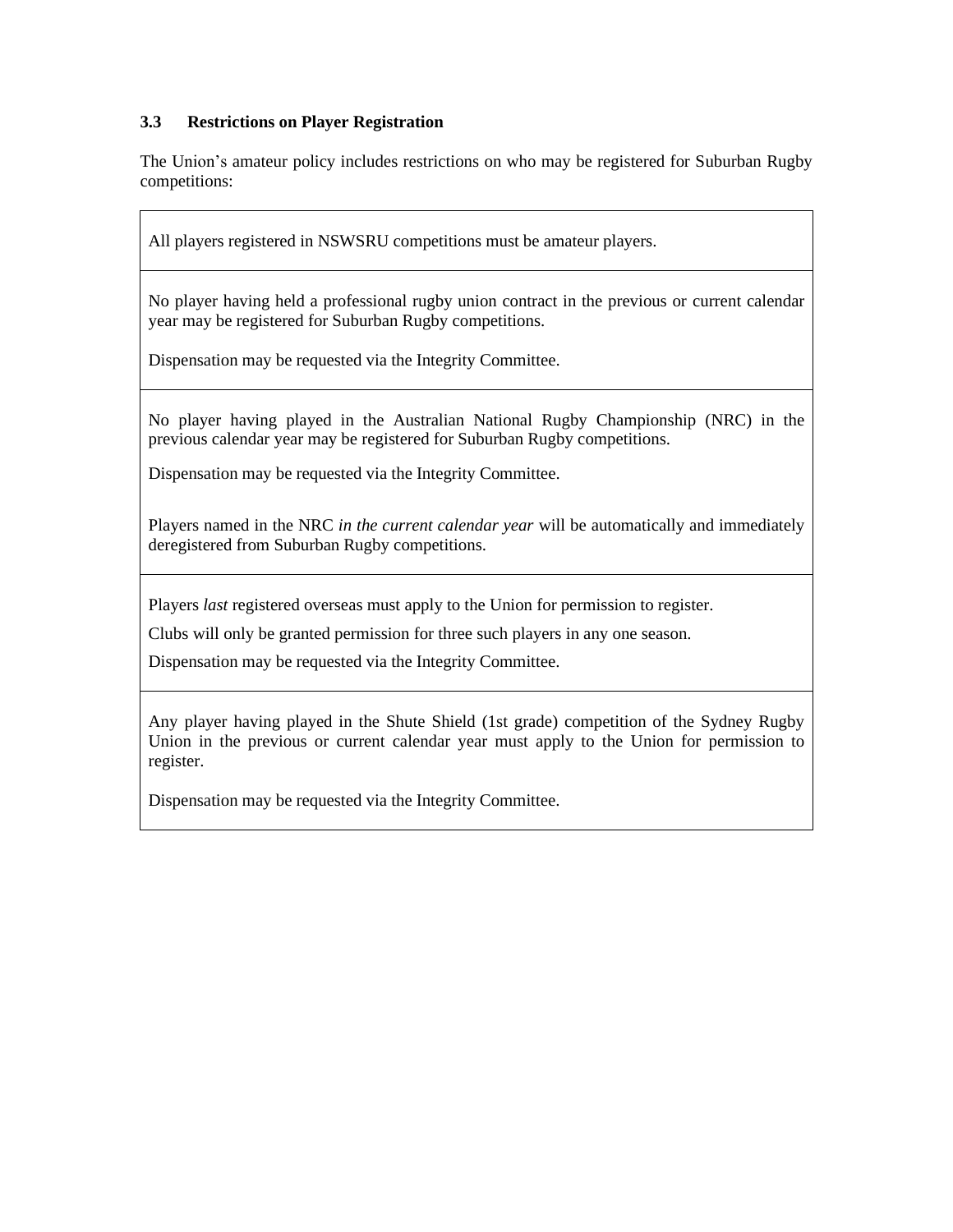# **3.4 Code of Conduct and Participation Agreement**

Clubs should take note of the wording of the Union's Code of Conduct and Participation Agreement as it refers to the Union's Amateur Status.

Clubs should also take note of the officials required to sign the Code and Agreement PRIOR to any club being graded in a NSWSRU competition.

Players should take note of the wording of the player registration form and the questions therein, as previous rugby experience may disqualify them from Suburban competitions.

# **NSW SUBURBAN RUGBY UNION CODE OF CONDUCT**

The Code of Conduct for clubs, players, members, coaches, managers, committee members, officials, supporters, sponsors and any other person associated with a NSWSRU Club, is to be read in conjunction with the Constitution and the Competition Playing Rules of the New South Wales Suburban Rugby Union Inc (NSWSRU).

Your club and its prescribed officials must sign and return the Code of Conduct and the Competition Participation Agreement before it will be allowed to play in a NSW Suburban Rugby Union competition:

- 1. A player, member, coach, manager, committee member, official, supporter or spectator, sponsor, or any other person associated with a NSWSRU Club, shall not at any time act in a manner detrimental towards the game of rugby union.
- 2. NSWSRU Clubs shall take all reasonable steps to ensure that players, members, coaches, managers, committee members, officials, supporters or spectators do not act in a manner detrimental towards the game or spirit of rugby union.
- 3. During the course of or after a match under the jurisdiction of the NSWSRU, a player, member, coach, manager, committee member, official, supporter or spectator, sponsor, or any other person associated with a NSWSRU Club, shall not abuse or address a referee or assistant referee in insulting terms, or act in a provocative manner towards a referee or assistant referee.
- 4. NSWSRU Clubs, players, members, coaches, managers, committee members, officials, supporters or spectators, sponsors, and any other person associated with a NSWSRU Club, shall adhere to the amateur status of NSWSRU, and will not accept, or entice others to accept, any remuneration or reward whatsoever in respect to participation as a player in the NSWSRU.

The following persons have read the above Code of Conduct and agree to be bound by this code:

| <b>Position</b>             | <b>Name</b> | <b>Signature</b> | Date |
|-----------------------------|-------------|------------------|------|
| President                   |             |                  |      |
| Secretary                   |             |                  |      |
| Treasurer                   |             |                  |      |
| Club Coach                  |             |                  |      |
| 1 <sup>st</sup> Grade Coach |             |                  |      |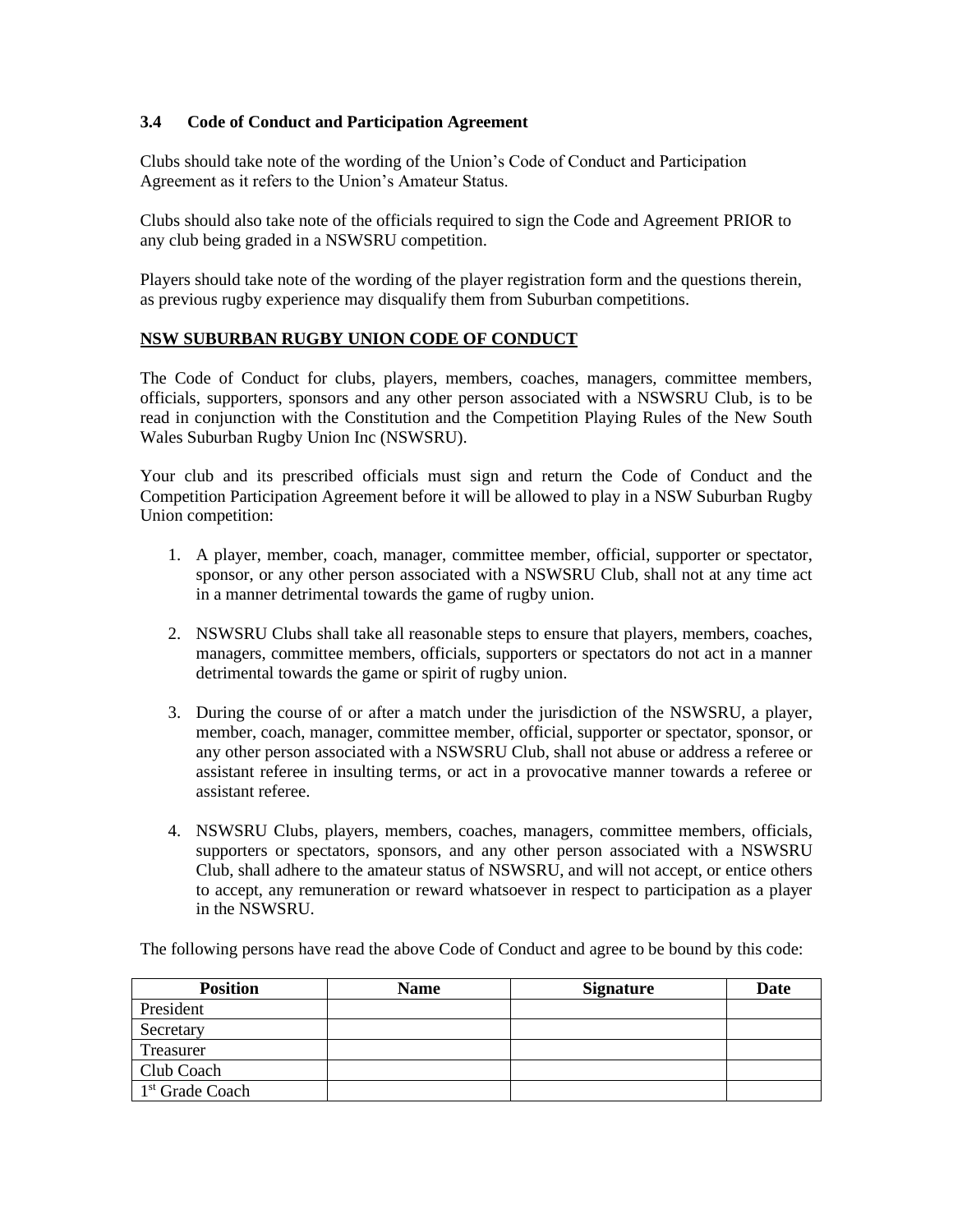# **NSW SUBURBAN RUGBY UNION COMPETITION PARTICIPATION AGREEMENT**

A club participating in the NSW Suburban Rugby Union competition, in consideration of the NSW Suburban Rugby Union permitting it to participate in such a competition in the year 2019, hereby acknowledges and undertakes as follows:

- 1. That it will at all times be bound by the provisions of the Constitution, the Code of Conduct and by the Competition Playing Rules of the NSW Suburban Rugby Union, and this agreement made hereunder.
- 2. That it will at all times accept, subject to the Appeals provisions provided for in the Union's Constitution, the decisions of the Board of the NSW Suburban Rugby Union or any standing Committee or Sub-Committee thereof.
- 3. That it will not permit any player to play for it in the competition above referred to who is not registered with NSW Suburban Rugby Union as referred to in Article 14 of the Union's Constitution and in accordance with Rule 4 of the Union's Competition Playing Rules.
- 4. That if any player, member, coach, manager, committee member, official, supporter or spectator, sponsor, or any other person associated with a NSWSRU Club, is suspended or expelled by NSW Suburban Rugby Union it will cease to utilize such person as the case may be during the period of suspension or expulsion from the date of such suspension or expulsion.
- 5. That it will at all times be bound by the Union's Amateur Status and not permit any player to receive, either directly or indirectly, any remuneration or reward whatsoever (whether by match payments or expenses or otherwise) in respect to their participation as a player in the NSW Suburban Rugby Union.
- 6. That its members, coaches, managers, committee members, officials, supporters or spectators, sponsors, or any other person associated with the Club, will not entice any player to receive, either directly or indirectly, any remuneration or reward whatsoever (whether by match payments or expenses or otherwise) in respect to their participation as a player in the NSW Suburban Rugby Union.
- 7. That it will participate in events organised by the NSW Suburban Rugby Union in order to support the growth and development of the game.
- 8. That it will comply with all reasonable directions of the Board of the NSW Suburban Rugby Union in relation to any NSW Suburban Rugby Union commercial and/or sponsorship arrangements including but not limited to competition logos, competition naming rights, field signage, and placement of logos on team apparel and equipment.

The following persons have read the above Competition Participation Agreement and agree to be bound by this agreement:

| <b>Position</b> | <b>Name</b> | <b>Signature</b> | <b>Date</b> |
|-----------------|-------------|------------------|-------------|
| President       |             |                  |             |
| Secretary       |             |                  |             |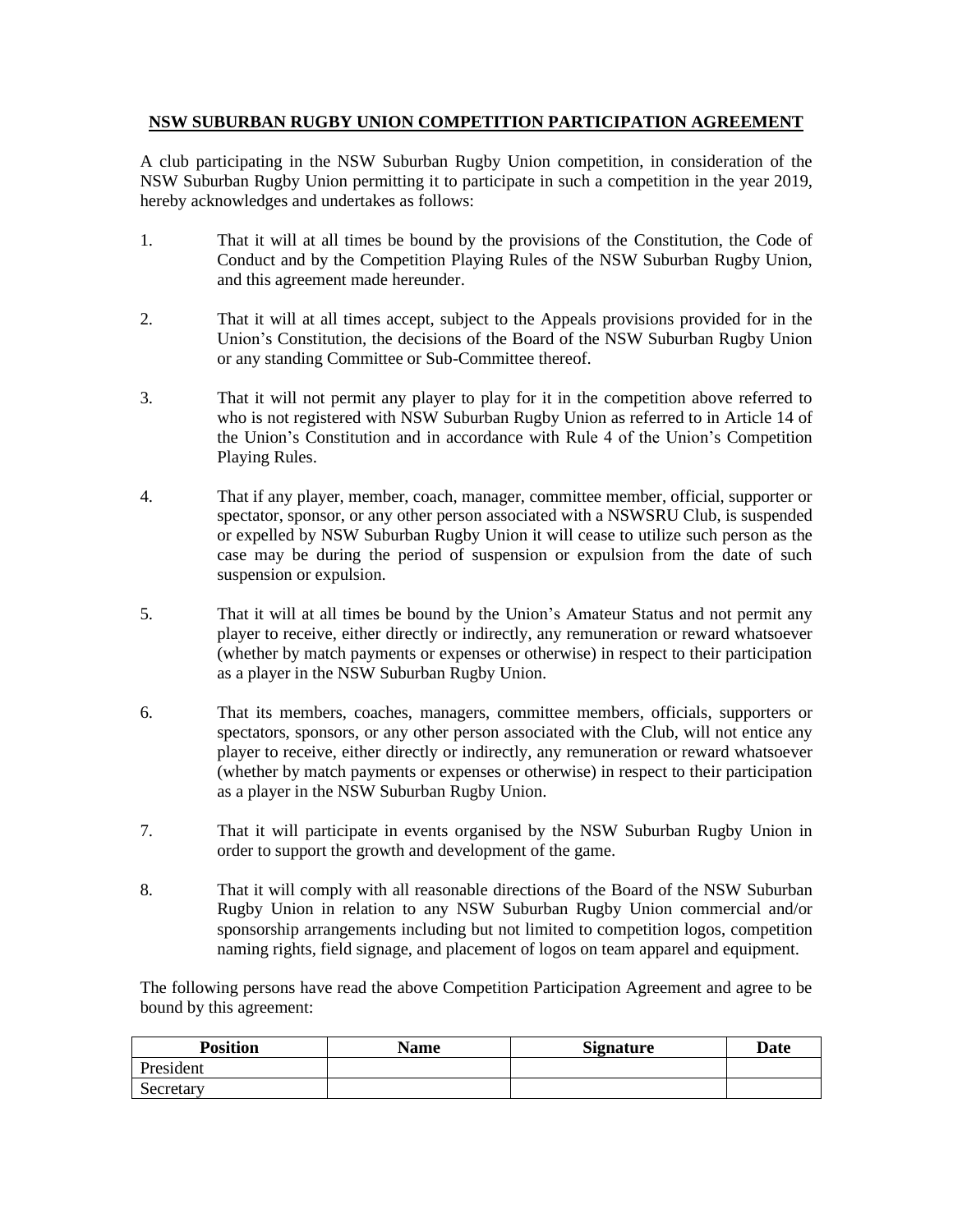# **3.5 Penalties for Breach of Amateur Status**

In relation to the Union's Amateur Status, Clubs can and will be held liable for the actions of their players, members, coaches, managers, committee members, officials, sponsors, supporters and any other person associated with the Club.

If a Club, and/or any of its players, members, coaches, managers, committee members, officials, sponsors and supporters, or any other person associated with the Club, is found by the Integrity Committee to have breached the conditions relating to Amateur Status, the penalty to be imposed shall be determined by the Integrity Committee, or in the case of suspension or expulsion of a Club, by the Board.

Such penalty may comprise any or all of the following:-

- 1. In relation to a club
	- i) Loss of points earned in the games played while the Club was so in breach;
	- ii) Relegation of the Club up to two divisions for the following season;
	- iii) Loss of premiership points for the following season;
	- iv) A fine; or
	- v) Suspension from any or all minor premiership or finals matches in a season or seasons.
- 2. In relation to an individual
	- i) Refusal of registration, or de-registration;
	- ii) Suspension for such period as the Integrity Committee deems appropriate.

Provided that, if a club or individual voluntarily admits that it or he has breached such conditions, the Integrity Committee or Board may, in their discretion, determine that no penalty be imposed.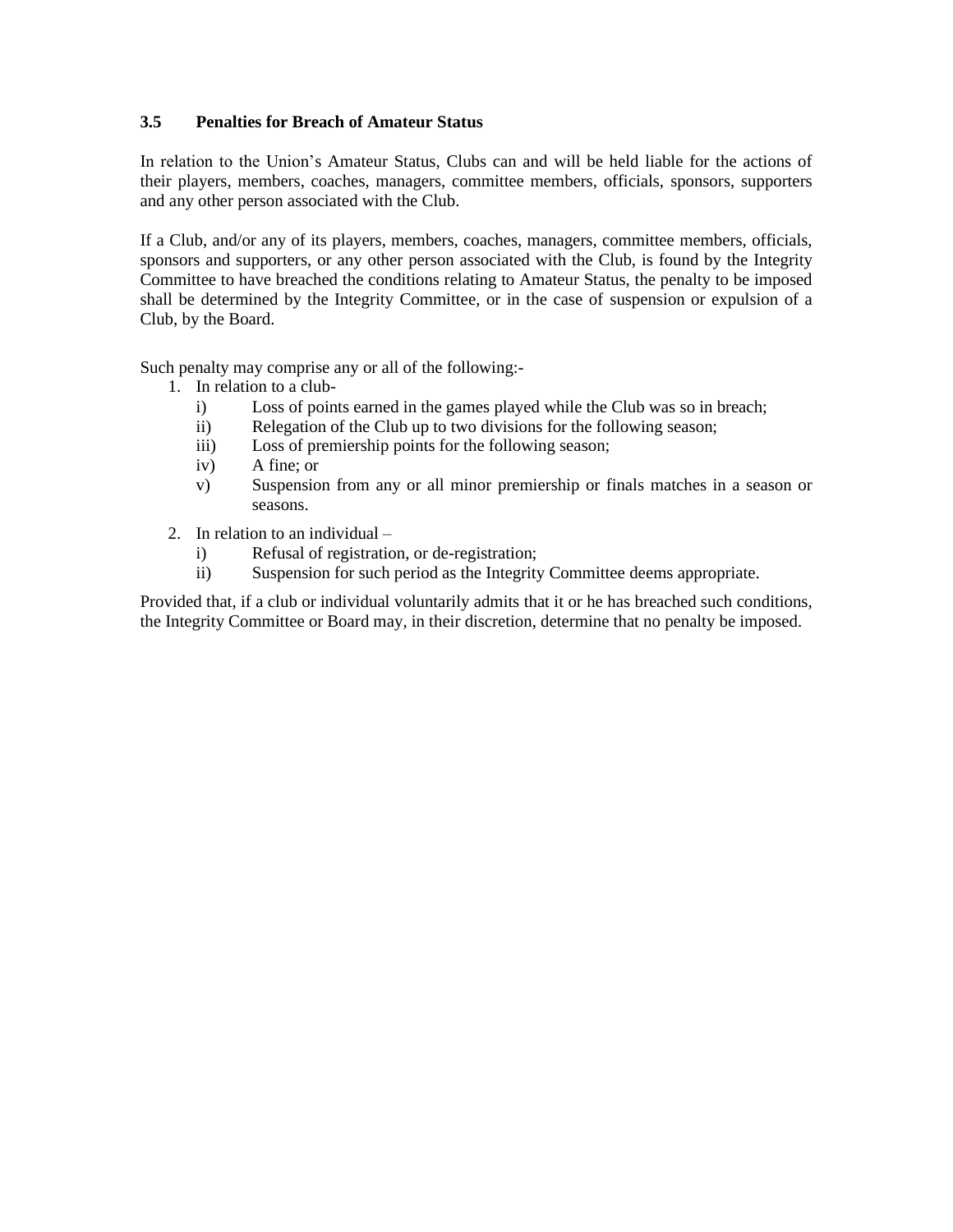# **3.6 Integrity Committee Procedures**

#### **Amateur Status**

The Board shall from time to time determine and fix player eligibility conditions, policies and rules, which shall be defined as those conditions relating to Amateur Status.

#### **Integrity Committee**

The Board shall appoint each year an independent committee known as the Integrity Committee whose role it is to report and adjudicate on matters concerning breaches of Amateur Status.

### **Integrity Officer**

The Board shall appoint each year an Integrity Officer, who will be Chairman of the Integrity Committee.

### **Conduct of Investigations/Hearings**

The Integrity Committee may at any time investigate (formally or informally) any matter relating to Amateur Status.

A Club or any other person is required to fully cooperate with the Integrity Committee in the course of an investigation and/or hearing.

The Integrity Committee is permitted to conduct an investigation in such manner as it thinks fit and may obtain information as it thinks fit, including but not limited to requiring a Club or any other person to produce any documents relevant to matters under investigation (whether in their possession, custody or control), or to answer any questions asked by the Integrity Committee.

No Club or person is to provide false or misleading information during the course of an investigation and/or hearing.

A failure to comply with the above Rules may constitute conduct contrary to the rules relating to Amateur Status and the Integrity Committee and/or Board may impose any penalty as it sees fit.

Hearings before the Integrity Committee are to be heard by no less than two (2) members of the Committee.

Acting in concert with the Integrity Committee, the Executive Director shall send a written notice to the Club or any person(s) setting out the following:

- (a) The details of the Integrity Committee hearing;
- (b) The alleged breach of the conditions of Amateur Status (if applicable);
- (c) The consequences that may arise if the club and/or individual fails to appear at the hearing;
- (d) The consequences that may arise if it is found that a breach has occurred.

In conducting a hearing the Integrity Committee:

(a) must determine the matter without bias;

(b) must give the Club or persons appearing before the hearing a fair hearing and otherwise observe the rules of procedural fairness;

(c) is not bound by rules of evidence;

(d) may inform itself of any matter it sees fit;

(e) shall determine the procedure of the hearing; and

(f) is to conduct the hearing with as little formality and technicality as possible, having regard to these rules and the matters before the Integrity Committee.

A Club or any persons appearing before the Integrity Committee may be legally represented.

The Integrity Committee will provide reasons for its decision.

The Integrity Committee shall be permitted to adjourn the hearing of any matter from time to time and deal as it deems fit with any player or club found by the Committee to have given false or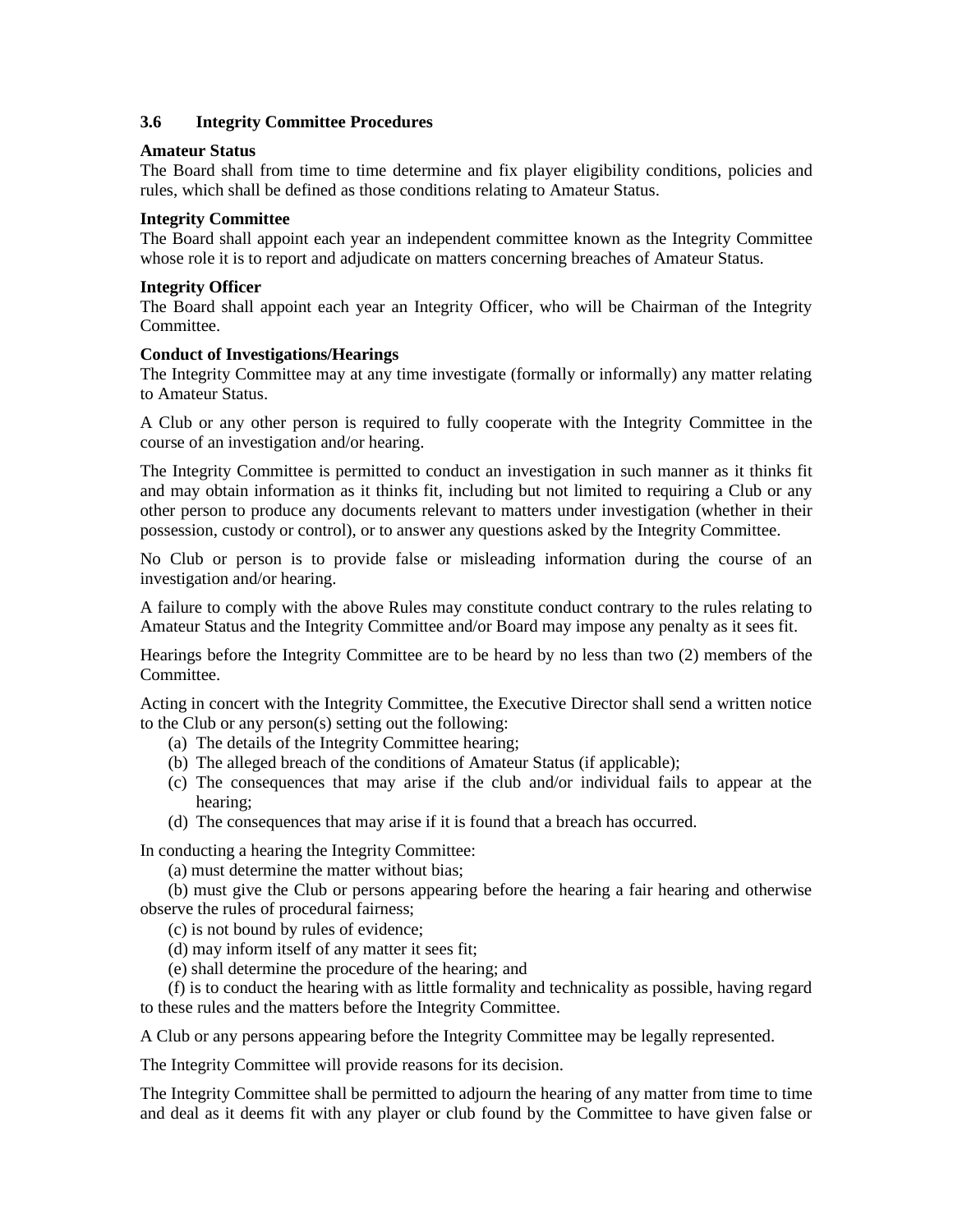misleading evidence to it thereto or any player or club failing without reasonable excuse to attend at any hearing of the Integrity Committee.

Nothing in these Rules precludes the ability of the Board to refer a matter directly to the Integrity Committee for investigation and adjudication.

#### **Decisions and Appeals Process**

Decisions of the Integrity Committee, other than those relating to the suspension or expulsion of a club, will take immediate effect and shall without delay be reported to the club or individual affected.

Any club or individual penalised or adversely affected by a decision of the Integrity Committee, other than those recommendations relating to the suspension or expulsion of a club, shall be entitled to appeal to the Union's Board.

Any appeal of an Integrity Committee decision to the Board must be made in writing and lodged with the appropriate appeal fee as determined by the Board with the Executive Director within seven days of the original decision.

Pending the rehearing of the case all decisions appealed against remain operative.

Decisions of the Integrity Committee in relation to the suspension or expulsion of a club will take the form of a recommendation to the Board. Once an Integrity Committee recommendation relating to the suspension or expulsion of a club is ratified, or otherwise, by the Board, the Board's decision shall without delay be reported to the club affected.

Any club suspended or expelled shall be entitled to appeal to a special general meeting of the Union under Article 10.9(c) of the Union's constitution.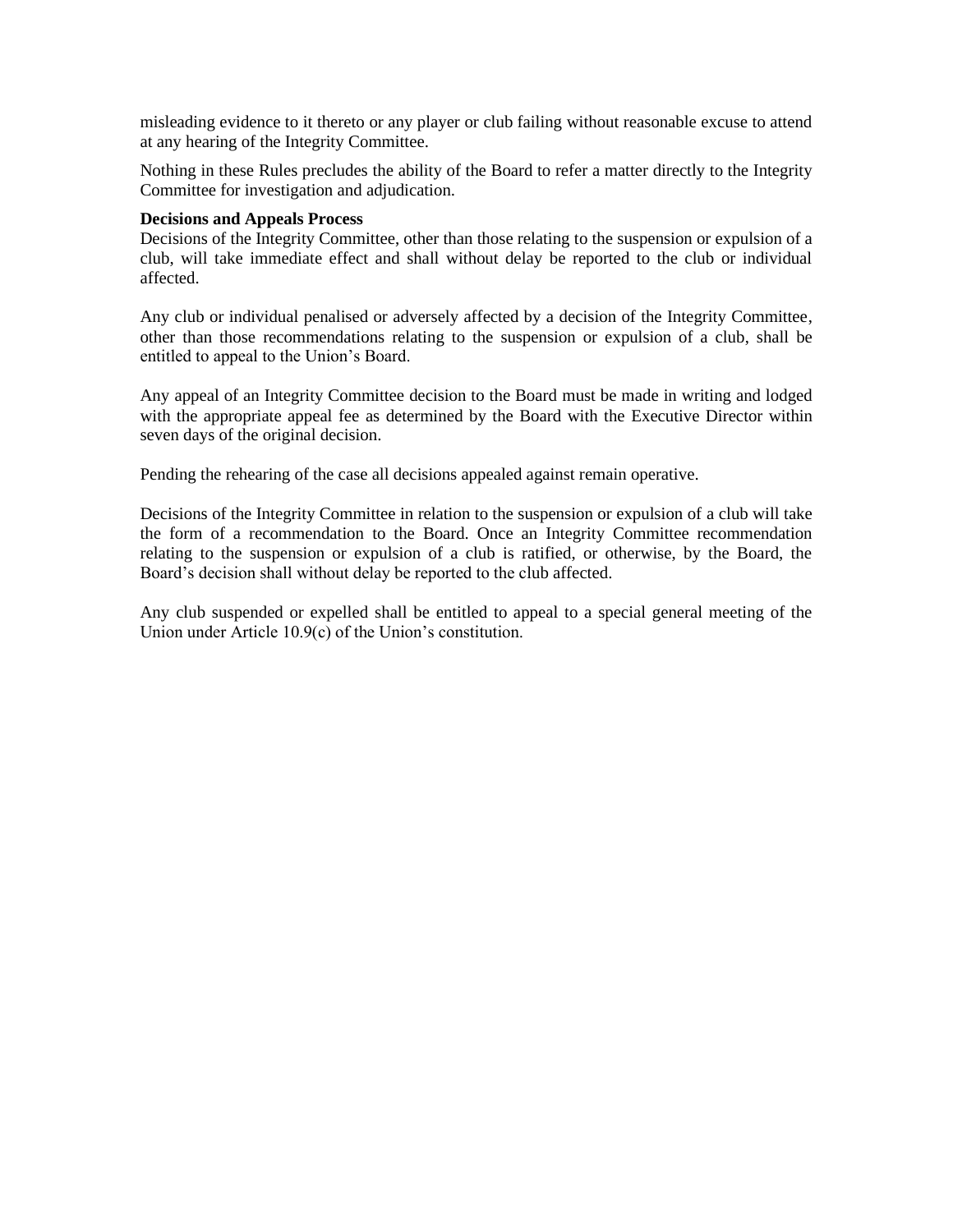# **3.7 Amateur Policy Forms**

# **NSW SUBURBAN RUGBY UNION EDUCATION ASSISTANCE DECLARATION**

| <b>Education</b><br><b>Assistance</b> | Clubs may spend a max of \$6K/season on the<br>education assistance of colts eligible players (U21).                          | <b>Education Assistance money</b><br>cannot be paid directly to players. |
|---------------------------------------|-------------------------------------------------------------------------------------------------------------------------------|--------------------------------------------------------------------------|
|                                       | No individual player may receive more than<br>\$2K/season.                                                                    |                                                                          |
|                                       | Such assistance may be given to a max of six<br>players.                                                                      |                                                                          |
|                                       | Such assistance is only payable to a recognized<br>educational or training institution, and must be<br>notified to the Union. |                                                                          |

| <b>Player's Name</b> | <b>DOB</b> | <b>Exact Nature of Assistance</b><br>(including details of payee) | <b>Value of</b><br><b>Assistance</b> |
|----------------------|------------|-------------------------------------------------------------------|--------------------------------------|
|                      |            |                                                                   |                                      |
|                      |            |                                                                   |                                      |
|                      |            |                                                                   |                                      |

I have read the NSW Suburban Rugby Union Amateur Policy and certify the above information is accurate and complete. We understand that incorrect information could breach the player's amateur status and result in suspension or deregistration for the player and/or penalties applied to the club.

Name: ................................................. Position: ............................................... Date: ......................

Signature: ............................................

Return form to: [tim.richards@nsw.rugby](mailto:tim.richards@nsw.rugby)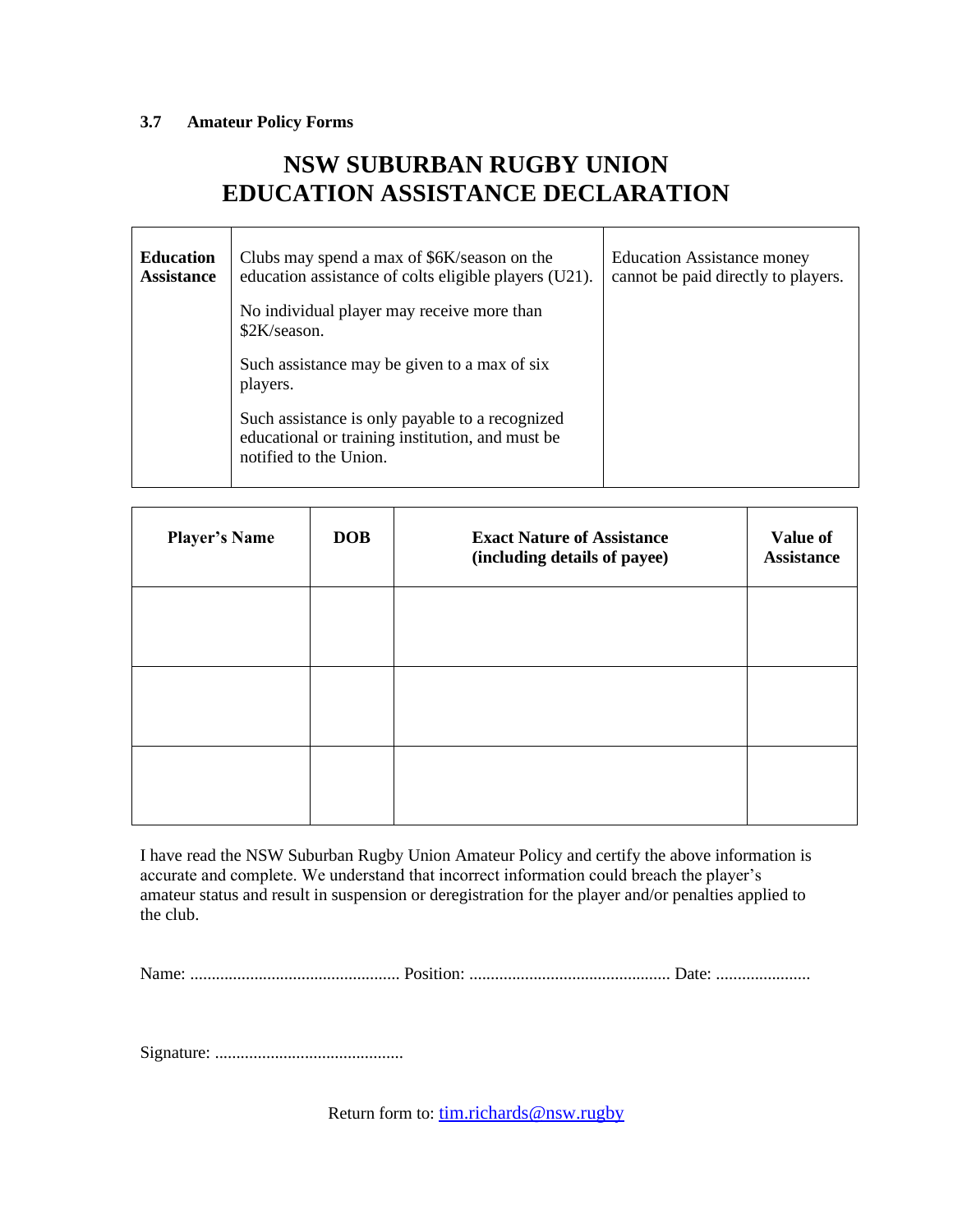# **NSW SUBURBAN RUGBY UNION RELOCATION ASSISTANCE DECLARATION**

| Relocation assistance lasting no longer<br><b>Relocation</b><br>than four weeks each may be given to a<br><b>Assistance</b><br>max of four players.<br>Such assistance is only payable to a<br>landlord or equivalent, and must be<br>notified to the Union even if no money<br>changes hands. | Rent money cannot be paid directly to<br>players. |
|------------------------------------------------------------------------------------------------------------------------------------------------------------------------------------------------------------------------------------------------------------------------------------------------|---------------------------------------------------|
|------------------------------------------------------------------------------------------------------------------------------------------------------------------------------------------------------------------------------------------------------------------------------------------------|---------------------------------------------------|

| <b>Player's Name</b> | <b>Exact Nature of Assistance</b><br>(including details of payee) | Value of<br><b>Assistance</b> |
|----------------------|-------------------------------------------------------------------|-------------------------------|
|                      |                                                                   |                               |
|                      |                                                                   |                               |
|                      |                                                                   |                               |
|                      |                                                                   |                               |

I have read the NSW Suburban Rugby Union Amateur Policy and certify the above information is accurate and complete. We understand that incorrect information could breach the player's amateur status and result in suspension or deregistration for the player and/or penalties applied to the club.

Name: ................................................. Position: ............................................... Date: ......................

Signature: ............................................

Return form to: [tim.richards@nsw.rugby](mailto:tim.richards@nsw.rugby)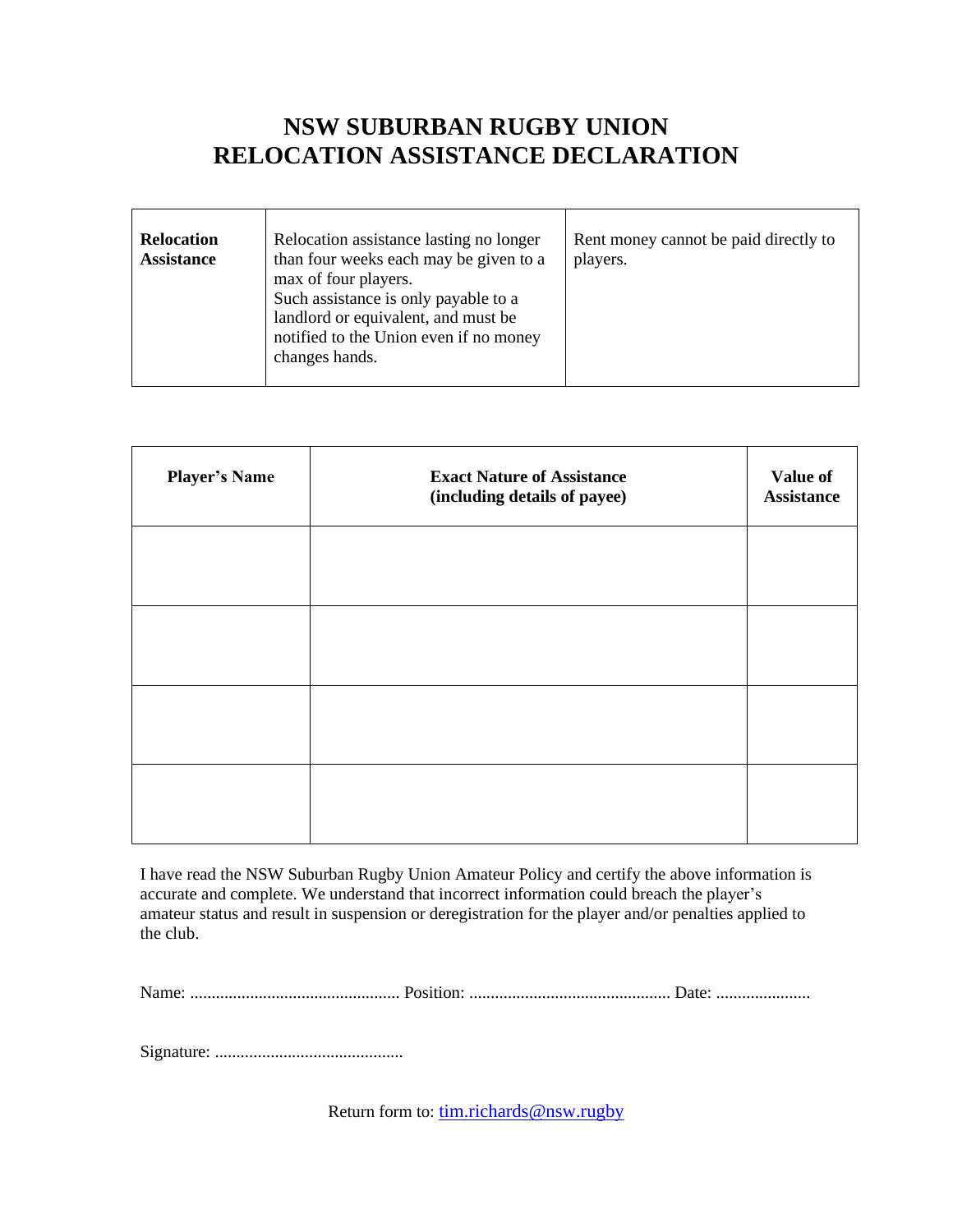# NSW SUBURBAN RUGBY UNION BREACH OF AMATEUR POLICY COMPLAINT FORM

1. CLUB ALLEGEDLY IN BREACH: …………………………………………………… 2. PLAYER ALLEGEDLY IN BREACH: ………………………………………………... 3. Name of Complainant: …………………………………………………………………. 4. Describe precisely the grounds on which the complaint is being made and outline how the conduct complained against breaches the NSWSRU Amateur Policy: …………………………………………………………………………………………………… …………………………………………………………………………………………………… …………………………………………………………………………………………………… …………………………………………………………………………………………………… …………………………………………………………………………………………………… …………………………………………………………………………………………………… …………………………………………………………………………………………………… …………………………………………………………………………………………………… 5. I agree that the details above are true and correct to the best of my knowledge. Signed: ……………………………………………………. 6. Complaint Checklist Have you provided the following?: This form  $\Box$  properly filled out and signed Your objective evidence  $\Box$  statutory declarations corroborating documents

Return form to: [tim.richards@nsw.rugby](mailto:tim.richards@nsw.rugby)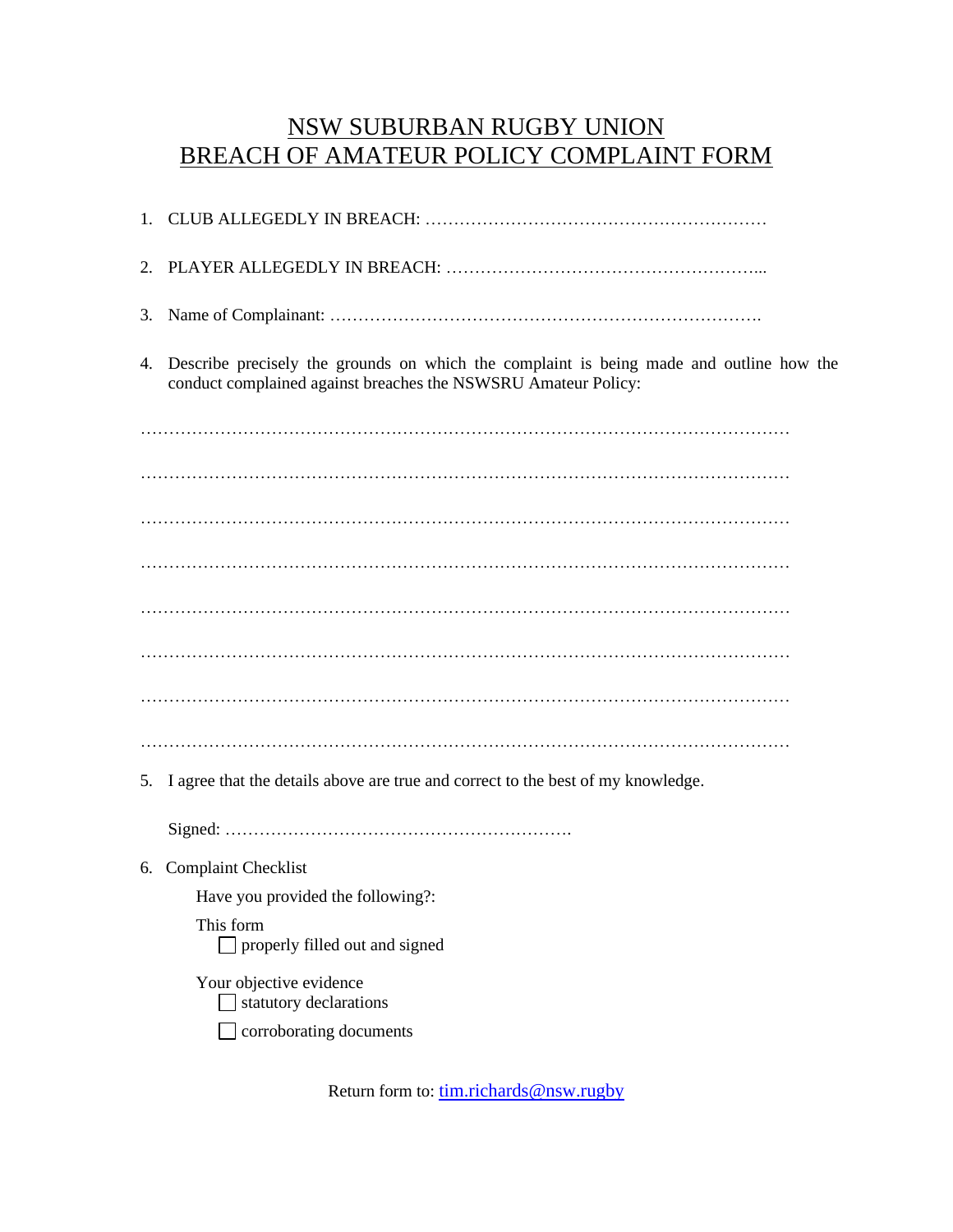# LE GREAT AUSTRALIAN TASTE-H

# **SECTION 4**

# **MATCH DAY OPERATIONS & RA POLICIES**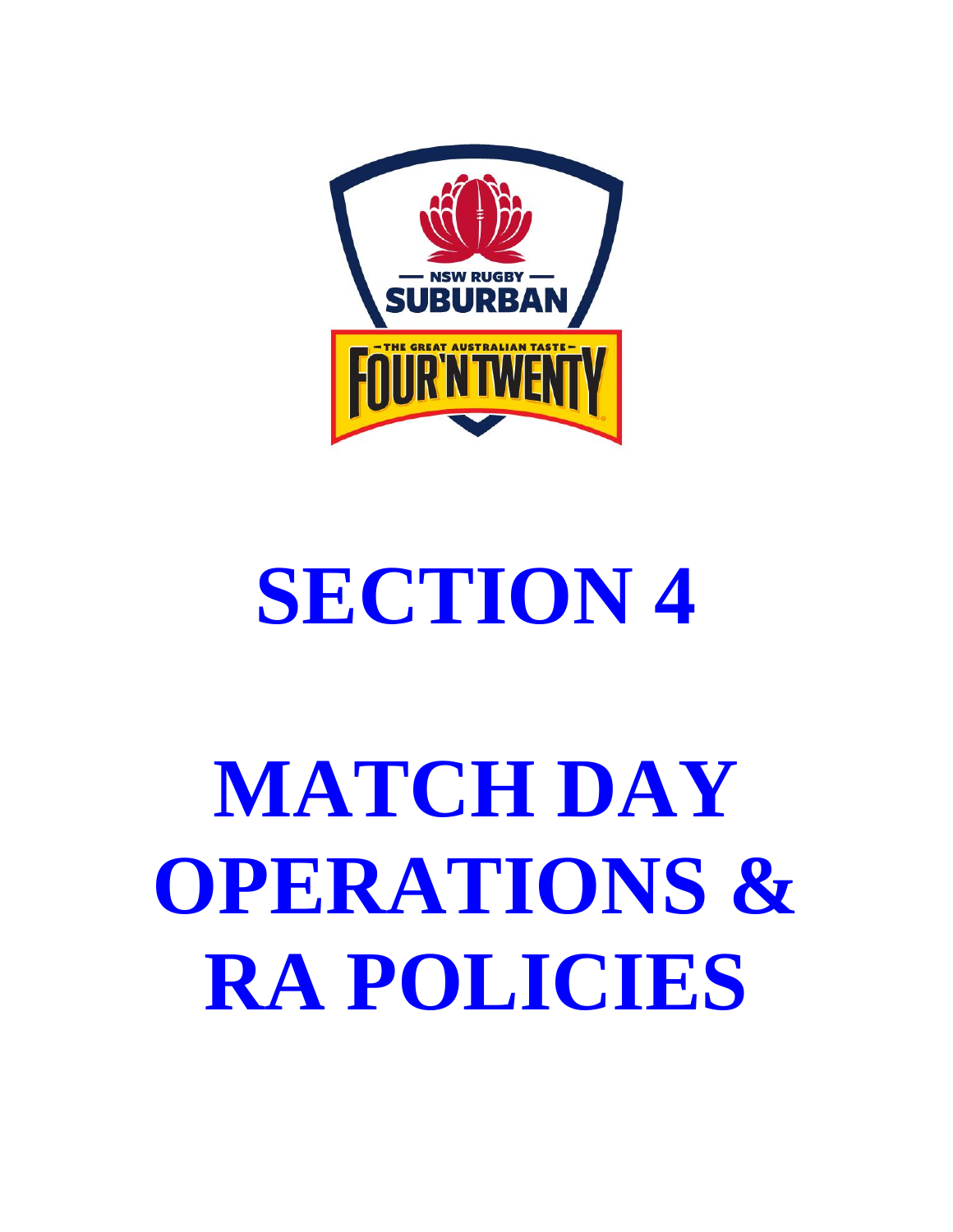# **CONTENTS**

| 4.1 | Home Club Match Day Operations         |
|-----|----------------------------------------|
| 4.2 | Field Set-Up                           |
| 4.3 | Visiting Club Match Day Operations     |
| 4.4 | <b>Rolling Substitutions Procedure</b> |
| 4.5 | Medical & Safety Recommendations       |
| 4.6 | Senior Rugby Policy & Consent Forms    |
| 4.7 | Referee Assessment Sheet               |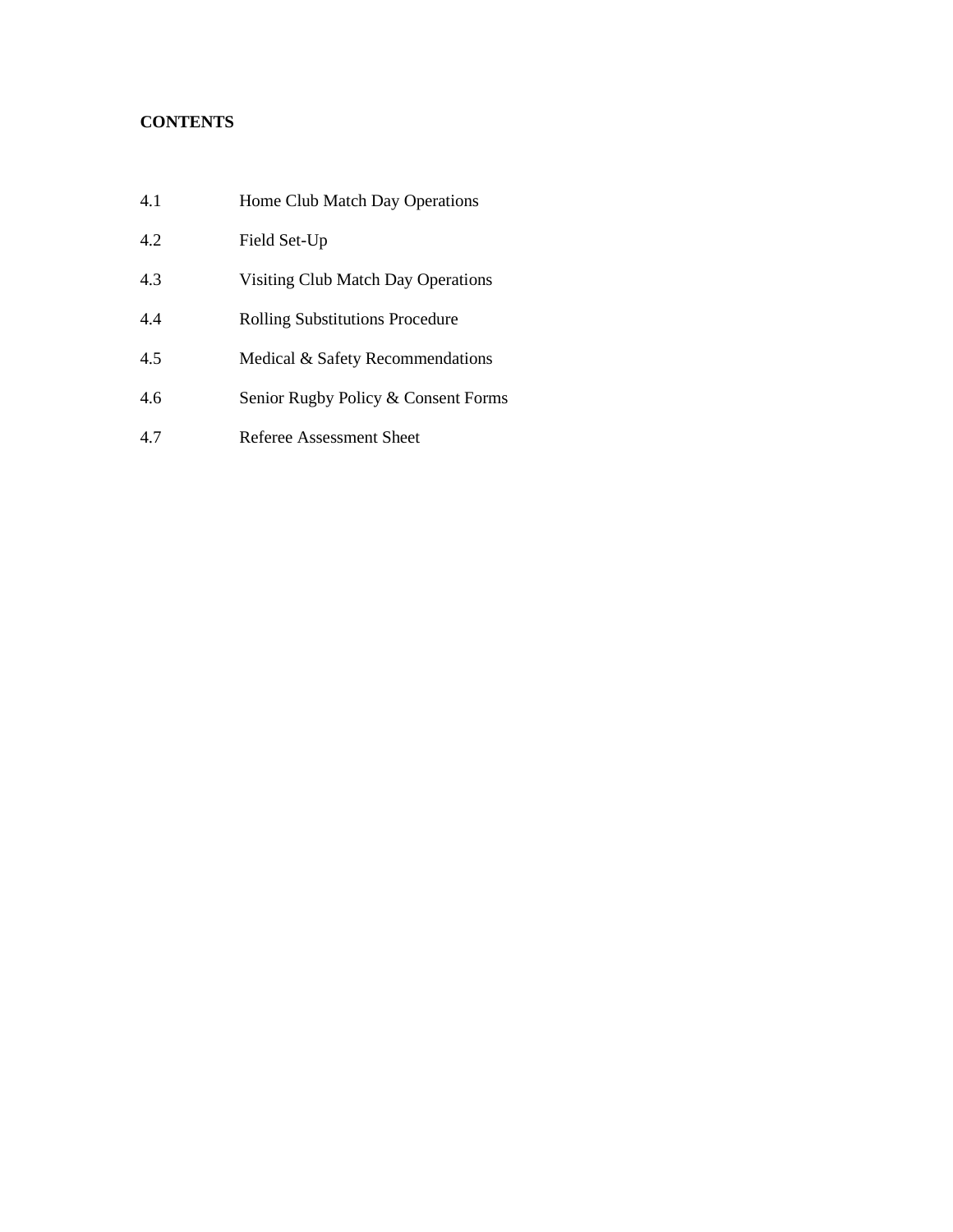#### **4.1 Home Club Match Day Operations**

Home Clubs have many responsibilities on match day. Provided in this section is a checklist for Match Day Operations for Home Clubs:

- Field of Play:
	- $\Box$  Lines properly marked, including 10m kick-off and 5m & 15m throw-in lines
	- ❑ Hazards (sprinklers, cricket pitches) properly covered
	- ❑ Flags, corner posts, goal post pads in place
	- ❑ Field of Play roped off
- Facilities:
	- $\Box$  Both change-rooms clean & tidy
	- ❑ Sufficient hot water available
	- ❑ Male & Female toilets available, clean and properly stocked
- First Aid:
	- ❑ Stretcher readily accessible
	- ❑ Ascertain ambulance access
	- ❑ First Aid kit stocked and readily accessible
	- $\Box$  Ice for injuries available to both clubs
	- ❑ Doctor or qualified first-aid person in attendance
	- □ Emergency contact numbers for nearest hospital, doctor, etc.
- Match Officials:
	- ❑ One Ground Marshall and one accredited Assistant Referee from each team to meet with and introduce themselves to the match referee prior to kick-off of every match.
	- ❑ Ground Marshal wearing red bib and accessible on sideline for all matches
	- ❑ Accredited club Assistant Referee wearing AR uniform provided for each match
	- $\Box$  Recommended that a SmartRugby qualified club referee be on standby
	- $\Box$  Referees welcomed & offered food, drink & invited to post-match function
- During the Match:
	- $\Box$  Three match-quality footballs available at all times during all matches
	- $\Box$  Three team runners only to enter Field Of Play (FOP). They must wear bibs.
	- ❑ Coaches, managers & reserves behind rope
	- ❑ Sin-binned players must leave the FOP and remain under the direct control of the Ground Marshal for the full 10 minutes
	- $\Box$  Reserves only to enter FOP after reporting to TJ & referee signals his permission
- Team Manager:
	- $\Box$  Accurately completes team lists & match scores (incl. sin bins) on Results App.
	- $\Box$  Ensures only registered players take the field
- After the Match:

❑ Final result is submitted via the Results App within 30min of the end of match

- Be Good Hosts:
	- ❑ You must contact your opposition club in the week leading up to the match
	- ❑ Provide a well stocked canteen throughout the day
	- $\Box$  Invite the visiting team to your post-match function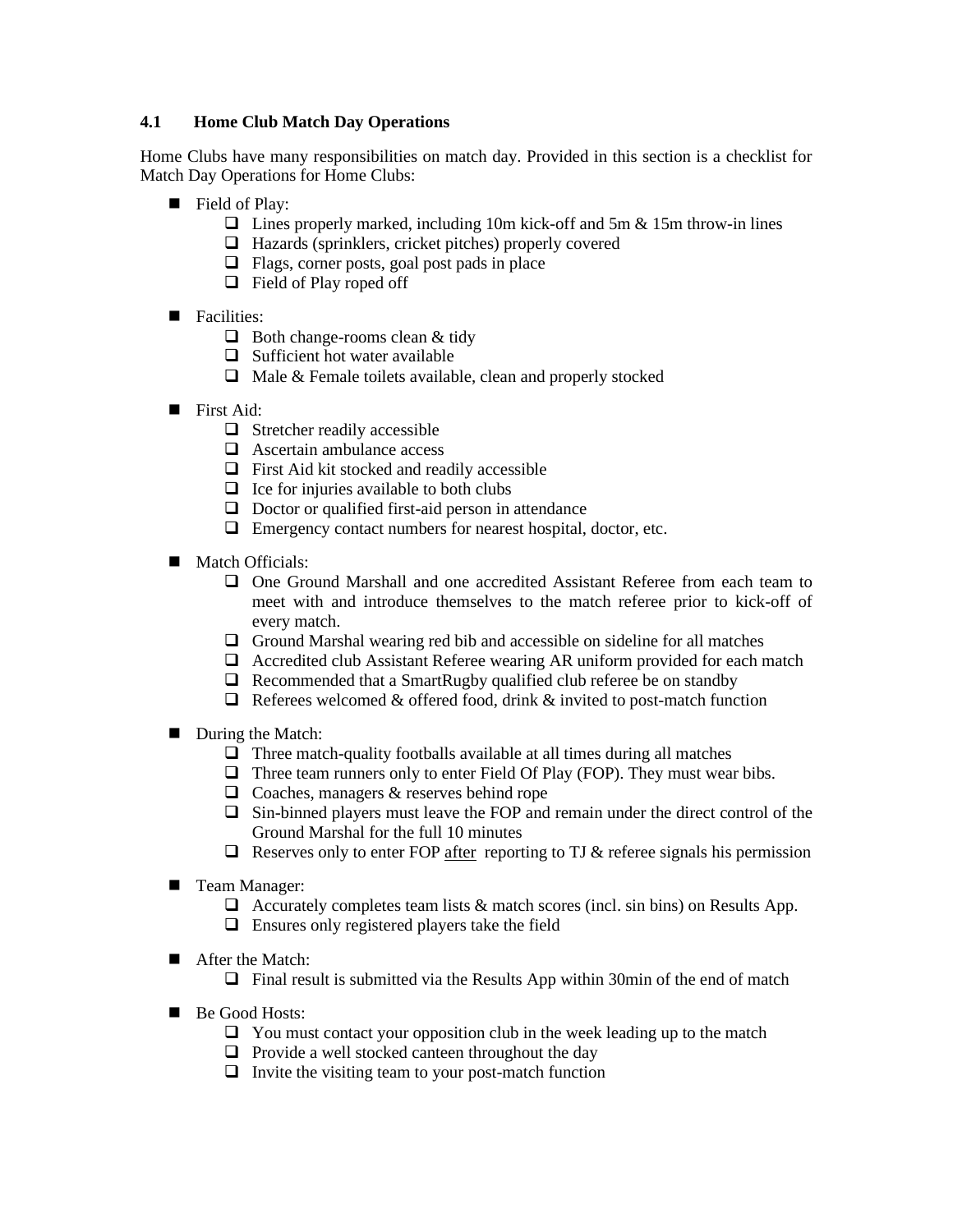# **4.2 Field Set-Up**

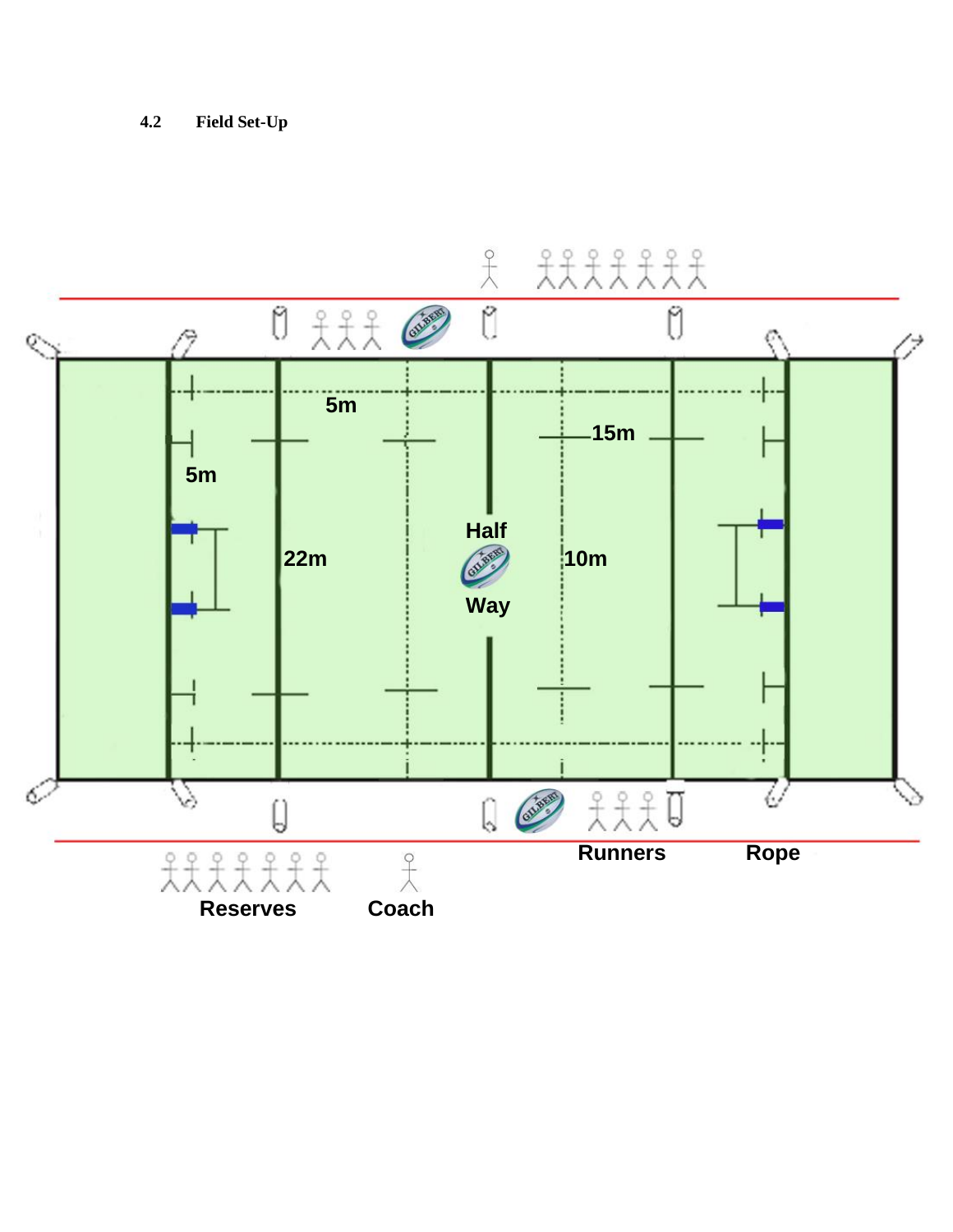#### **4.3 Visiting Club Match Day Operations**

Visiting Clubs also have responsibilities on match day. Provided in this section is a checklist for Match Day Operations for Visiting Clubs:

- Match Officials:
	- ❑ One Ground Marshall and one accredited Assistant Referee from each team to meet with and introduce themselves to the match referee prior to kick-off of every match.
	- ❑ Ground Marshal wearing red bib and accessible on sideline for all matches
	- ❑ Accredited club Assistant Referee wearing AR uniform provided for each match
- During the Match:
	- ❑ Three team runners only to enter Field Of Play (FOP). They must wear bibs.
	- ❑ Coaches, managers & reserves behind rope
	- ❑ Sin-binned players must leave the FOP and remain under the direct control of the Ground Marshal for the full 10 minutes
	- $\Box$  Reserves only to enter FOP after reporting to TJ & referee signals his permission
- Team Manager:
	- $\Box$  Accurately completes team lists & match scores (incl. sin bins) on Results App.
	- ❑ Ensures only registered players take the field
- After the Match:
	- $\Box$  Final result is submitted via the Results App within 30min of the end of match
- Be Good Guests:
	- ❑ Do not bring alcohol into your host's ground
	- ❑ Leave your area and change-room tidy and free of rubbish
	- ❑ Accept the hospitality of the Home Club and attend the post-match function

#### **4.4 Procedure For Rolling Substitutions**

Sequentially numbered substitution cards indicating Home 1 - 8 and Away 1 - 8 will be provided by the Union to all teams.

Each team will then be responsible for providing its own supply of cards for each match.

As each substitute takes to the field he shall hand the appropriate substitution card in the correct sequence to the referee. There is no requirement to record or write anything on the substitution card. The correct sequentially numbered card is simply handed over.

The referee shall receive and retain the cards during the match and shall monitor each team's use of its substitutes. The referee is not required to record any information but shall simply retain the submitted cards until after the end of the match. The cards shall not be returned to the appropriate team until the referee is satisfied of the final number of substitutes used by each team.

The teams will be aware of the number of permitted substitutions still remaining from the number of cards they still hold.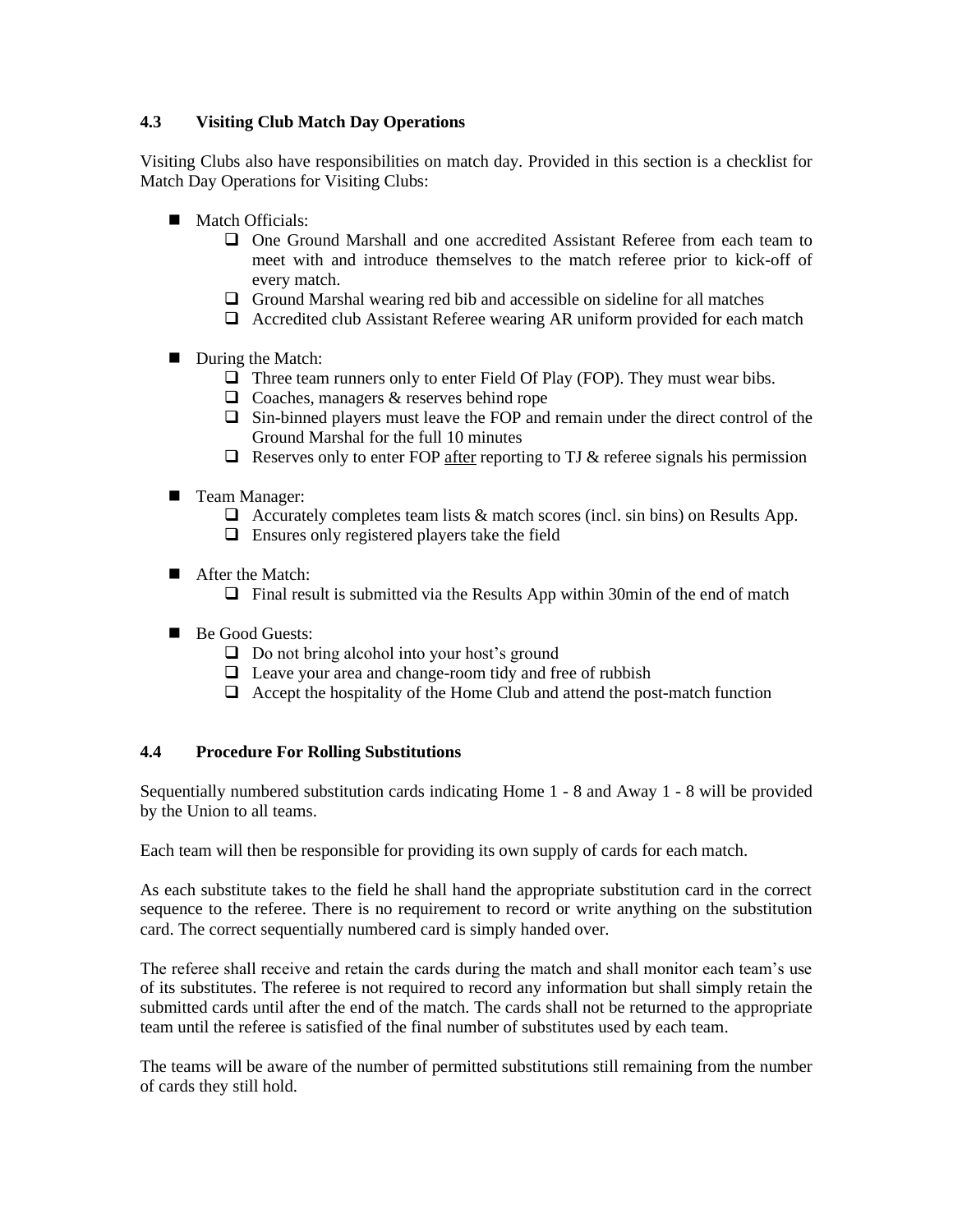### **4.5 RUGBY AUSTRALIA SAFE PRACTICES**

**Click on links below:**

**[CONCUSSIONMANAGEMENT–GUIDANCE&PROCEDURE](https://d26phqdbpt0w91.cloudfront.net/NonVideo/1ec5a184-03eb-4dc2-83d7-1b44e698cb6f.pdf)**

# **MEDICAL & SAFETY [GUIDELINES](https://australia.rugby/about/codes-and-policies/safety-and-welfare/first-aid-and-medical)**

# **SERIOUS INJURY REPORT & [PROTOCOL](https://australia.rugby/about/codes-and-policies/safety-and-welfare/serious-injuries)**

**All Rugby Australia policies, procedures & guidelines can be found at the link below:**

**[POLICY REGISTER](https://australia.rugby/about/codes-and-policies/all-codes-and-policies)**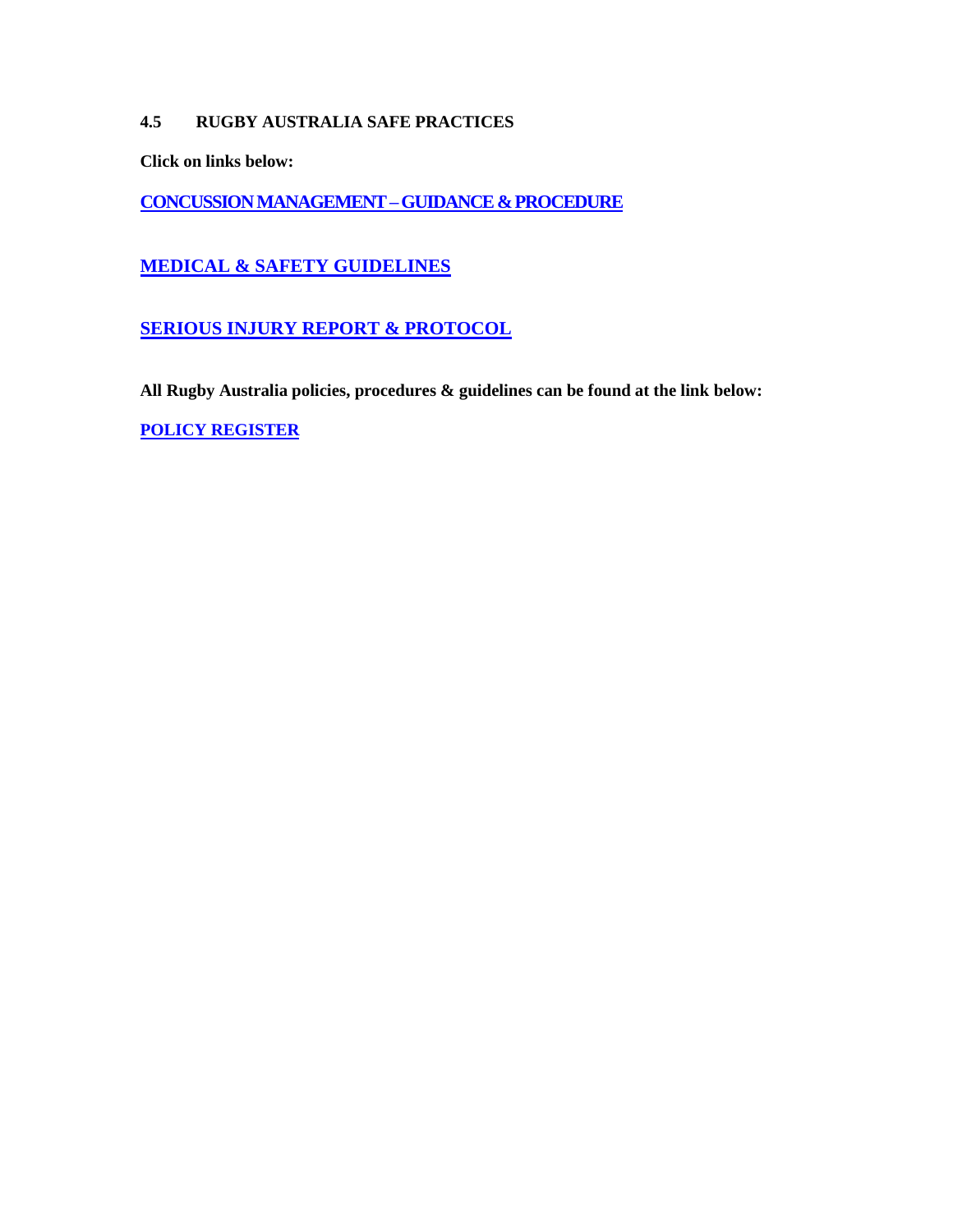#### **4.7 Referee Assessment Sheet**

Clubs can use this form to assess a referee's performance. A copy of the assessment will be given to the NSW Rugby Referee Manager.

# **NSWSRU REFEREE ASSESSMENT SHEET**

| <b>HOME TEAM</b> |      | AWAY TEAM       |              |
|------------------|------|-----------------|--------------|
| <b>ROUND</b>     | DATF | <b>DIVISION</b> | <b>GRADE</b> |

Rate the match referee on the criteria below (1 = excellent, 2 = good, 3 = satisfactory, 4 = poor, 5 = unsatisfactory) by placing a number in the boxes. Write additional comments in the space provided and return to NSWSRU: [tim.richards@nsw.rugby](mailto:tim.richards@nsw.rugby)

|                 | Foul Play                               | Communication<br>with players | Overall<br>consistency | Advantage<br>played | Fitness<br>level | Overall<br>performance |
|-----------------|-----------------------------------------|-------------------------------|------------------------|---------------------|------------------|------------------------|
|                 |                                         |                               |                        |                     |                  |                        |
| Comments:       |                                         |                               |                        |                     |                  |                        |
|                 |                                         |                               |                        |                     |                  |                        |
|                 |                                         |                               |                        |                     |                  |                        |
|                 |                                         |                               |                        |                     |                  |                        |
|                 |                                         |                               |                        |                     |                  |                        |
|                 |                                         |                               |                        |                     |                  |                        |
|                 |                                         |                               |                        |                     |                  |                        |
|                 |                                         |                               |                        |                     |                  |                        |
|                 |                                         |                               |                        |                     |                  |                        |
|                 |                                         |                               |                        |                     |                  |                        |
|                 |                                         |                               |                        |                     |                  |                        |
|                 |                                         |                               |                        |                     |                  |                        |
|                 |                                         |                               |                        |                     |                  |                        |
| Referee's name: |                                         |                               |                        |                     |                  |                        |
|                 | Club official's name & contact details: |                               |                        |                     |                  |                        |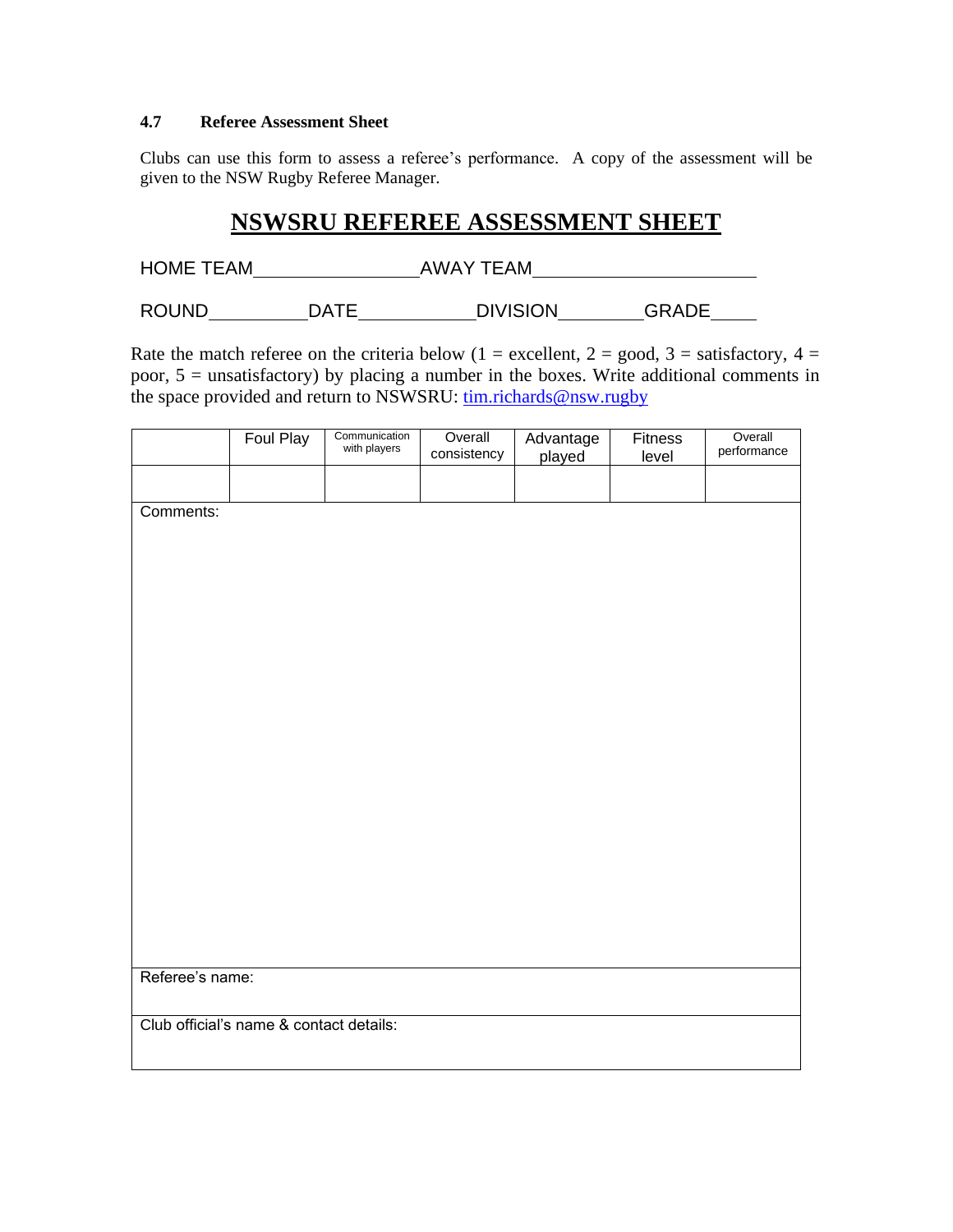

# **SECTION 5**

# **JUDICIARY**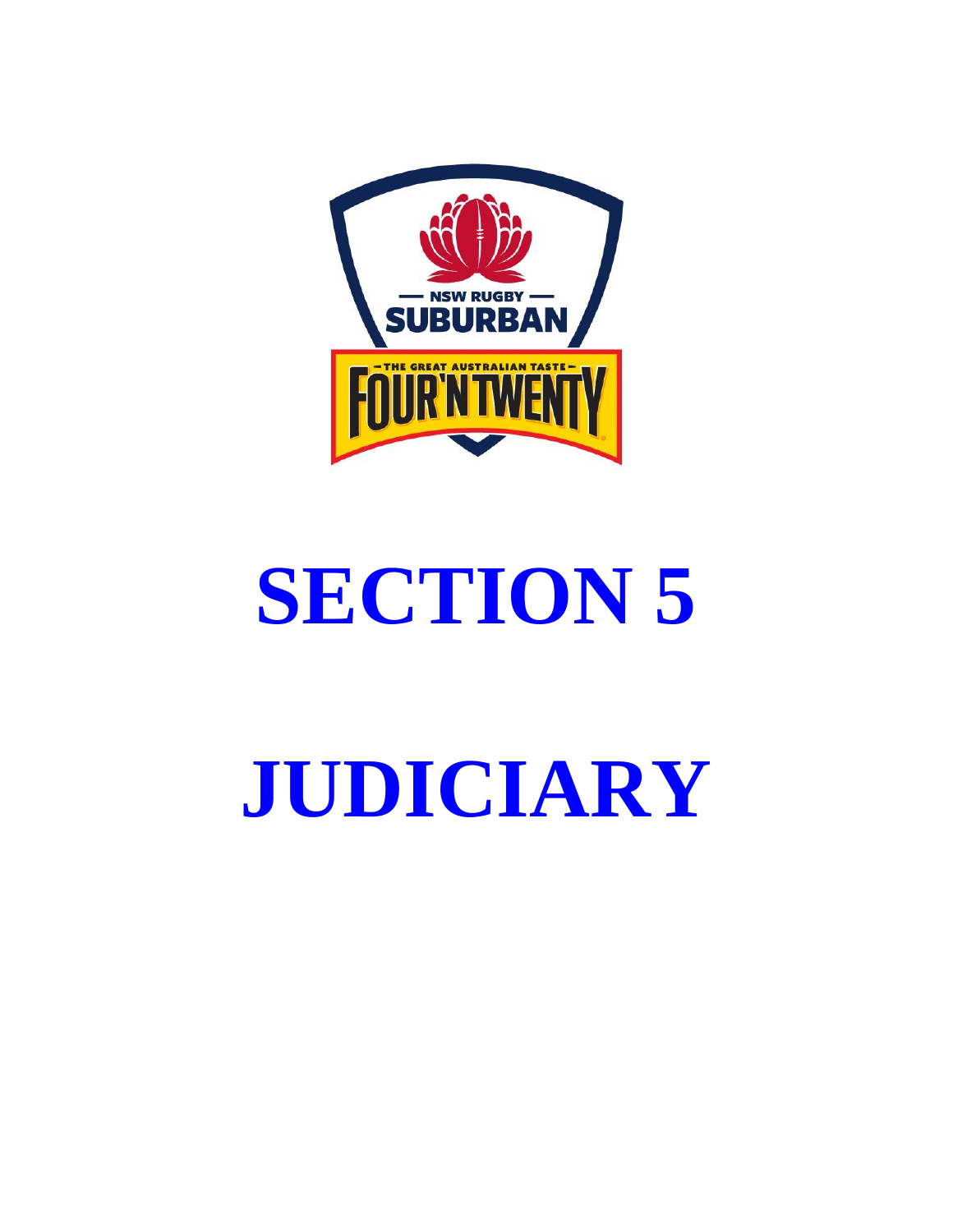# **CONTENTS**

| 5.1 | <b>Judiciary Procedures</b>                           |
|-----|-------------------------------------------------------|
|     | Players Eligible for an Early Plea                    |
|     | Players Ineligible for an Early Plea                  |
|     | Players Failing to Appear at Judiciary                |
|     | <b>Players With Unsatisfactory Discipline Records</b> |
| 5.2 | Practice Directions for a Citing Club                 |
|     | <b>Sample Citing Request Form</b>                     |
|     | <b>Sample Statutory Declaration</b>                   |
| 5.3 | Practice Directions for a Cited Club or Player        |
| 5.4 | Recommended Penalties                                 |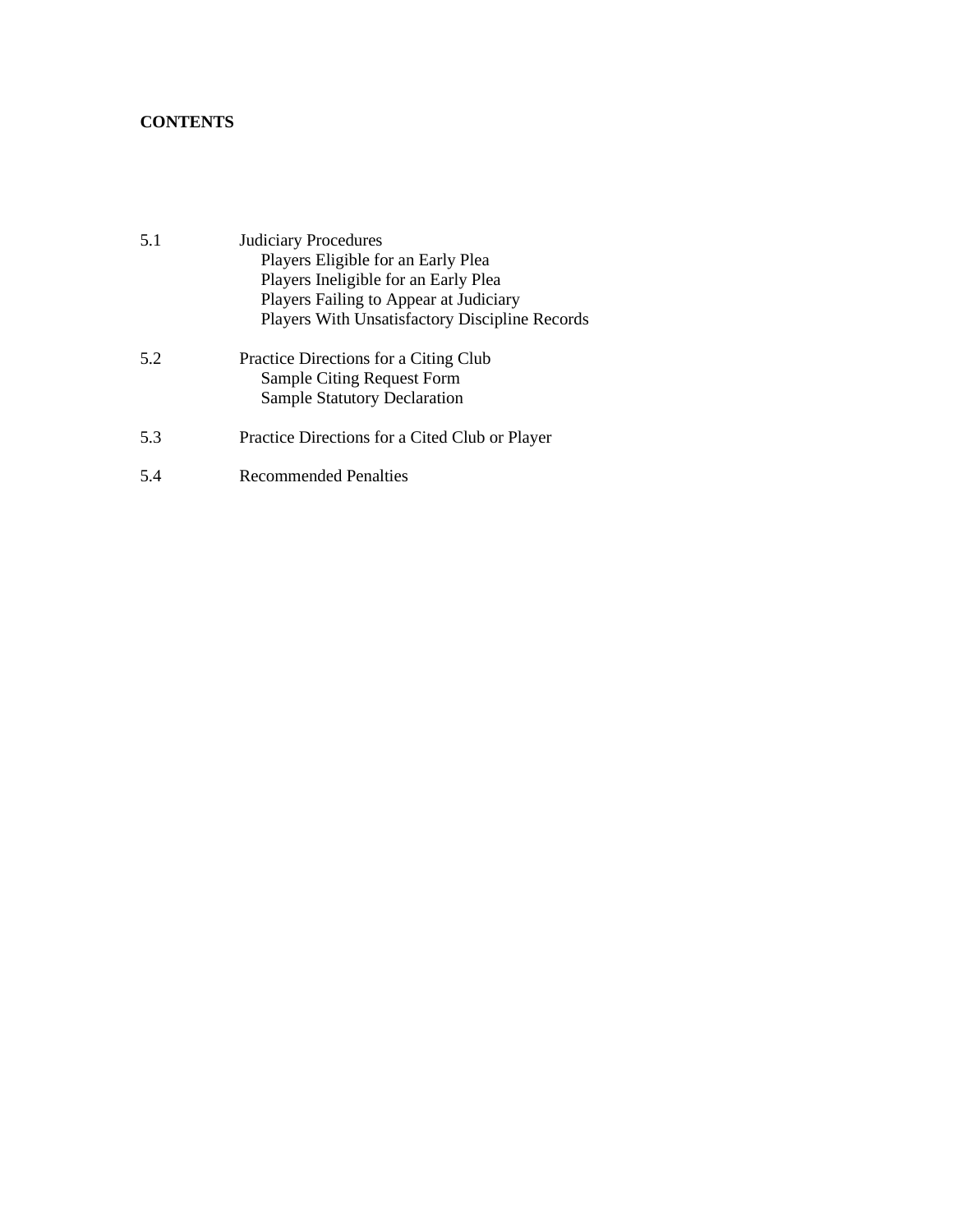#### **SECTION 5: JUDICIARY**

**5.1** Judiciary Procedures

Once a player is sent off:

The club will receive a copy of the send-off report ASAP.

#### **1) Players Eligible for an Early Plea:**

If sent off for a lower end offence listed below (as indicated by the referee on the report), and if agreed to by the Executive Director, a player may take an early plea of guilty and therefore not attend the Judiciary. The following penalties will automatically apply:

| Dangerous tackling, charging or obstructing (excl. lifting tackle) 2 matches |           |
|------------------------------------------------------------------------------|-----------|
| Stamping on or trampling an opponent (incl. illegal rucking)                 | 2 matches |
| Tripping an opponent                                                         | 2 matches |
| Collapsing a scrum, ruck or maul                                             | 2 matches |
| Repeated infringements                                                       | caution   |
| Double yellow card:                                                          |           |
| involving dangerous play                                                     | 1 match   |
| not involving dangerous play                                                 | caution   |

A player eligible for an early plea still has the choice of appearing before the Judiciary. Should the player elect to appear before the Judiciary he will be subject to whatever verdict and penalty the Judiciary renders.

The Executive Director will not allow an early plea for anyone previously sent off.

#### **2) Players Ineligible for an Early Plea:**

If sent off for a mid range or top end offence (as indicated by the referee on the report), or for an offence not listed above, or if disallowed by the Executive Director, a player will not be eligible for an early plea.

The player will appear before the Judiciary at the Union Office, Moore Park at 6pm on the Wednesday after the match. He may be accompanied by a club official.

The player will be required to show photo ID and proof of registration.

The Judiciary will:

- State the offence for which the player was sent off.
- Read the referee's send-off report.
- Enter the player's plea.
	- NB: A plea of not guilty requires a written statutory declaration.
- Consider any verbal evidence by those present.
- Consider any written or video evidence submitted.
- Render a verdict and penalty; or reconvene to a later date.

The player may:

- Plead guilty.
- Plead not guilty, and provide a written statutory declaration outlining his case.
- Appeal any decision of the Judiciary.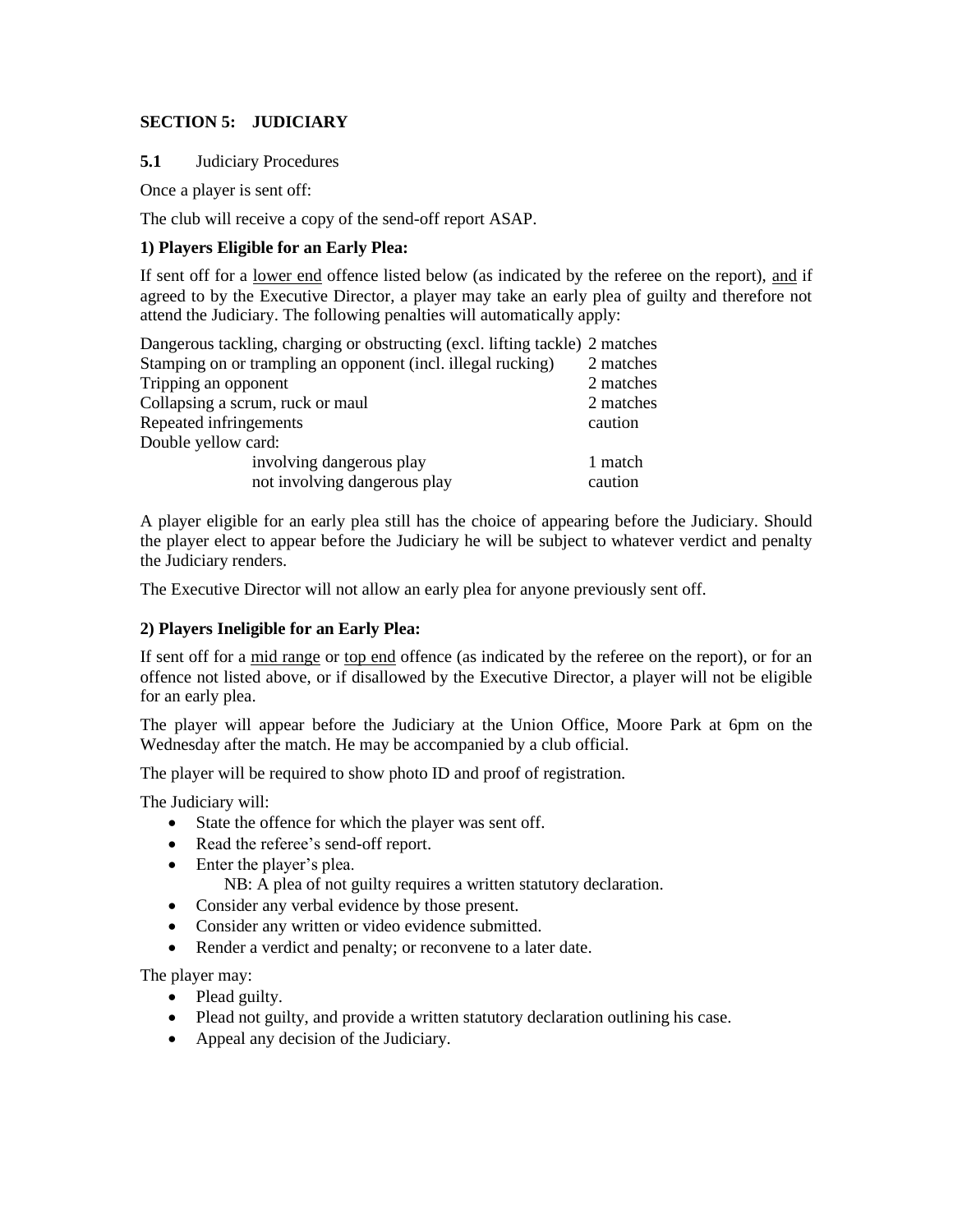#### **3) Players Failing to Appear at Judiciary:**

- Any player sent off the field shall be suspended until such time as his case has been considered by the Judiciary or dealt with under the automatic penalty provisions of the early plea agreement.
- Any player not dealt with through an early plea agreement and who does not appear before the Judiciary within one month of being sent off will be de-registered.
- His club may, at the discretion of the Judiciary, be fined \$500 and have an established offence recorded against it.
- If and when a player so de-registered does appear before the Judiciary, he will face the original charge for which he was sent off and also a charge of Misconduct, for which the recommended penalty ranges from two matches to seven matches.
- Any such suspension handed down by the Judiciary will commence from the date of the player's Judiciary appearance. The Judiciary will not take into account "time served".

### **4) Players With Unsatisfactory Discipline Records:**

Player registration is not automatic. The Board may refuse the registration of any person, or deregister any person it deems to have an unsatisfactory discipline record.

Any player:

- with three or more established offences, or
- with a total of 12 or more matches in cumulative suspensions, or
- who is found guilty of threatening or assaulting a match official

will be required to attend an interview with the NSWSRU to determine if registration will be approved, or allowed to continue.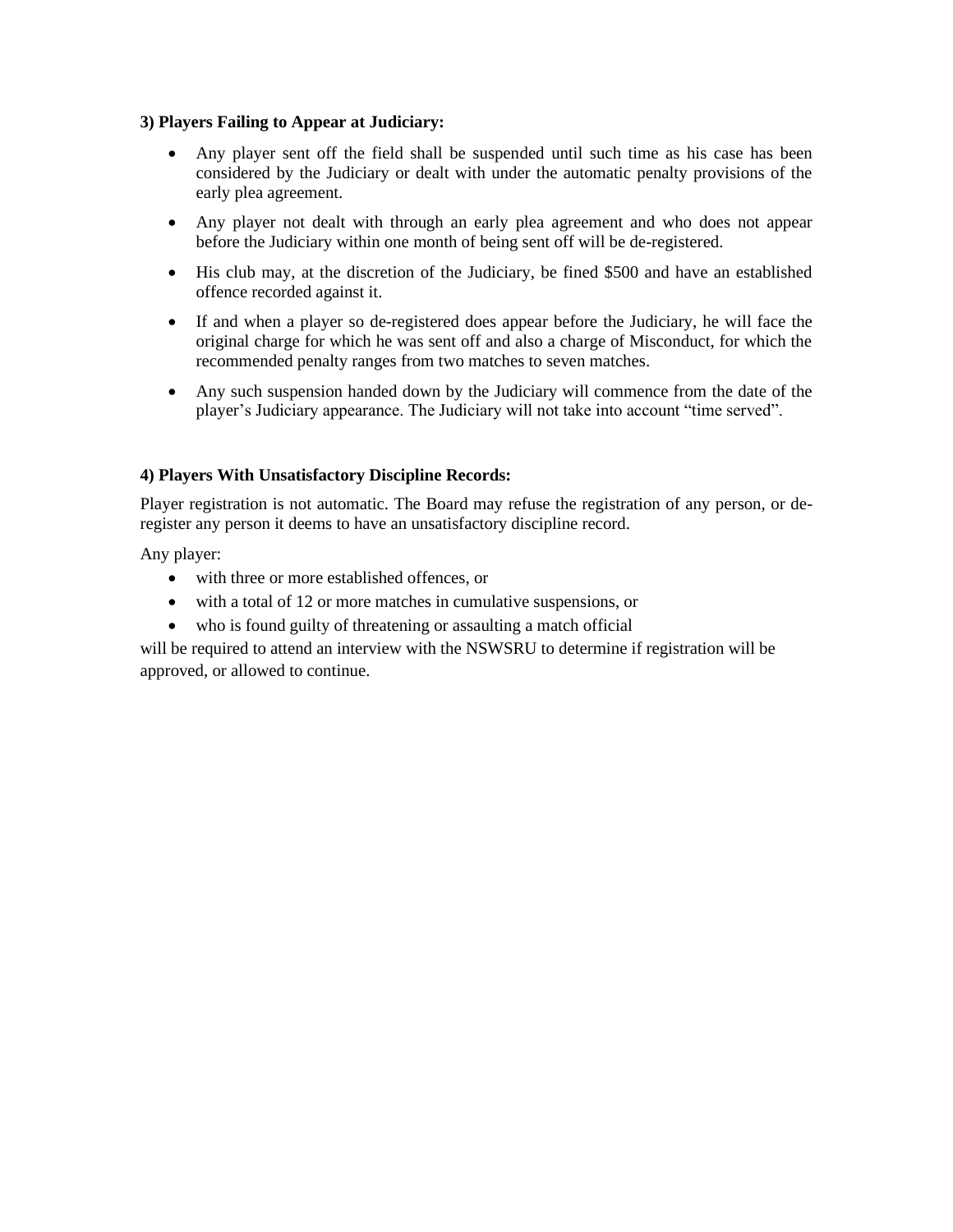#### **Section 5.2 Practice Directions for a Citing Club**

If your club wishes to cite an opposition player or an opposition club the following procedures must be followed. Steps  $1 \& 2$  must be completed and submitted to the Union office no later than 5pm on the third business day following the match.

### **1) COMPLETE THE UNION'S CITING REQUEST FORM**

Accurately, and in detail, complete the Union's citing request form. Pay particular attention to: a) who is being cited,

- b) what rugby law and/or NSWSRU competition rule has been breached
- c) the club President or Secretary must affirm the citing request.
- d) do NOT detail your evidence of the incident in the citing request form.

#### **2) COMPILE YOUR OBJECTIVE EVIDENCE**

Please ensure that you can provide the following pieces of evidence:

# **a) Photographic and/or Video Evidence**

- whilst not compulsory, the provision of clear, high quality photos or unedited video of the incident is extremely useful to the Judiciary. If available, they should be submitted as part of your case. Submission via on-line video is admissible. (e.g. via video sharing websites.)

- provision of unedited video, clearly showing the incident, may be considered sufficient objective evidence to progress the citing request, so that the need for statutory declarations and medical records in (b) and (c) below may not be required.

#### **b) Statutory Declarations**

- up to four statutory declarations per incident may be submitted. The person directly affected by the alleged incident should submit a statutory declaration.

- in the statutory declarations

- DO give an independent account of what happened
- DO name the cited player (or a physical description, or player's number or position)
- DO note the time into the match and where on the field the incident occurred
- DO note where you (and others) were in relation to the incident and whether you had a clear line of sight
- DO describe precisely the incident telling exactly what YOU actually witnessed
- DO stick to the pertinent facts of the incident in a concise and factual manner
- DO note what action, if any, the referee took in relation to the incident
- Do sign your statement in the presence of a Justice of the Peace.

- in the statutory declarations

- DO NOT lie
- DO NOT give opinion, superfluous information or subjective comments
- DO NOT write second or third hand accounts
- DO NOT embellish
- DO NOT write down what you "think happened" or what "must have happened"

- statutory declarations are legal documents in which you declare the truthfulness of your evidence in front of a Justice Of The Peace. Statutory declarations which in the opinion of the Judiciary appear to be collusive or misleading will be excluded from any deliberations and may be subject to further action against the individual or club supplying such information.

#### **c) Medical Records**

- if an injury requiring medical attention has occurred then any subsequent medical report from the attending physician may be tendered as evidence.

### **3) PRESENT THE CITING TO THE JUDICIARY IF SO DIRECTED**

The Executive Director may compel the citing club to be present at the hearing.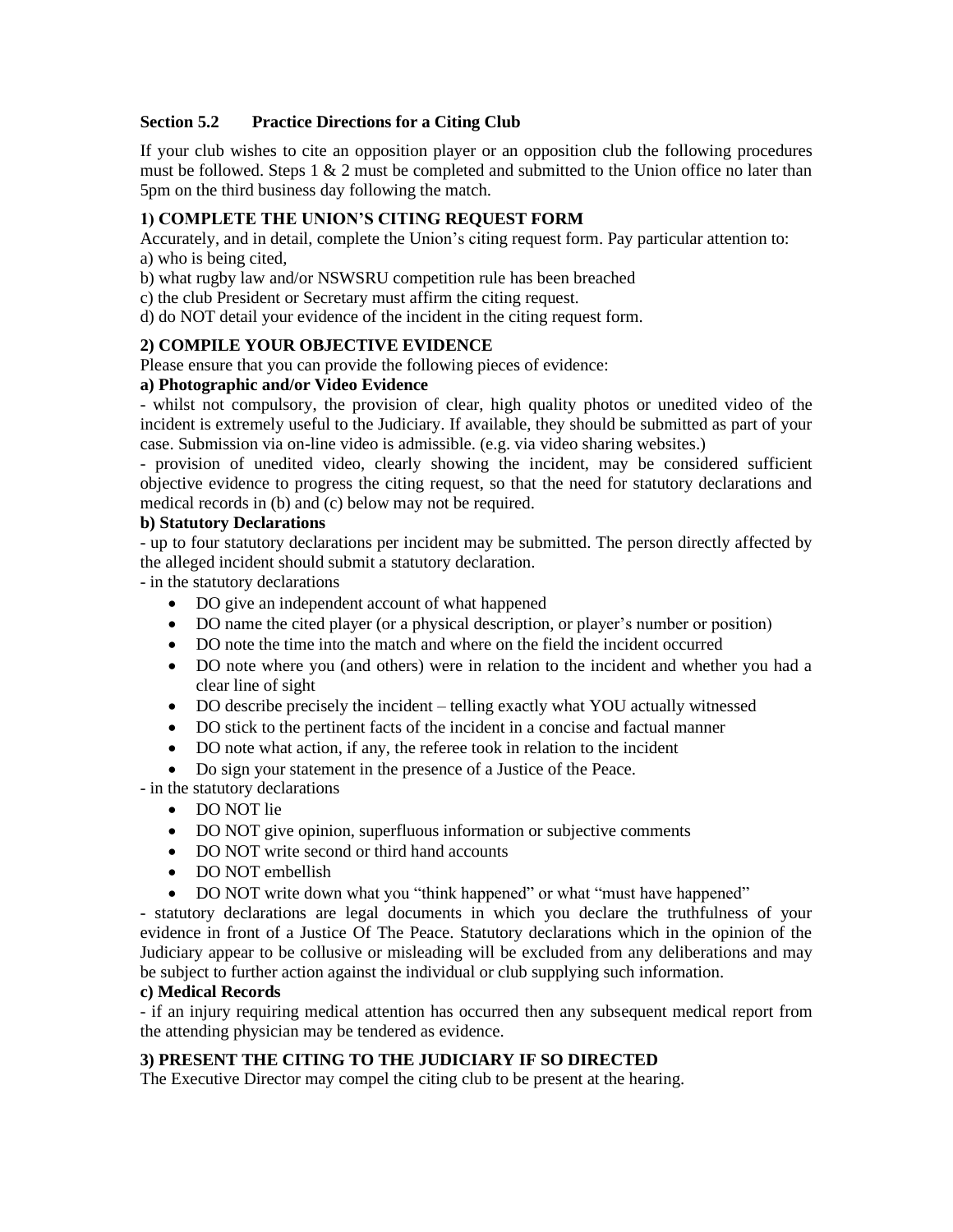#### **Section 5.3 Practice Directions for a Cited Club or Player**

If your club or club member is cited, the following procedures must be followed:

If pleading GUILTY to the citing charge, inform the Union within three business days of receipt of the citing documentation. You must still attend the Judiciary hearing.

If pleading NOT GUILTY to the citing charge you must:

#### **1) COMPILE YOUR OBJECTIVE EVIDENCE**

Upon receipt of the citing documentation compile your objective evidence in response to the charge. You must provide the following pieces of evidence no later than three business days after receipt of the citing.

#### **a) Statutory Declarations**

- up to four statutory declarations per incident may be submitted. If the cited person intends to plead not guilty he must submit a statutory declaration.

- in the statutory declarations

- DO give an independent account of what happened
- DO note the time into the match and where on the field the incident occurred
- DO note where you (and others) were in relation to the incident and whether you had a clear line of sight
- DO describe precisely the incident telling exactly what YOU actually witnessed
- DO stick to the pertinent facts of the incident in a concise and factual manner
- DO note what action, if any, the referee took in relation to the incident
- DO sign your statement in the presence of a Justice of the Peace.

- in the statutory declarations

- DO NOT lie
- DO NOT give opinion, superfluous information or subjective comments
- DO NOT write second or third hand accounts
- DO NOT embellish
- DO NOT write down what you "think happened" or what "must have happened"

- statutory declarations are legal documents in which you declare the truthfulness of your evidence in front of a Justice Of The Peace. Statutory declarations which in the opinion of the Judiciary appear to be collusive or misleading will be excluded from any deliberations and may be subject to further action against the individual or club supplying such information.

#### **b) Photographic and/or Video Evidence**

- the provision of clear, high quality photos or unedited video of the incident is extremely useful to the Judiciary. If available, they should be submitted as part of your case. Submission via online video is admissible. (e.g. via video sharing websites.)

#### **2) ATTEND THE JUDICIARY HEARING**

- One club delegate and the cited person must attend the Judiciary hearing.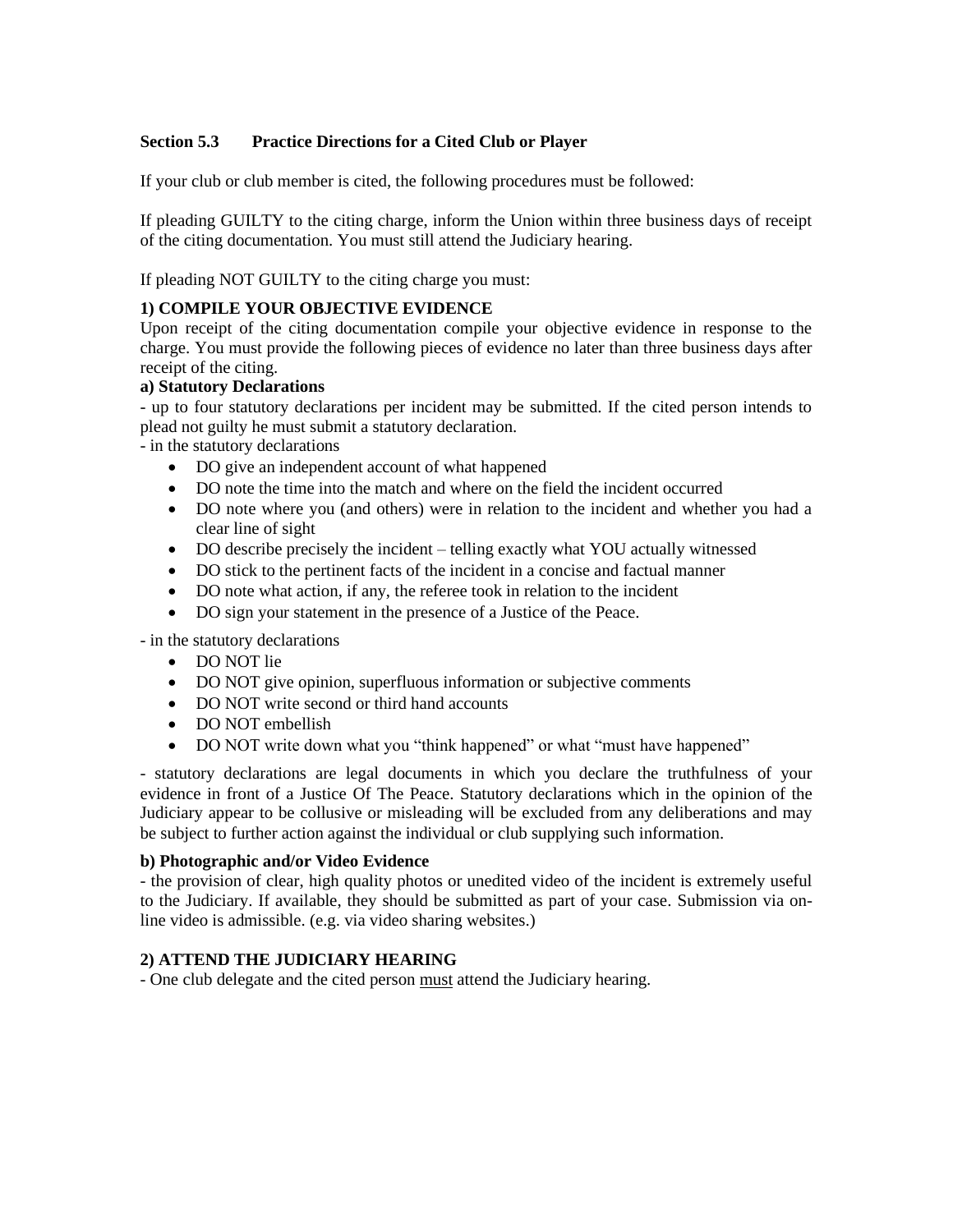# **5.4 Suburban Rugby Union Judiciary 2022 Recommended Penalties**

# **NOTE: ANY ACT OF FOUL PLAY WHICH RESULTS IN CONTACT WITH THE HEAD SHALL RESULT IN AT LEAST A MID-RANGE SANCTION**

| Law 9.11 Players must not do anything that is reckless or dangerous to others: |             |                       |                                         |  |
|--------------------------------------------------------------------------------|-------------|-----------------------|-----------------------------------------|--|
|                                                                                | $LE: 2$ wks | $M\mathbb{R}$ : 6 wks | $\vert$ TE: 10+ wks $\vert$ Max: 52 wks |  |

#### **Law 9.12 A player must not physically abuse anyone, including but not limited to:**

| <b>Biting</b>                                                            | LE: $12$ wks | <b>MR</b> : 18 wks | TE: $24 + wks$ | Max: 208 wks  |
|--------------------------------------------------------------------------|--------------|--------------------|----------------|---------------|
| Intentional contact with $Eye(s)$                                        | LE: $12$ wks | <b>MR</b> : 18 wks | TE: $24 + wks$ | Max: 208 wks  |
| Reckless contact with $Eye(s)$                                           | $LE: 6$ wks  | MR: 12 wks         | TE: $18 + wks$ | Max: 208 wks  |
| Contact with Eye Area                                                    | $LE: 4$ wks  | $MR: 8$ wks        | TE: $12+$ wks  | Max: $52$ wks |
| Punching or striking with hand<br>or arm (including stiff-arm<br>tackle) | $LE: 2$ wks  | $MR: 6$ wks        | TE: $10+$ wks  | Max: 52 wks   |
| Striking with the elbow                                                  | $LE: 2$ wks  | $MR: 6$ wks        | TE: $10+$ wks  | Max: $52$ wks |
| Striking with shoulder                                                   | $LE: 2$ wks  | $MR: 6$ wks        | TE: $10+$ wks  | Max: $52$ wks |
| Striking with head                                                       | LE: $6$ wks  | <b>MR</b> : 10 wks | TE: 16+ wks    | Max: 104 wks  |
| Striking with knee                                                       | $LE: 4$ wks  | $MR: 8$ wks        | TE: $12+$ wks  | Max: 52 wks   |
| <b>Stamping or Trampling</b>                                             | $LE: 2$ wks  | $MR: 6$ wks        | TE: $12+$ wks  | Max: 52 wks   |
| Tripping                                                                 | $LE: 2$ wks  | $MR: 4$ wks        | $TE: 8+$ wks   | Max: $52$ wks |
| Kicking                                                                  | $LE: 4$ wks  | $MR: 8$ wks        | TE: $12+$ wks  | Max: 52 wks   |

# **Law 9.12 A player must not verbally abuse anyone**

| Based on religion, colour,<br>nationality, ethnicity or sexual<br>orientation. | LE: 6 wks | MR: 12 wks | $TE: 18+$ wks | Max: $52$ wks |
|--------------------------------------------------------------------------------|-----------|------------|---------------|---------------|
|                                                                                |           |            |               |               |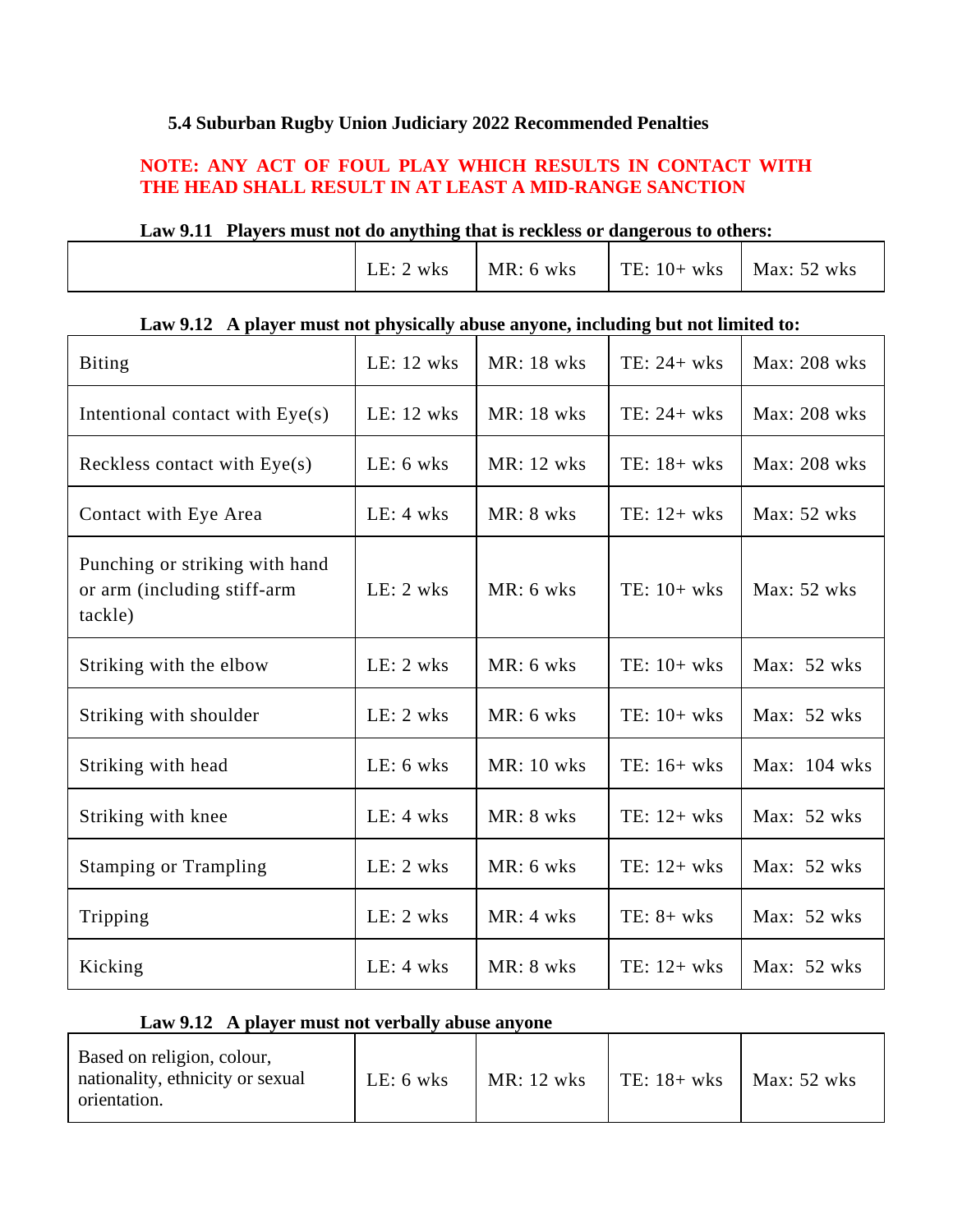# **Law 9.13 A player must not tackle an opponent early, late or dangerously.**

| A tackle above line of shoulders,<br>even if it starts below line of | LE: $2 \text{ wks}$ | $MR: 6$ wks | $\vert$ TE: 10+ wks | Max: $52$ wks |
|----------------------------------------------------------------------|---------------------|-------------|---------------------|---------------|
| shoulders is dangerous                                               |                     |             |                     |               |

# **Law 9.14 A player must not tackle an opponent who is not in possession of the ball.**

# **Law 9.15 Except in a scrum, ruck or maul, a player who is not in possession of ball must not hold, push, charge or obstruct an opponent not in possession of ball.**

|  | ∟E:<br>wks | $MR: 4$ wks | $TE: 6+$ wks | Max:<br>wks |
|--|------------|-------------|--------------|-------------|
|--|------------|-------------|--------------|-------------|

**Law 9.16 A player must not charge or knock down an opponent carrying the ball without attempting to grasp that player.**

| $Max: 52$ wks<br>$M\mathbb{R}$ : 6 wks<br>$TE: 10+$ wks<br>$LE: 2$ wks |
|------------------------------------------------------------------------|
|------------------------------------------------------------------------|

**Law 9.17 A player must not tackle, charge, pull, push or grasp an opponent whose feet are off the ground.**

|  |  | LE: $4 \text{ wks}$   MR: $8 \text{ wks}$   TE: $12 + \text{wks}$   Max: $52 \text{ wks}$ |  |  |
|--|--|-------------------------------------------------------------------------------------------|--|--|
|--|--|-------------------------------------------------------------------------------------------|--|--|

**Law 9.18 A player must not lift an opponent off the ground and drop or drive that player so that their head and/or upper body make contact with the ground.**

| $LE: 6$ wks<br>$Max: 52$ wks<br>$\sim$ TE: 14+ wks<br>$1$ MR: 10 wks |
|----------------------------------------------------------------------|
|----------------------------------------------------------------------|

# **Law 9.19 Dangerous play in a scrum.**

a. Front row must not form at a distance from its opponents & rush against them.

b. A front-row player must not pull an opponent.

c. A front-rower must not intentionally lift an opponent off their feet or force the

opponent upwards out of the scrum, or collapse a scrum.

|--|

# **Law 9.20 Dangerous play in a ruck or maul - Charging**

| Charging into a ruck or maul is any<br>contact made without binding onto<br>another player in the ruck or maul. | $LE: 2$ wks | $MR: 6$ wks | TE: $10+$ wks | Max: $52$ wks |
|-----------------------------------------------------------------------------------------------------------------|-------------|-------------|---------------|---------------|
|-----------------------------------------------------------------------------------------------------------------|-------------|-------------|---------------|---------------|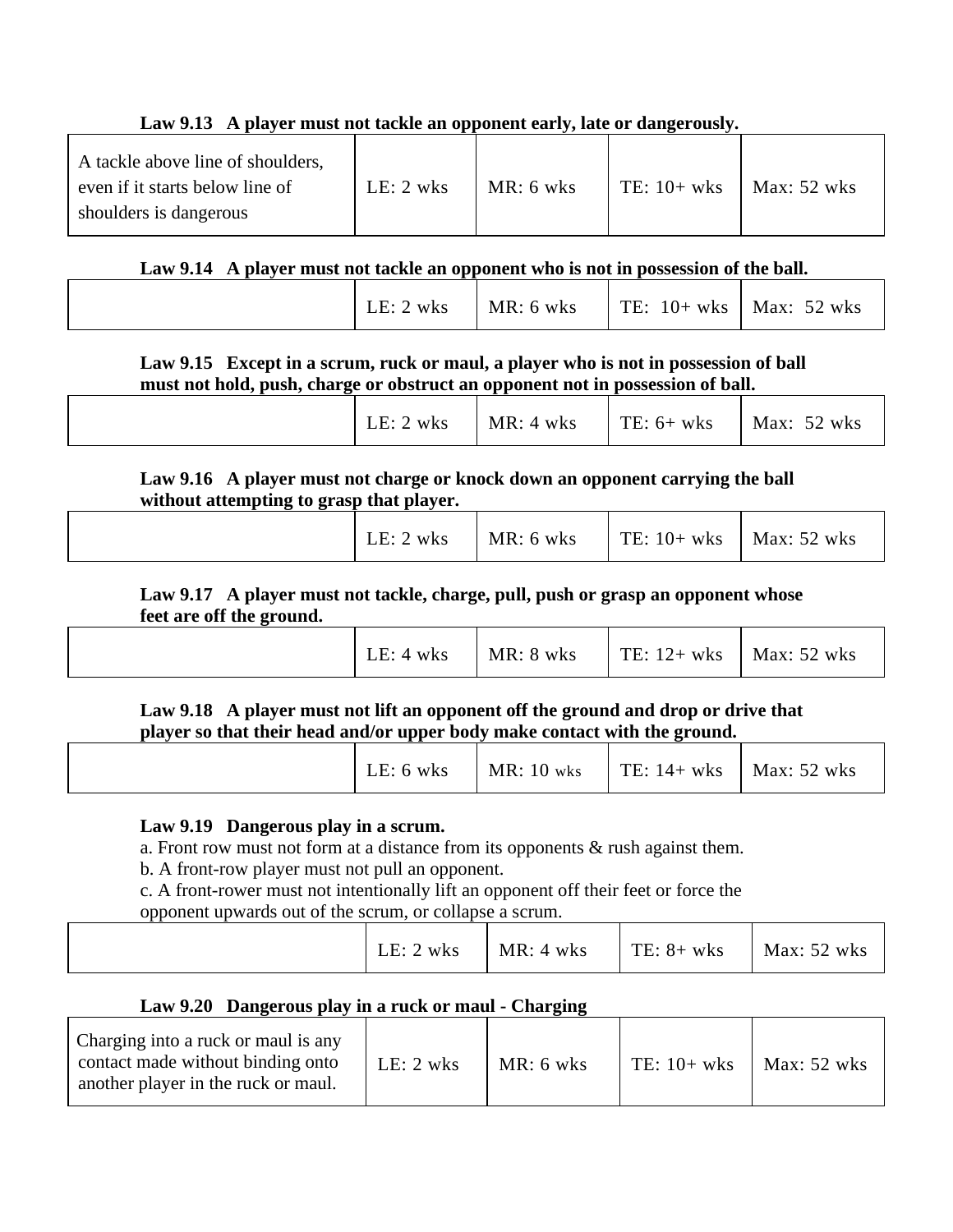| Make contact with opponent above<br>line of the shoulders.<br>Intentionally collapse ruck or maul | LE: $2$ wks | $MR: 4$ wks | TE: $8+$ wks | Max: $52$ wks |
|---------------------------------------------------------------------------------------------------|-------------|-------------|--------------|---------------|

# **Law 9.20 Dangerous play in a ruck or maul**

## **Law 9.25 A player must not intentionally charge or obstruct an opponent who has just kicked the ball.**

| $\vert$ TE: 10+ wks<br>Max: $52$ wks<br>MR: 6 wks<br>$LE: 2$ wks |
|------------------------------------------------------------------|
|------------------------------------------------------------------|

# **Law 9.27 A player must not do anything against the spirit of good sportsmanship:**

| Hair pulling or grabbing                        | $LE: 2$ wks | $MR: 4$ wks | $TE: 6+$ wks   | Max: $52$ wks |
|-------------------------------------------------|-------------|-------------|----------------|---------------|
| Grabbing, twisting or<br>squeezing the genitals | $LE:12$ wks | MR: 18 wks  | $TE: 24 + wks$ | Max: 208 wks  |
| Spitting at anyone; or any other act LE: 4 wks  |             | $MR: 8$ wks | TE: $12+$ wks  | Max: $52$ wks |

# **Law 9.28 Abuse of Match Officials:**

| Dissent – a player must not<br>disrespect authority of MO                                         | $LE: 2$ wks  | $MR: 4$ wks        | $TE: 6+$ wks  | Max: $52$ wks |
|---------------------------------------------------------------------------------------------------|--------------|--------------------|---------------|---------------|
| Verbal Abuse of MO based on<br>religion, colour, nationality, ethnicity<br>or sexual orientation. | $LE: 6$ wks  | $MR: 12$ wks       | $TE: 18+$ wks | Max: $52$ wks |
| Physical contact with MO                                                                          | $LE: 6$ wks  | <b>MR</b> : 12 wks | TE: $18+$ wks | Max: $52$ wks |
| Threatening actions or<br>Words towards MO                                                        | LE: $12$ wks | $MR: 24$ wks       | TE: $48+$ wks | Max: 260 wks  |
| Physical abuse of MO                                                                              | $LE:24$ wks  | $MR: 48$ wks       | $TE: 96+$ wks | Max: Life     |

In respect of offences not referred to above, appropriate sanctions may be imposed at the discretion of the Judiciary and/or Appeals Tribunal.

Notwithstanding the Sanctions above in cases where the player's actions constitute mid-range or top end offending for any type of offence which had the potential to result and, in fact, did result in serious/gross consequences to the health of the victim, the Judiciary may impose any period of suspension including a suspension for life.

In instances of verbal abuse of players, officials or specatotors based on religion, race, colour, or national or ethnic origin, higher match suspensions should be applied.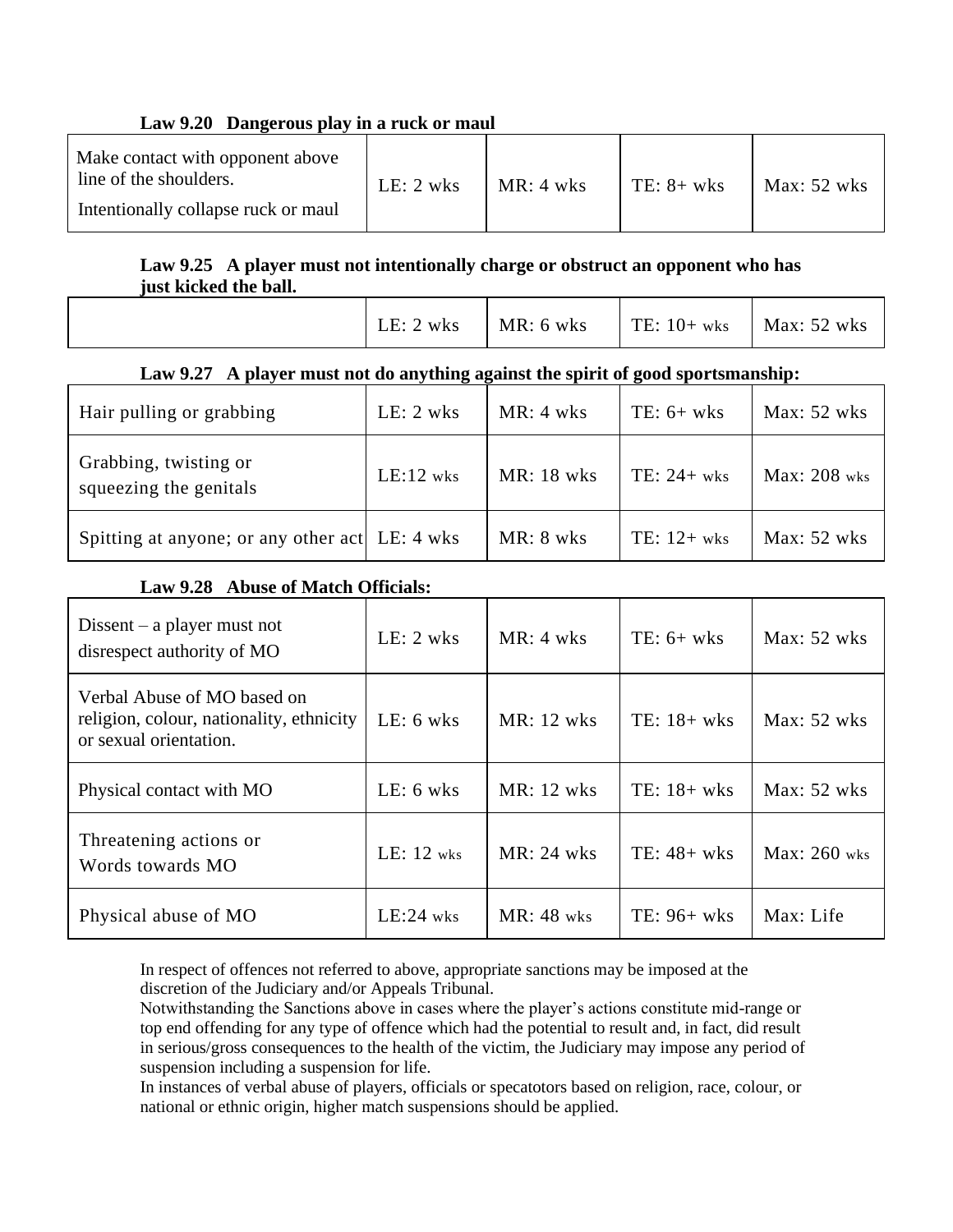

# **SECTION 6**

# **CONSTITUTION OF THE NSW SUBURBAN RUGBY UNION INC**

**As amended November 2018**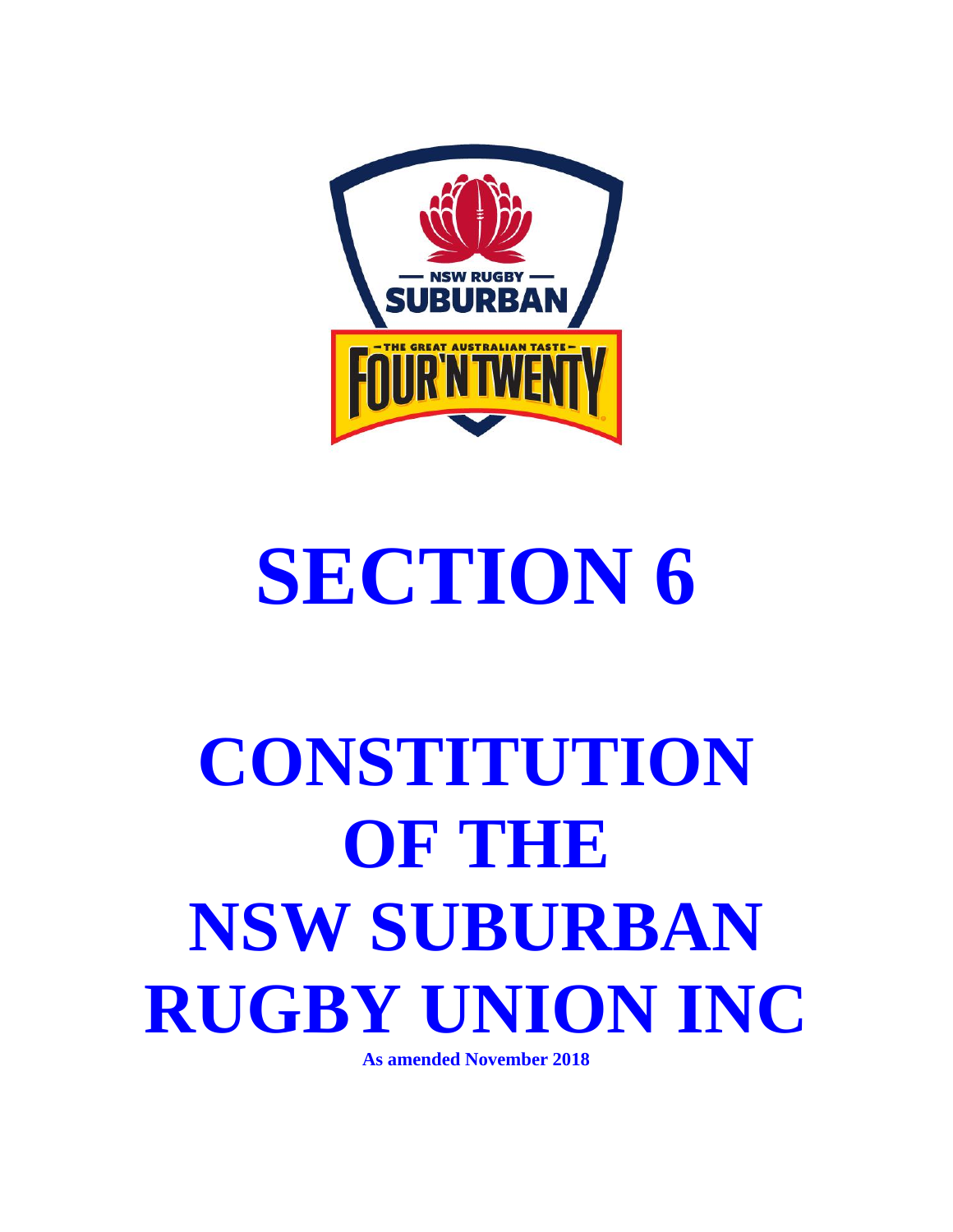# **CONTENTS**

| 1.0  | Definitions                              |
|------|------------------------------------------|
| 2.0  | Objects                                  |
| 3.0  | <b>Membership Qualifications</b>         |
| 4.0  | <b>Cessation of Membership</b>           |
| 5.0  | <b>Register of Members</b>               |
| 6.0  | Life Membership                          |
| 7.0  | Fees and Subscriptions                   |
| 8.0  | <b>Member Liabilities</b>                |
| 9.0  | <b>NSW Rugby Union Council Delegates</b> |
| 10.0 | Board                                    |
| 11.0 | Judiciary                                |
| 12.0 | <b>Integrity Committee</b>               |
| 13.0 | <b>Appeals Tribunal</b>                  |
| 14.0 | <b>Registration of Players</b>           |
| 15.0 | <b>Conduct of Competitions</b>           |
| 16.0 | <b>Financial Year</b>                    |
| 17.0 | <b>General Meetings</b>                  |
| 18.0 | <b>Special Resolution</b>                |
| 19.0 | Insurance                                |
| 20.0 | <b>Executive Director</b>                |
| 21.0 | <b>Funds Management</b>                  |
| 22.0 | Inspection of the Books                  |
| 23.0 | The Treasurer - Source of Funds          |
| 24.0 | Common Seal                              |
| 25.0 | <b>Service of Notice</b>                 |
| 26.0 | Winding Up                               |
| 27.0 | Alteration of Objects and Rules          |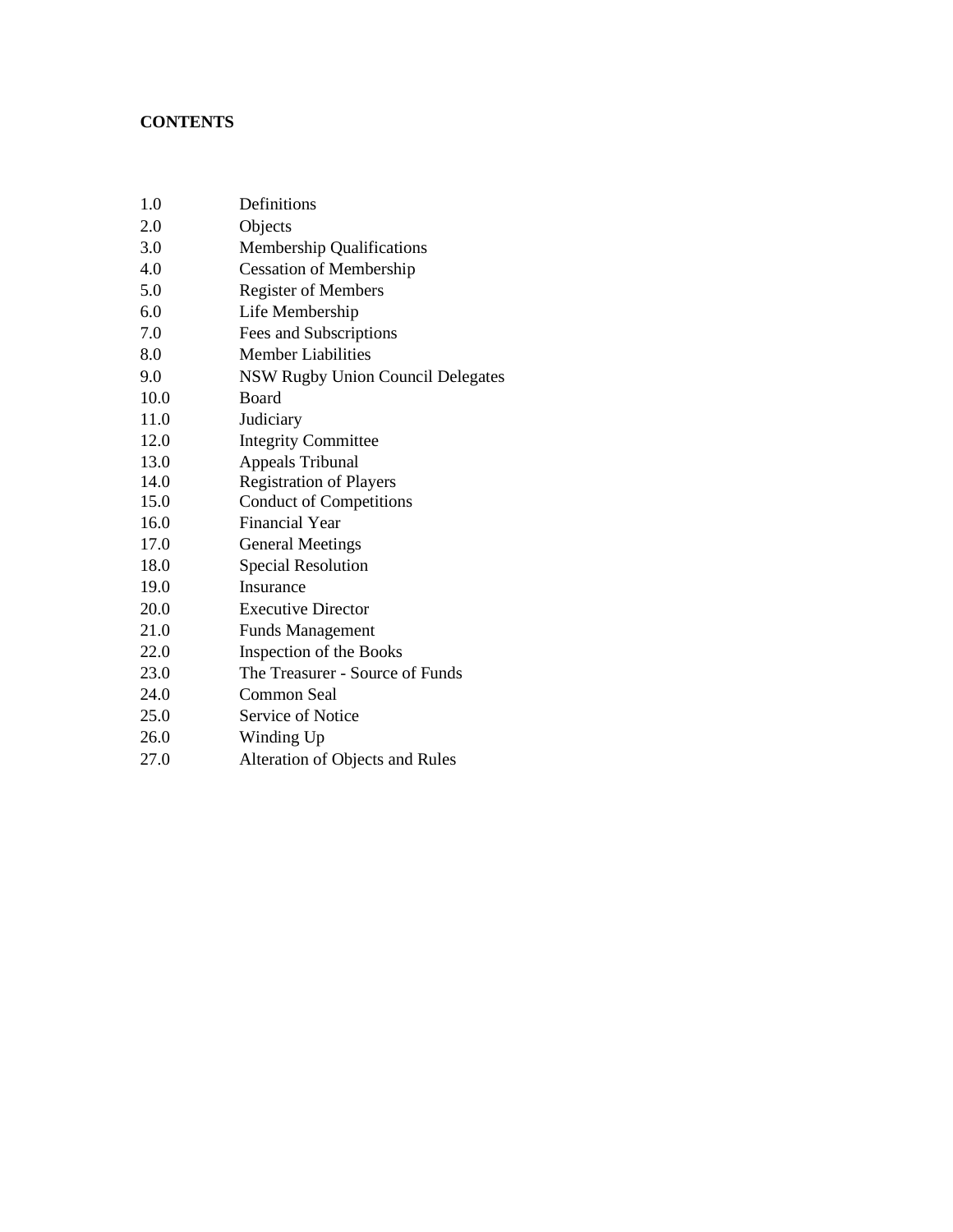#### **1.0 DEFINITIONS**

- (a) In these rules:
	- (i) "Union" means the New South Wales Suburban Rugby Union Incorporated;
	- (ii) "Ordinary member" means a member of the Board who is not an office-bearer of the Union, as referred to in rule 10.2 (b);
	- (iii) "Financially indebted" means any sum outstanding to the Union which has remained unpaid for thirty days after the date on which such payment was due;
	- (iv) "The Act" means the Associations Incorporations Act, 2009;
	- (v) "The Regulation" means the Associations Incorporation Regulation, 2010;
	- (vi) "Council" means those persons entitled to vote at any general meeting of the Union;
	- (vii) "Special General Meeting" means a general meeting of the Union other than the annual general meeting; and
	- (viii) "Board" means the Board of Directors of the NSW Suburban Rugby Union.
	- (ix) "Amateur" means one who does not receive or agree to receive, either directly or indirectly, any remuneration or reward whatsoever (whether by match payments or expenses or otherwise) in respect to their participation as a player in the NSW Suburban Rugby Union.
- (b) The provisions of the Interpretation Act, 1987 as amended apply to and in respect of these rules in the same manner as those provisions would so apply if these rules were an instrument made under the Act.

#### **2.0 OBJECTS**

The objects of the Union are:

- (a) To foster, control, manage, advance and promote the game of Rugby Union.
- (b) To provide administered and structured rugby competitions for senior amateur players of rugby clubs affiliated with the Union.
- (c) To establish rules, regulations and directions to govern the Union's rugby competitions, and the conduct of players, officials, members and spectators of affiliated clubs.
- (d) To subscribe to, become a member of, or affiliate with any other union, association or body whose objects are similar to this Union.

#### **3.0 MEMBERSHIP QUALIFICATIONS**

The members of the Union are:

- (a) Those clubs which:
	- (i) Complete the Union's Affiliation Form; and
	- (ii) Lodge it with the Executive Director accompanied by the affiliation fee by the date determined by the Board; and
	- (iii) Whose affiliation is subsequently approved by the Union's Board or Council.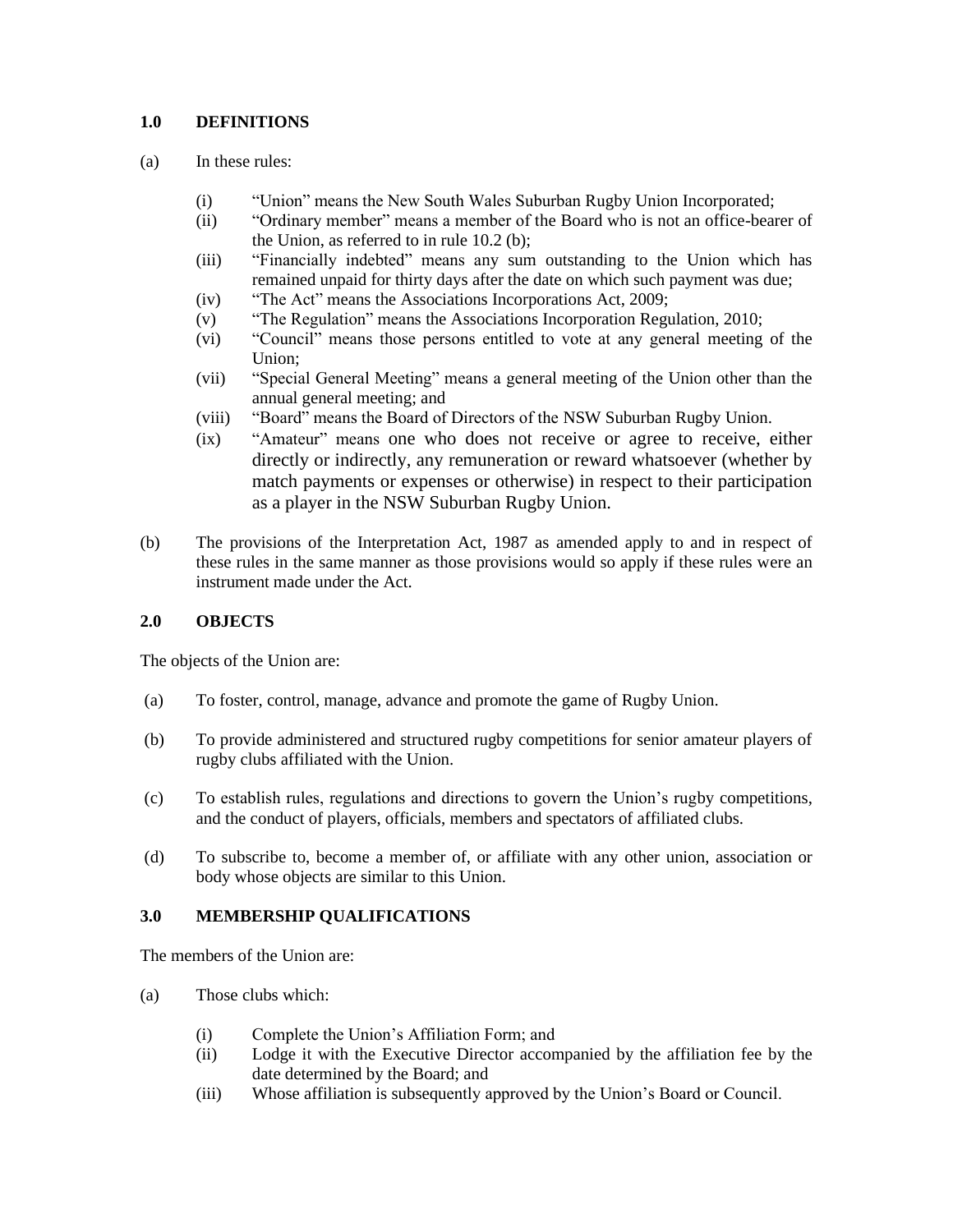- (b) The following persons:
	- (i) The immediate past President
	- (ii) Life members; and
	- (iii) Patron
- (c) The following persons as elected by the Council at the annual general meeting:
	- (i) President;
	- (ii) Chairman;
	- (iii) Treasurer; and
	- (iv) The seven ordinary members.
- (d) The following persons:
	- (i) The Judiciary; and
	- (ii) The Appeals Tribunal.
	- (iii) The Integrity Committee

#### **4.0 CESSATION OF MEMBERSHIP**

A member ceases to be a member of the Union if:

- (a) Being a natural person, he/she dies; or resigns membership; or becomes financially indebted; or is suspended but only for the period of suspension; or is expelled.
- (b) Being a club, the club resigns membership; or becomes financially indebted; or is suspended, but only for the period of suspension; or is expelled.

#### **5.0 REGISTER OF MEMBERS**

- (a) The Executive Director of the Union shall establish and maintain a register of members of the Union specifying the name and address of each person and club which is a member of the Union together with the date on which the person or club became a member and the date on which they cease to be a member in accordance with rule 4.
- (b) The register of members shall be kept by the Executive Director at the Union office and shall be open for inspection, free of charge, by any member of the Union at such reasonable time as is agreed with the Executive Director.

#### **6.0 LIFE MEMBERSHIP**

- (a) Awarding of life membership of the Union shall only be made at the annual general meeting.
- (b) The proposal for life membership shall be in the hands of the Executive Director of the Union not less than 21 days prior to the annual general meeting, accompanied by a written proposal from a financial member of an affiliated club and seconded by two persons who themselves must be financial members of an affiliated club. The motion shall then be placed before the Board for its approval. Once approved by the Board the motion shall be placed on the agenda of the annual general meeting.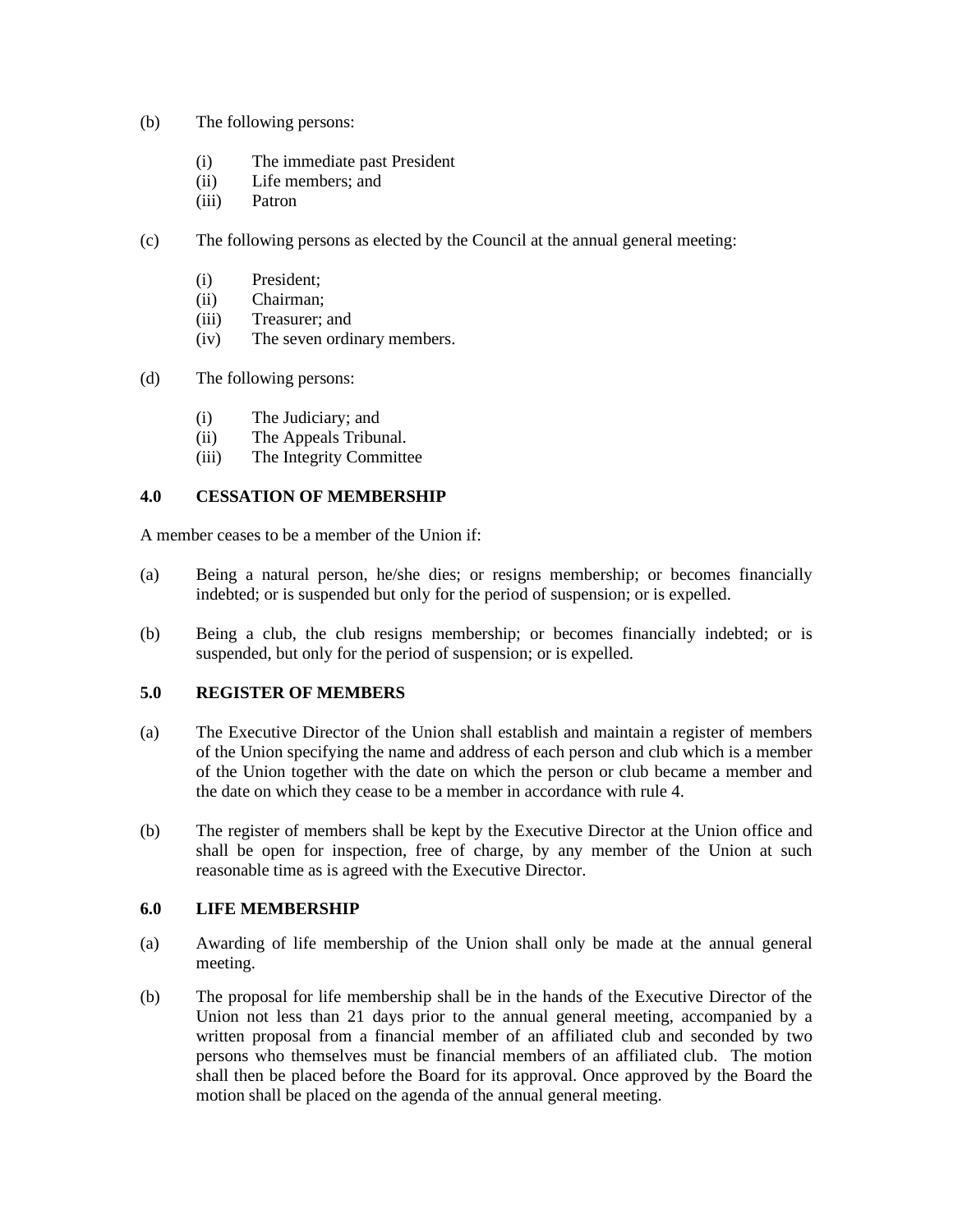(c) The motion for life membership to be carried out shall require the support of a special resolution.

#### **7.0 FEES AND SUBSCRIPTIONS**

Affiliation and registration fees, and any other fees or charges payable by members to the Union, including the time and manner of payment thereof, shall be as determined by the Board.

#### **8.0 MEMBER LIABILITIES**

The liability of a member of the Union to contribute towards the payment of debts and liabilities of the Union or the costs, charges and expenses of the winding up of the Union is limited to the amount, if any, unpaid by the member in respect of membership of the Union as required by rule 7.

#### **9.0 NSW RUGBY UNION COUNCIL DELEGATES**

In accordance with the NSW Rugby Union Articles of Association, the Union is permitted delegates to vote on the NSW Rugby Union Council. These delegates shall be nominated by the Board. If any delegate is unable to vote at a meeting of the NSW Rugby Union Council, the Board may nominate another delegate to vote.

#### **10.0 BOARD**

#### **10.1 Powers of the Board**

The Board subject to the Act, the Regulation and these rules and to any resolution passed by the Union in general meeting:

- (a) Shall determine, control and manage the affairs of the Union; and
- (b) May exercise all such functions as may be exercised by the Union, other than those functions that are required by these rules to be exercised by a general meeting of members of the Union; and
- (c) Has power to perform all such acts, deeds and duties which are necessary or desirable for the proper management of the affairs of the Union; and
- (d) Has the power to review any decisions of the Union's Judiciary. The Board may refer any matter adjudicated upon by the Union's Judiciary to the Union's Appeals Tribunal within 14 days of the Judiciary's decision. The Appeals Tribunal will be required to rehear such a matter within a further 14 days and may alter, uphold, vary, amend or reverse any decisions and/or penalties imposed by the Judiciary; and
- (e) Shall grade member clubs into appropriate competitions and such gradings shall be communicated to member clubs, who may appeal their grading as per Rule 17.2.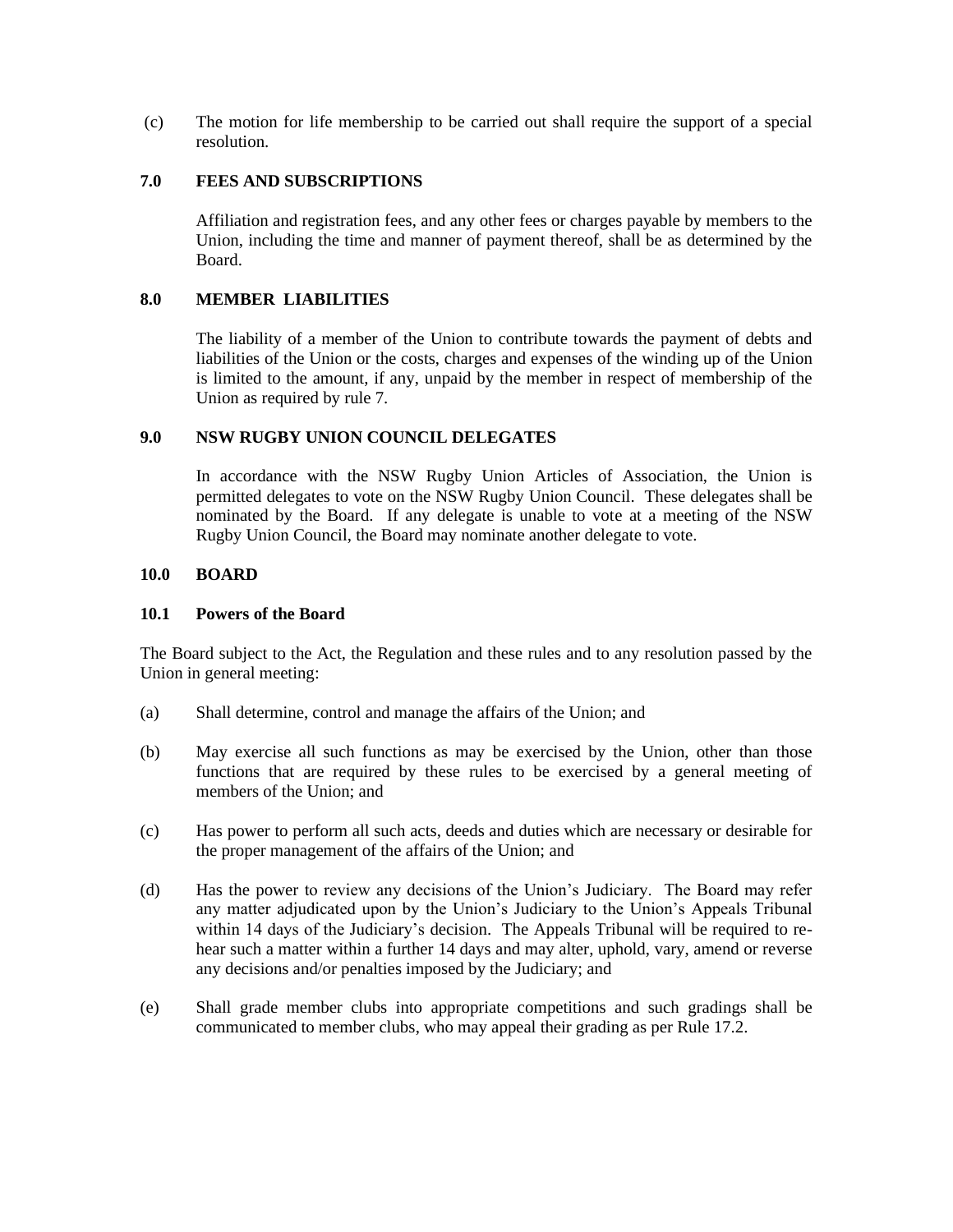#### **10.2 Constitution and Membership**

- (a) The Board shall consist of the three office-bearers of the Union seven ordinary members and the Executive Director. Each person is to be elected at the annual general meeting of the Union as per rule 17.1, with the exception of the Executive Director who shall be appointed by the elected Board.
- (b) The office bearers of the Union are to be:
	- (i) The President;
	- (ii) The Chairman; and
	- (iii) The Treasurer.
- (c) An elected member of the Board shall at all times be a financial member of a club affiliated with the Union and must have no monies by way of loan, credit or otherwise which have been called in by the Union, outstanding. Should the club of which a member of the Board is a financial member cease to be a member of the Union pursuant to rule 4 or the member of the Board is not a financial member of that club or is indebted to the Union then that member of the Board shall forthwith vacate their position and shall not be entitled to vote or be present at any deliberations of the Board.
- (d) The Executive Director shall not be a financial member of a club affiliated with the Union.

#### **10.3 Election of Members**

- (a) Nominations of candidates for election as members of the Board:
	- (i) Must be stated on the Union's nomination form, signed by a member of the candidate's club and endorsed on the form by the candidate; and
	- (ii) Must be delivered to the Executive Director at least 7 days before the date fixed for the holding of the annual general meeting at which the election is to take place.
- (b) The position of such of the Office Bearers as requires election will be elected at the Annual General Meeting by the Council.
- (c) The seven ordinary members of the Board shall be elected at the annual general meeting in the following way:
	- (i) A division one representative elected by the voting delegates in attendance from the division one clubs; and
	- (ii) A division two representative elected by the voting delegates in attendance from the division two clubs; and
	- (iii) A division three representative elected by the voting delegates in attendance from the division three clubs; and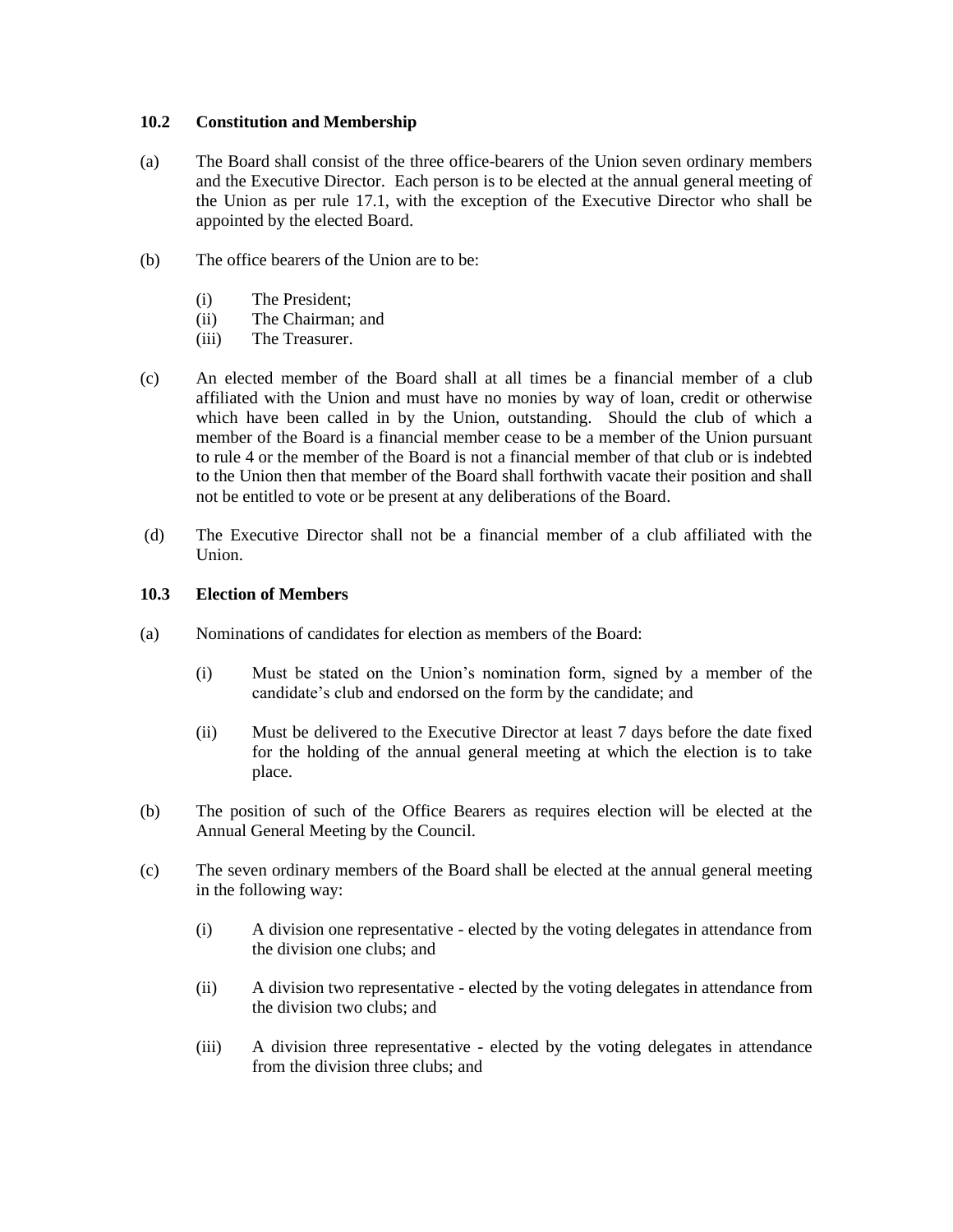- (iv) A division four representative elected by the voting delegates in attendance form the division four clubs; and
- (v) Thereafter one person shall be elected by the voting delegates of the remaining divisions who shall represent the remaining divisions; and
- (vi) The remaining positions will be elected by the Council, from nominations received specifically for these positions, or from any person still wishing to stand for the Board who was unsuccessful in being elected as a divisional representative.
- (d) If there are no candidates from a particular division, there shall be no divisional representative from that division on the Board. This ordinary position will however, be filled through the election of a candidate by the Council.
- (e) If insufficient nominations are received to fill all vacancies on the Board, any vacant positions remaining are taken to be casual vacancies.
- (f) (i) To nominate for a divisional representative position that person must be a financial member of a club that will be graded in that division in the upcoming year.
	- (ii) For this purpose, if the division in which a club is to be graded is in doubt for the upcoming year, the Board will make a decision as to the club's expected grading prior to the annual general meeting.
	- (iii) If an elected divisional representative is from a club which is subsequently graded into a different division to that known at the annual general meeting then the position held by such a representative shall be declared vacant.
	- $(iv)$  In the case where 10.3 (f)(iii) arises the Board will call for nominations from that division for the vacant position and the Board shall fill the vacancy in such manner as it deems appropriate.
- (g) If the number of nominations received is equal to the position or positions available the person or persons so nominated are to be elected.
- (h) If the number of nominations received exceeds the number of vacancies to be filled, a ballot will be held.
- (i) The ballot for the election of office bearers and ordinary members of the Board is to be conducted at the annual general meeting in such usual and proper manner as the Board may direct.

#### **10.4 Term of Office of Board Members**

- (a) Office bearers hold office from the end of the Annual General Meeting at which they are elected until the end of the second Annual General Meeting thereafter.
- (b) Ordinary members of the Board hold office from the end of the Annual General Meeting at which they are elected until the end of the next Annual General Meeting.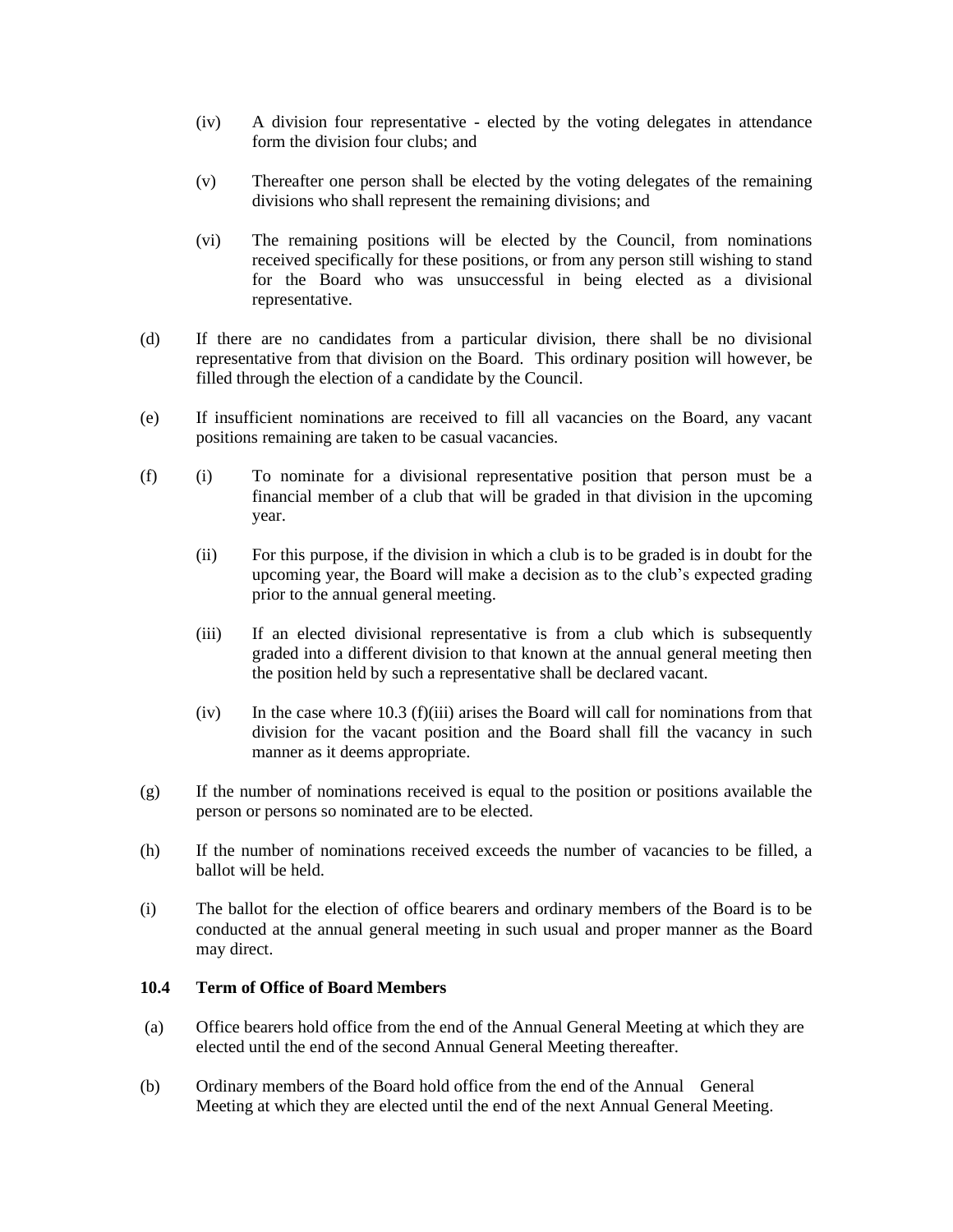- (c) A Board member cannot nominate for election to any position if by being elected to that position the person would occupy that position for more than six consecutive years commencing from the date of which the person was first elected to that position.
- (d) Rule 10.4(c) does not apply if, at the Annual General Meeting at which a Board member's six consecutive years in the one position expires, there are no nominations for that position.
- (e) Rule 10.4(c) does not prevent a Board member who has occupied the one position for six consecutive years from nominating for election to some other position.
- (f) Rule 10.4(c) does not prevent a Board member whose time expired because of six consecutive years in the same position from nominating for election to the same position at the Annual General Meeting the year after the member's time expired.

#### **10.5 Casual Vacancies**

- (a) For the purpose of these rules, a casual vacancy in the office of a member of the Board occurs if the member dies, or ceases to be a member of the Union, or becomes financially indebted, or resigns office by notice in writing given to the Executive Director, or becomes a mentally incapacitated person or is absent without the consent of the Board from all meetings of the Board held during a period of three months.
- (b) In the event of a casual vacancy occurring in the ordinary membership of the Board, the Board may appoint a person who is a financial member of an affiliated club to fill the vacancy and the person so appointed shall hold office subject to these rules, until the election of officers at the annual general meeting next following the date of the appointment.
- (c) In the event of a casual vacancy of an office bearer, then the Board may appoint a suitably qualified person to act in the vacant position until the next General Meeting of the Union. The business of that Meeting will include the election [nominations for which are required in accordance with Rule 10.3 (a)] of an office bearer to hold office for the balance of the term of office of the person whose departure caused the casual vacancy.

#### **10.6 Meetings and Quorum**

- (a) The Board shall meet at such time and place as directed by the President or the Chairman through the Executive Director provided that the Board shall meet at least once each calendar month unless the majority of the Board decides otherwise. The Board may conduct any meeting by telephone or any other telecommunications device without a Board member being in the physical presence of another Board member or members.
- (b) There shall be at least 24 hours notice of any meeting given to each member of the Board and a quorum shall be at least six members.
- (c) The Board shall by a majority then present determine all business before it necessary for the proper management of the affairs of the Union.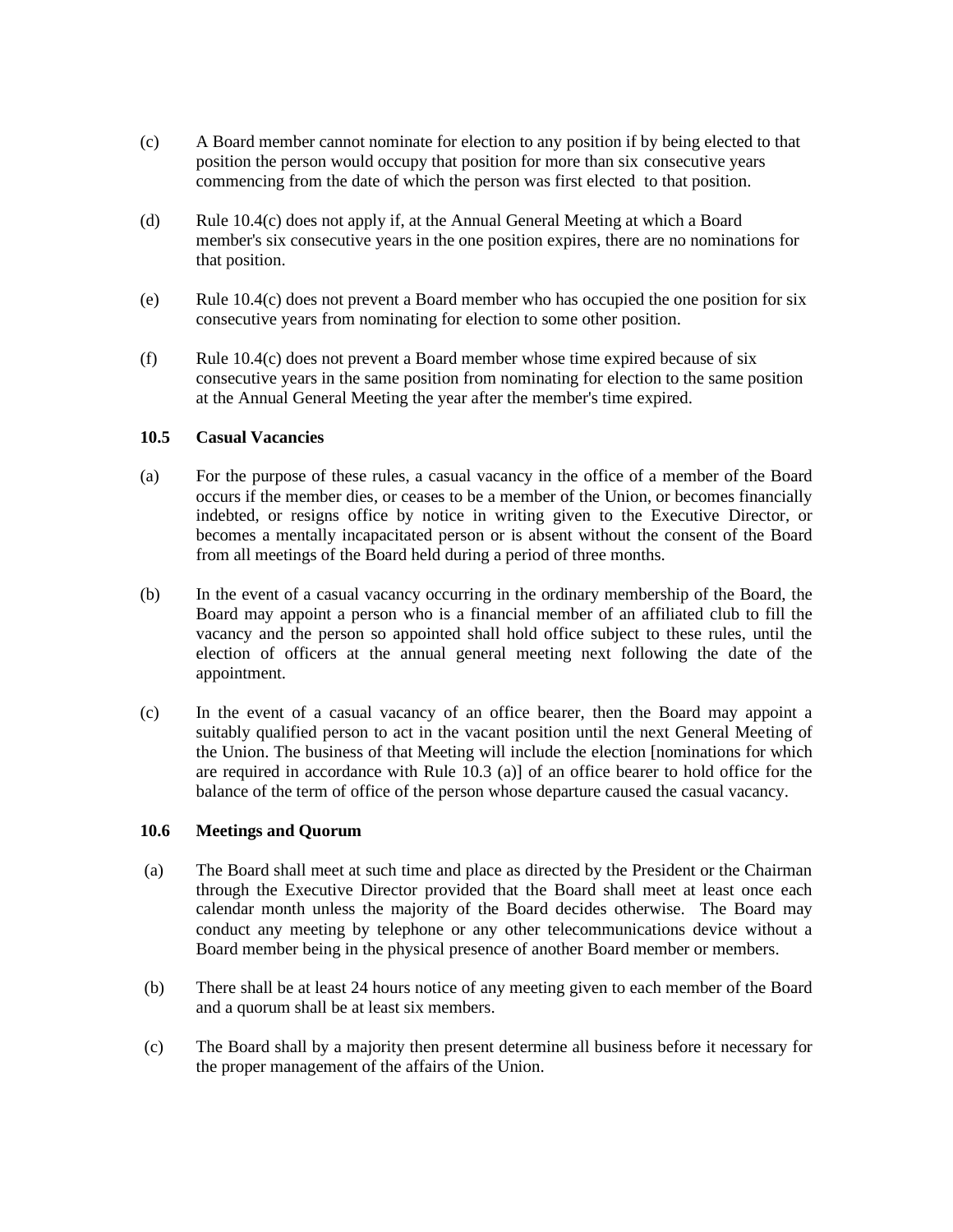- (d) At a meeting of the Board:
	- (i) The Chairman is to preside; or
	- (ii) If the Chairman is absent or unwilling to act, such one of the remaining members of the Board as may be chosen by the members present at the meeting is to preside.

#### **10.7 Delegation by Board to Sub-Committees.**

- (a) The Board shall have the right to appoint such number of sub-committees as it may determine necessary.
- (b) The Board may appoint any person deemed suitable onto a sub-committee.
- (c) The Board shall determine the function and powers of the sub-committees so appointed.

#### **10.8 Voting and Decisions**

- (a) Questions and motions arising at a meeting of the Board or any sub-committee are to be determined by a majority of the votes of members of the Board or sub-committee present at the meeting.
- (b) Each member present at a meeting of the Board or of any sub-committee, including the person chairing the meeting is entitled to one vote but, in the case of an equality of votes on any question, the person chairing the meeting may exercise a second or casting vote.
- (c) Subject to rule 10.5 (b), the Board may act despite any vacancy on the Board.
- (d) Any act or thing done or suffered, or purporting to have been done or suffered by the Board or by a sub-committee is valid and effectual despite any defect that may afterwards be discovered in the appointment or qualification of any member of the Board or subcommittee.

#### **10.9 Suspension and Expulsion of Members**

- (a) The Board may, by resolution, expel or suspend a member from the Union.
- (b) If the Board expels or suspends a member, the Executive Director shall within seven days after such action is taken, provide written notice of the action taken, the reasons of the Board for taking such action, and of the member's right of appeal to a special general meeting of the Union under rule 10.9(c).
- (c) A member may appeal to a special general meeting against a resolution of the Board to suspend or expel it. Notice of appeal shall be lodged in writing with the Executive Director within seven days of the giving of the resolution appealed against, clearly stating the grounds thereof and shall be accompanied by a fee to be determined by the Board. Upon receipt of the notice of appeal lodged in accordance with this rule, the Executive Director shall convene a special general meeting within 14 days of receipt of the notice of appeal and 7 days notice of such a special general meeting shall be given to all members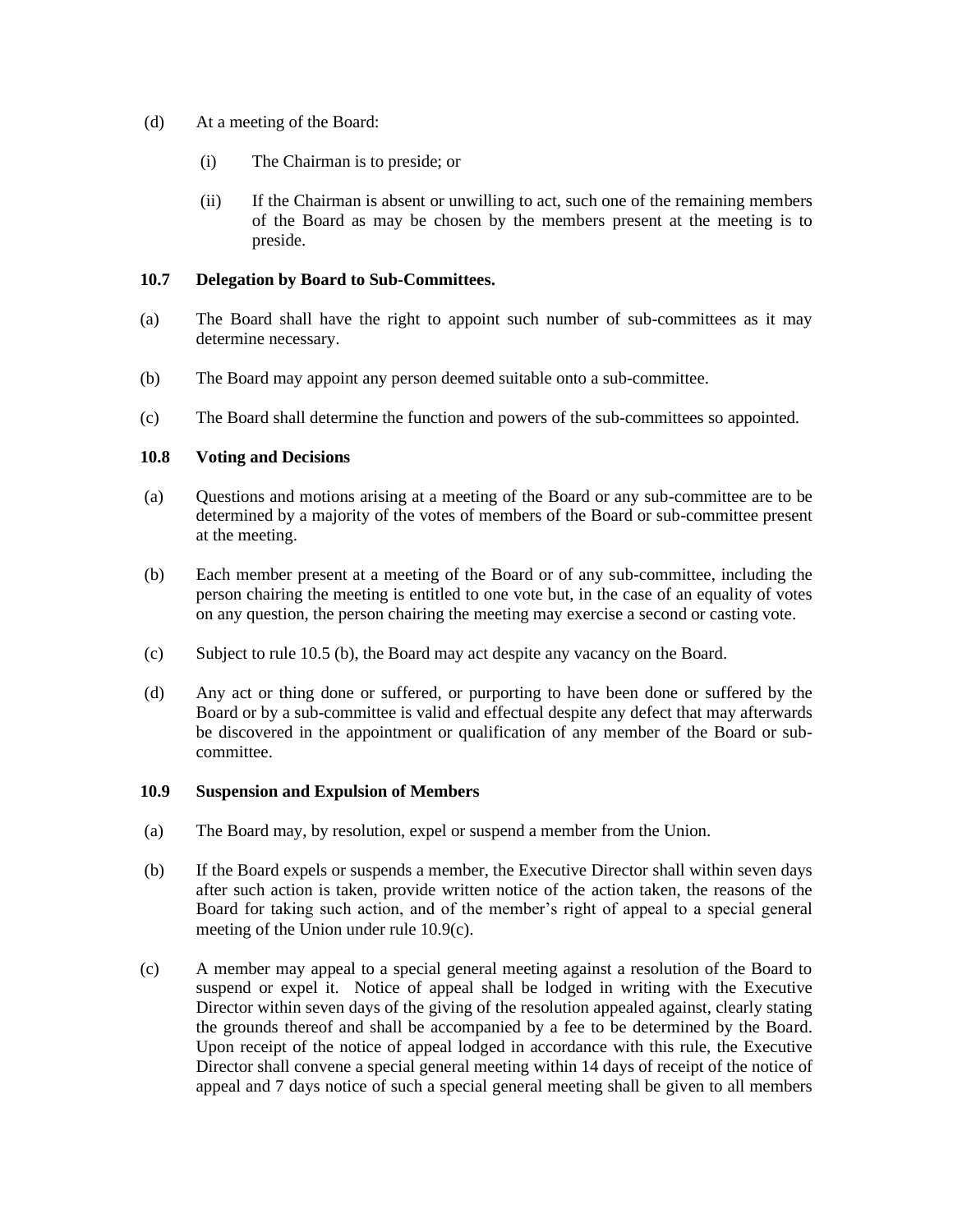of the Union. A copy of the notice of appeal including the grounds thereof shall be forwarded by the Executive Director to all members with the notice of the meeting.

- (d) Upon the hearing of the appeal the special general meeting may uphold, reverse, vary or amend the resolution appealed against, provided that no such resolution shall be altered except by a special resolution. The special general meeting shall also determine whether the fee accompanying the notice of appeal shall be forfeited or refunded. Pending the hearing of the appeal at a special general meeting, all decisions appealed against shall be final and resolute.
- (e) Pending the hearing of the appeal all decisions appealed against shall remain operative.

#### **11.0 JUDICIARY**

#### **11.1 Powers of the Judiciary**

- (a) The Judiciary shall investigate and adjudicate upon all Union matters relating to:
	- (i) Player send offs and citings, and any protests, proceedings or disputes in connection with competitions, the code of conduct, competition rules or any such matter referred to it by the Board or the Executive Director; and
	- (ii) The reinstatement of players, members or officials of affiliated clubs to participate in the Union; and
	- (iii) The breach by affiliated clubs, or members thereof, of the laws of the game, any breach of these objects and rules, or any breach of the competition playing rules; and
	- (iv) The misconduct of any member, player, coach, official or spectator of any affiliated club.
- (b) The Judiciary may impose such penalty, disqualification, suspension or expulsion on individuals or affiliated clubs as it by majority may decide.
- (c) Questions and motions arising at a meeting of the Judiciary are to be determined by a majority of the votes of members of the Judiciary present at the meeting.
- (d) Each member present at a meeting of the Judiciary including the person chairing the meeting is entitled to one vote, but, in the case of an equality of votes on any question, the person chairing the meeting may exercise a second or casting vote.

# **11.2 Membership of Judiciary**

The Judiciary shall consist of not less than three persons including:

- (i) A Chairman (who desirably shall have legal qualifications); and
- (ii) A Deputy Chairman; and
- (iii) Not less than one ordinary member.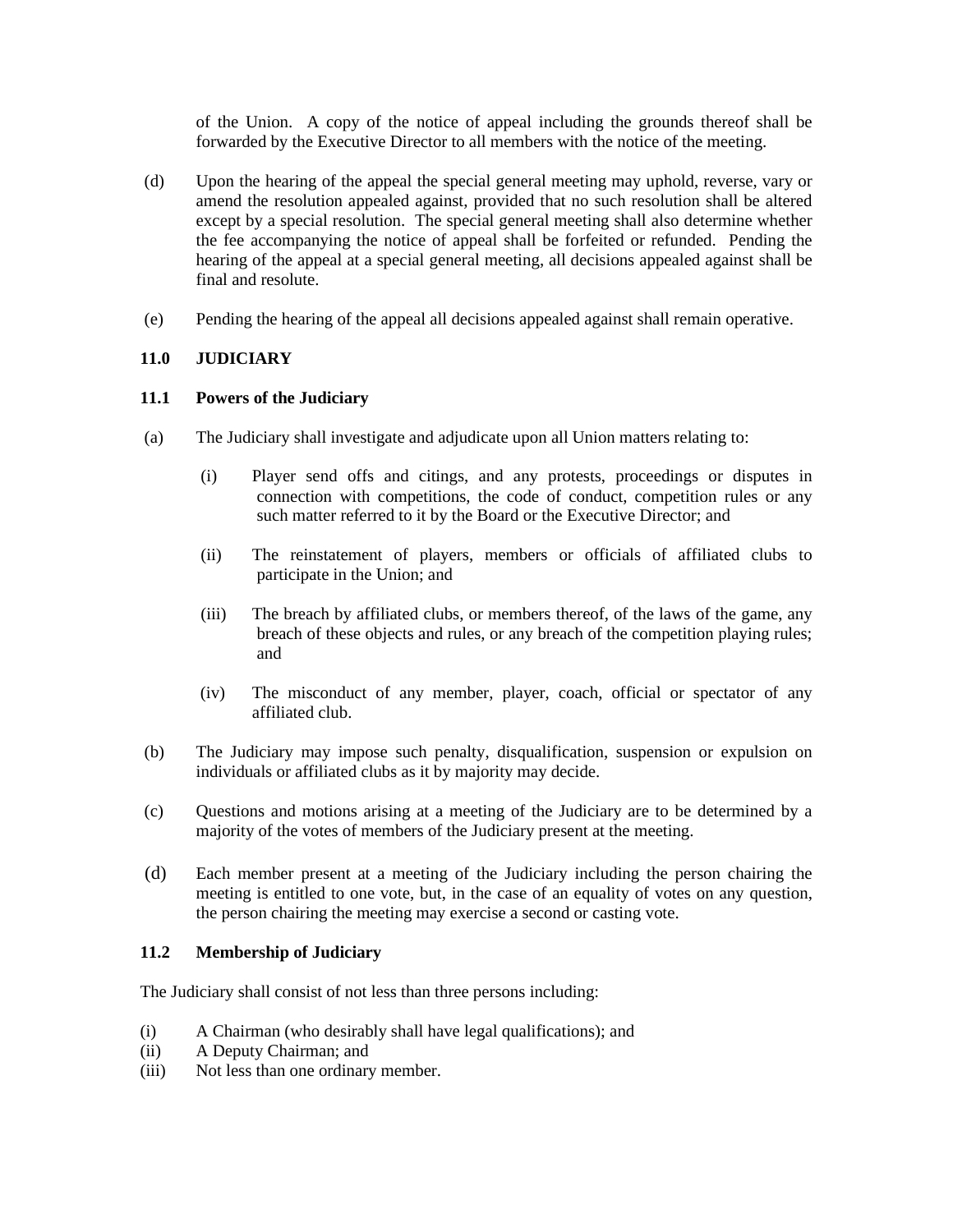#### **11.3 Election and Meeting of the Judiciary**

- (a) Subsequent to the annual general meeting, the Board shall forward to all member clubs, and any other interested persons, nomination forms for the positions on the Judiciary which must be lodged with the Executive Director by the date determined by the Board.
- (b) A person nominating for a position on the Judiciary does not need to be a member of a Union club.
- (c) In the case of the Chairman of the Judiciary, the Board shall make a recommendation to the gradings meeting as to the candidate it deems suitable for the position of Chairman. The Council shall ratify or otherwise the appointment of such a person to the position.
- (d) The Board shall select the remaining members of the Judiciary and notify all affiliated clubs of the candidates appointed.
- (e) If for any reason a member of the Judiciary becomes unavailable, the Board may appoint a person to fill the vacancy. Any person so appointed by the Board shall continue in office until the appointed member resumes their position.
- (f) In the event that the original appointed member resigns or dies, or is unable to resume, the person so appointed by the Board shall continue in office until the appointment of the next Judiciary.
- (g) Any decision of the Judiciary which is constituted in part by a person appointed by the Board, shall be of equal force and effect as if such a person was an original, appointed member of the Judiciary.
- (h) No meeting of the Judiciary shall be valid unless there is a quorum of at least two members.
- (i) At a meeting of the Judiciary the Chairman or in the Chairman's absence, the Deputy Chairman is to preside. If the Chairman and Deputy Chairman are absent or unwilling to act, one of the remaining members of the Judiciary as may be chosen by the members present at the Judiciary is to preside.
- (j) The Judiciary shall meet at such time and place as it may determine or as may be required by the Board upon 24 hours notice.

#### **11.4 Decisions of the Judiciary**

- (a) All decisions of the Judiciary shall without delay be reported to the Executive Director in writing.
- (b) The Executive Director shall without delay notify in writing the secretary of any club who members or officials are affected by any decision of the Judiciary.
- (c) Any member penalised, or adversely affected by any decision of the Judiciary shall be entitled to appeal to the Appeals Tribunal against such a decision. Notice of appeal shall be lodged in writing with the Executive Director within 7 days of the giving of the decision appealed against, clearly stating the grounds thereof and shall be accompanied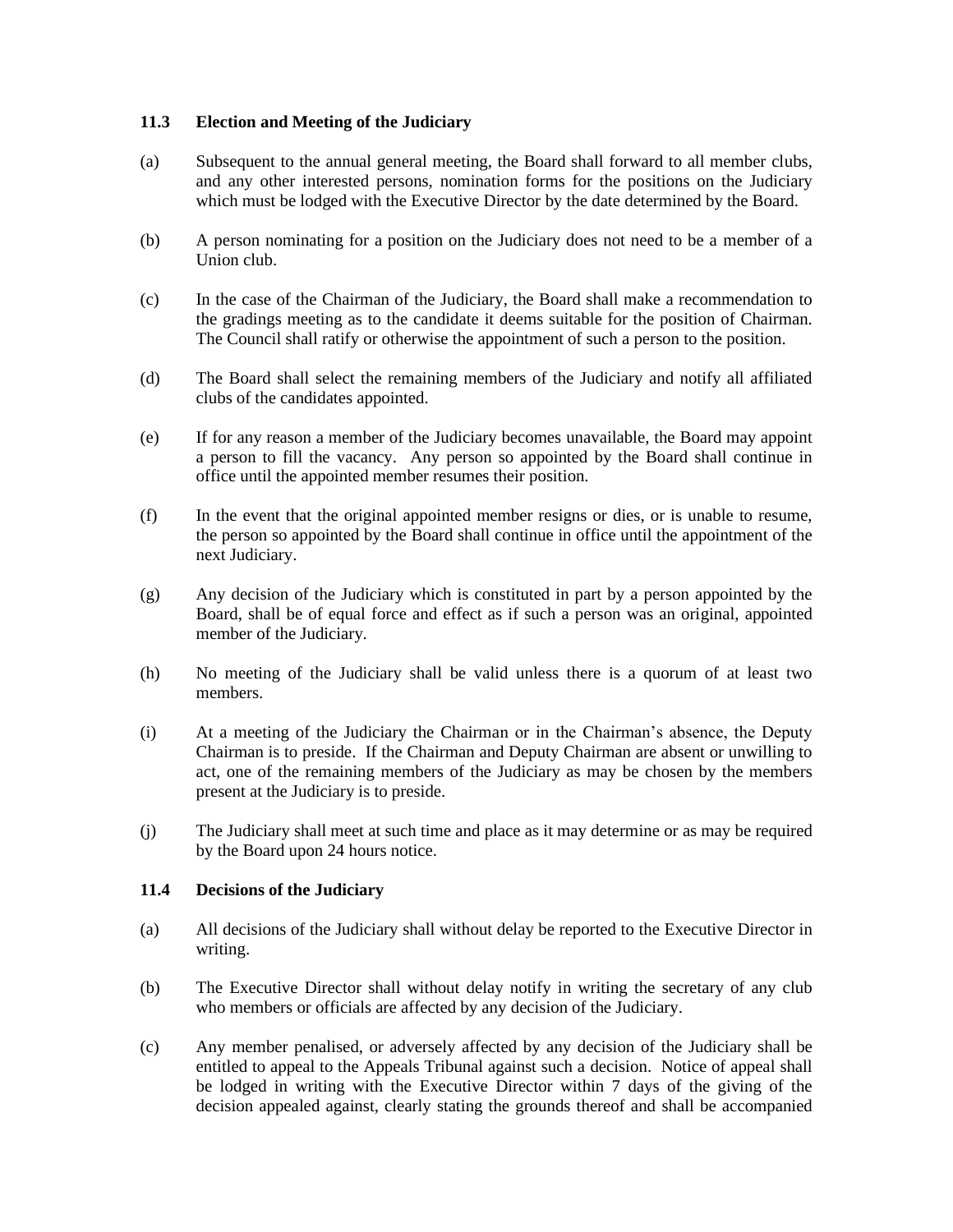by a fee to be determined by the Board. Upon receipt of an appeal lodged in accordance with this rule, the Executive Director shall immediately convene a meeting of the Appeals Tribunal to consider the appeal, which shall be held within 14 days of the receipt of the notice of appeal.

(d) Pending the hearing of the appeal all decisions appealed against shall remain operative.

#### **12.0 INTEGRITY COMMITTEE**

#### **12.1 Powers of the Integrity Committee**

- (a) The Integrity Committee shall investigate and adjudicate upon all matters relating to the Union's amateur status, and is responsible for ensuring all clubs, players, coaches and officials are compliant with the Union's amateur policy.
- (b) The Integrity Committee may impose such penalty on clubs and/or individuals as it by majority may decide.
- (c) Where such a decision involves the suspension or expulsion of a club the Integrity Committee's decision will take the form of a recommendation to the Board, which may ratify, or otherwise, such a recommendation.
- (d) Questions and motions arising at a meeting of the Integrity Committee are to be determined by a majority of the votes of members of the Integrity Committee present at the meeting.
- (e) Each member present at a meeting of the Integrity Committee including the person chairing the meeting is entitled to one vote, but, in the case of an equality of votes on any question, the person chairing the meeting may exercise a second or casting vote.

#### **12.2 Membership of Integrity Committee**

The Integrity Committee shall consist of not less than three persons including:

- (i) An Integrity Officer and
- (ii) Not less than two ordinary members.

#### **12.3 Election and Meeting of the Integrity Committee**

- (a) Subsequent to the annual general meeting, the Board shall forward to all member clubs, and any other interested persons, nomination forms for the positions on the Integrity Committee which must be lodged with the Executive Director by the date determined by the Board.
- (b) A person nominating for a position on the Integrity Committee does not need to be a member of a Union club.
- (c) In the case of the Integrity Officer, the Board shall make a recommendation to the gradings meeting as to the candidate it deems suitable for the position of Integrity Officer. The Council shall ratify or otherwise the appointment of such a person to the position.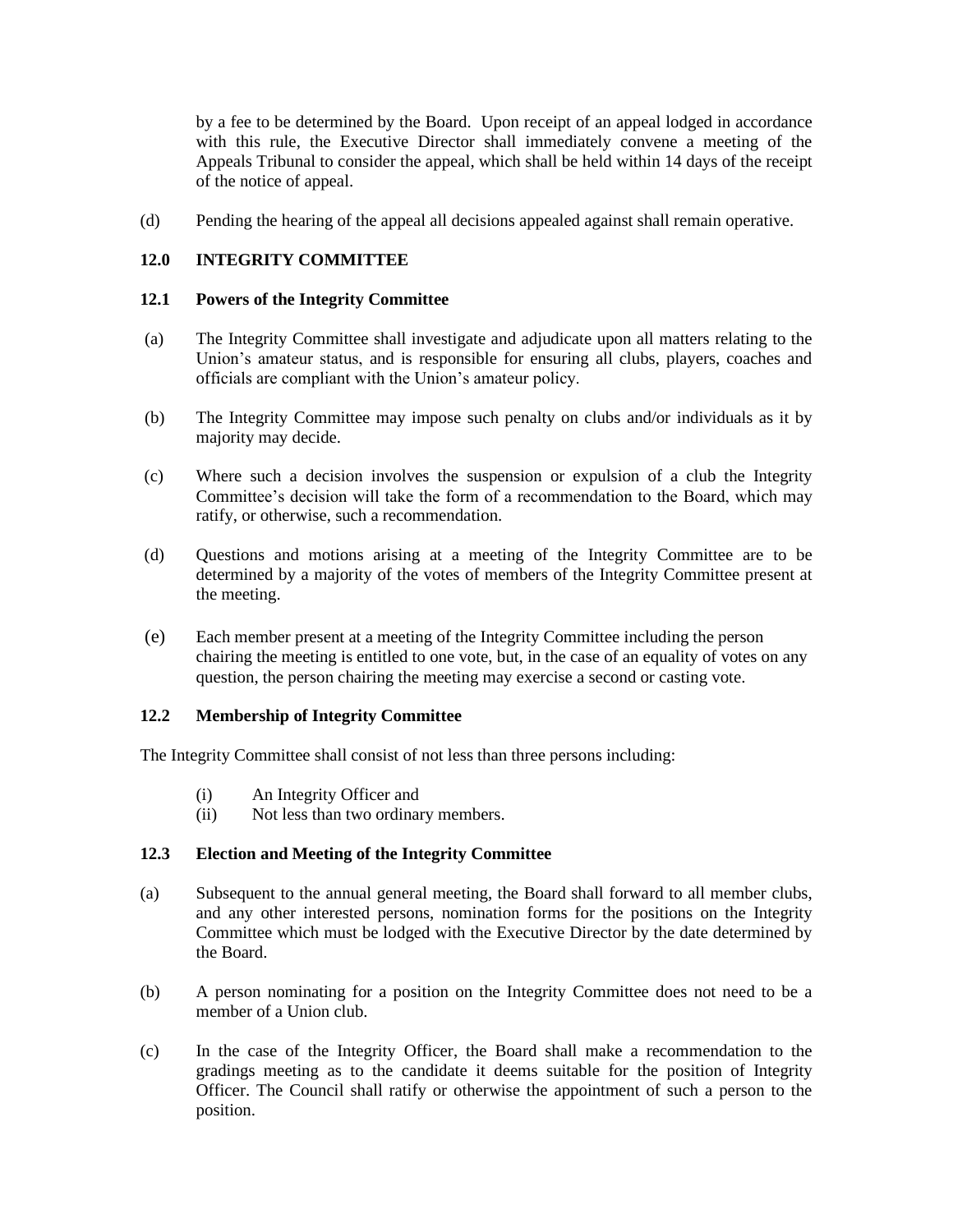- (d) The Board shall select the remaining members of the Integrity Committee and notify all affiliated clubs of the candidates appointed.
- (e) If for any reason a member of the Integrity Committee becomes unavailable, the Board may appoint a person to fill the vacancy. Any person so appointed by the Board shall continue in office until the appointed member resumes their position.
- (f) In the event that the original appointed member resigns or dies, or is unable to resume, the person so appointed by the Board shall continue in office until the appointment of the next Integrity Committee.
- (g) Any decision of the Integrity Committee which is constituted in part by a person appointed by the Board, shall be of equal force and effect as if such a person was an original, appointed member of the Integrity Committee.
- (h) No meeting of the Integrity Committee shall be valid unless there is a quorum of at least two members.
- (i) At a meeting of the Integrity Committee the Integrity Officer is to preside. If the Integrity Officer is absent or unwilling to act, one of the remaining members of the Integrity Committee as may be chosen by the members present at the Integrity Committee is to preside.
- (j) The Integrity Committee shall meet at such time and place as it may determine or as may be required by the Board upon 24 hours notice.

#### **12.4 Decisions of the Integrity Committee**

- (a) Decisions of the Integrity Committee, other than those relating to the suspension or expulsion of a club, will take immediate effect and shall without delay be reported to the Executive Director in writing.
- (b) The Executive Director shall without delay notify in writing the club or individual affected by any decision of the Integrity Committee.
- (c) Any club or individual penalized or adversely affected by a decision of the Integrity Committee shall be entitled to appeal to the Board. Notice of appeal shall be lodged in writing with the Executive Director within 7 days of the giving of the decision appealed against, clearly stating the grounds thereof and shall be accompanied by a fee to be determined by the Board. Upon receipt of an appeal lodged in accordance with this rule, the Executive Director shall immediately convene a meeting of the Board to consider the appeal, which shall be held within 14 days of the receipt of the notice of appeal.
- (d) Pending the hearing of the appeal all decisions appealed against shall remain operative.
- (e) Decisions of the Integrity Committee in relation to the suspension or expulsion of a club will take the form of a recommendation to the Board and shall without delay be reported to the Executive Director in writing.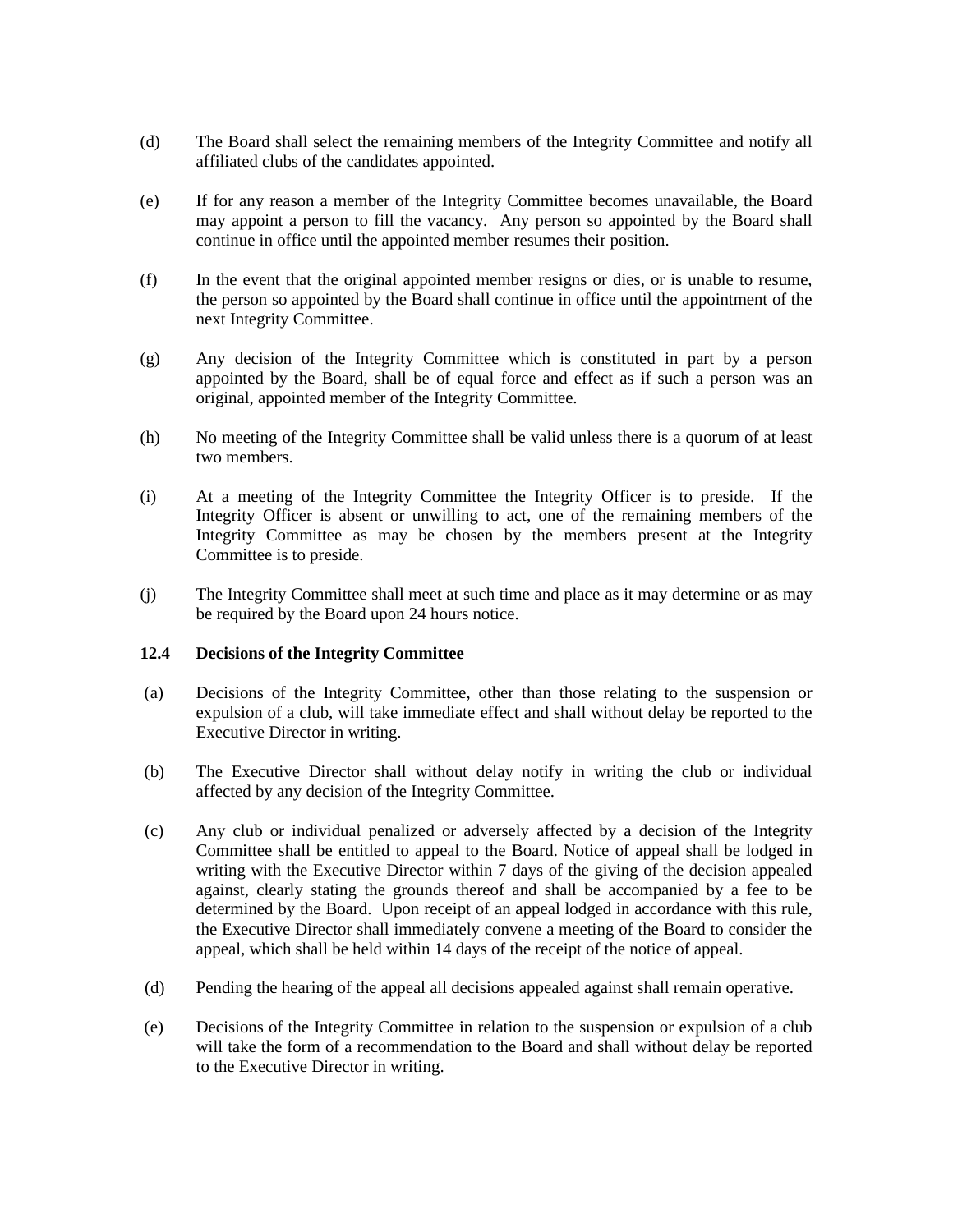(f) Once an Integrity Committee recommendation relating to the suspension or expulsion of a club is ratified, or otherwise, by the Board, the Executive Director shall without delay provide written notice of the action taken, the reasons of the Board for taking such action, and of the club's right of appeal to a special general meeting of the Union under rule  $10.9(c)$ .

#### **13.0 APPEALS TRIBUNAL**

#### **13.1 Powers of Appeals Tribunal**

- (a) Should a club or individual appeal a Judiciary decision to the Appeals Tribunal such an appeal shall be a rehearing and additional evidence may be presented or called upon at the appeal provided it is established that such evidence was not, on reasonable inquiry, available at the time of the original hearing. Upon the hearing of such an appeal, the Appeals Tribunal may uphold, reverse, vary, or amend the decision appealed against and shall determine whether the fee accompanying the notice of appeal shall be refunded or forfeited.
- (b) Questions and motions arising at a meeting of the Appeals Tribunal are to be determined by a majority of the votes of members of the Appeals Tribunal present at the meeting.
- (c) Each member present at a meeting of the Appeals Tribunal including the person chairing the meeting is entitled to one vote, but, in the case of an equality of votes on any question, the person chairing the meeting may exercise a second or casting vote.

#### **13.2 Membership of Appeals Tribunal**

The Appeals Tribunal shall consist of not less than three persons.

#### **13.3 Election and Meeting of the Appeals Tribunal**

- (a) The Board shall forward nomination forms to all member clubs, and any other interested person for the positions on the Appeals Tribunal which must be lodged with the Executive Director by the date determined by the Board.
- (b) A person nominating for a position on the Appeals Tribunal does not have to be a member of a Union club.
- (c) Upon receipt of the nomination forms the Board shall appoint not less than three persons to the Appeals Tribunal and notify all clubs of the candidates appointed. At the first meeting each year the appointed candidates will nominate a Chairman and Deputy Chairman from amongst themselves.
- (d) If for any reason a member of the Appeals Tribunal becomes unavailable, the Board may appoint a person to fill this vacancy. Any person so appointed by the Board shall continue in office until the original appointed member resumes their position.
- (e) In the event that the original appointed member resigns or dies, or is unable to resume, the person so appointed by the Board shall continue in office until the appointment of the next Appeals Tribunal. Any decision of the Appeals Tribunal which is constituted in part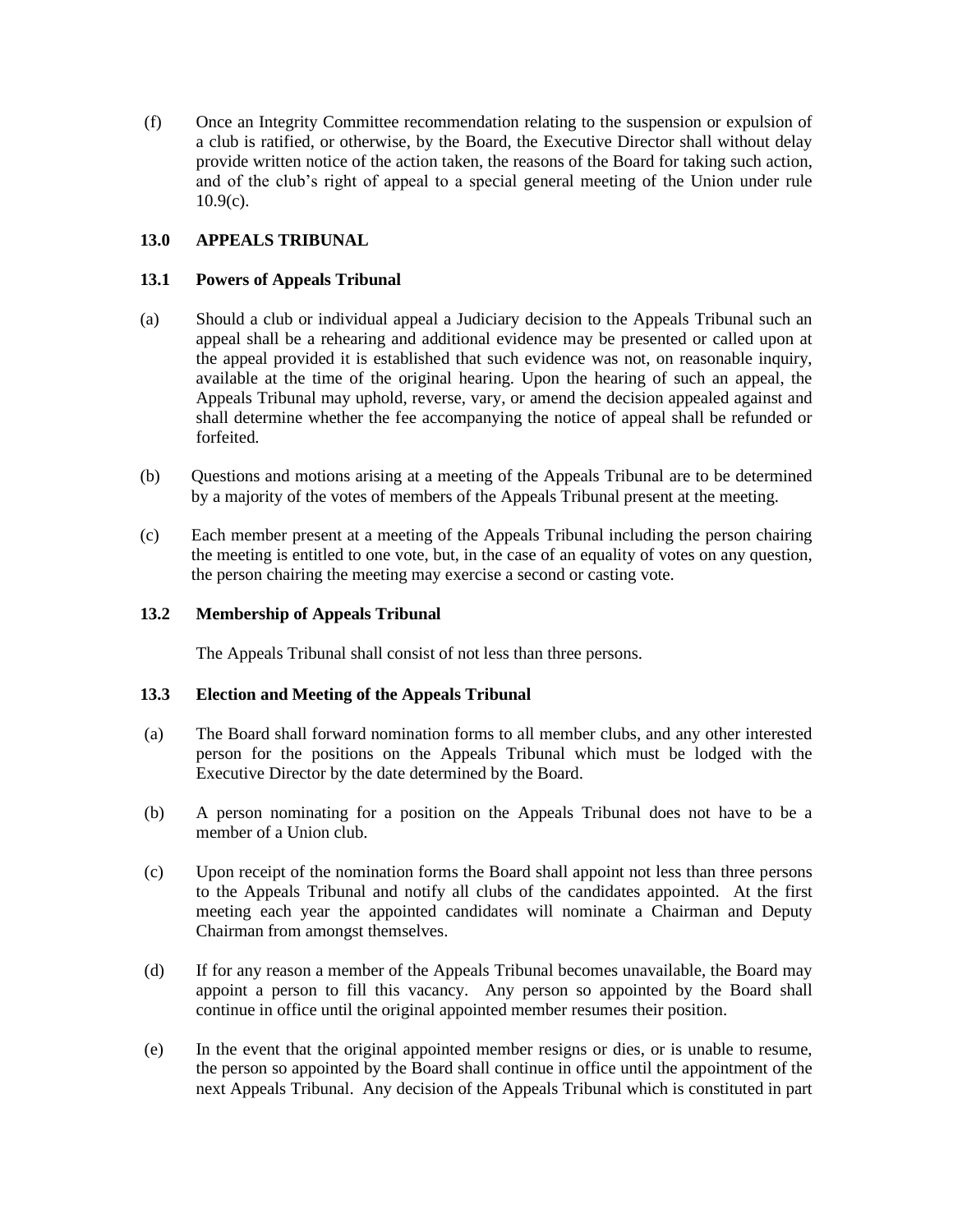by a person appointed by the Board, shall be of equal force and effect as if such a person was an original, appointed member of the Appeals Tribunal.

- (f) At a meeting of the Appeals Tribunal the Chairman or in the Chairman's absence, the Deputy Chairman is to preside or if the Chairman and the Deputy Chairman are absent or unwilling to act, one of the remaining members of the Appeals Tribunal as may be chosen by the members present at the Appeals Tribunal is to preside.
- (g) No meeting of the Appeals Tribunal shall be valid unless there is a quorum of three members.

#### **13.4 Decisions of the Appeals Tribunal**

- (a) The Executive Director shall within 7 days of such a decision being made notify in writing the secretary of any club whose members or officials are affected by any decision of the Appeals Tribunal.
- (b) Any member who considers that the decision of the Appeals Tribunal is unjust, shall be entitled to appeal to a special general meeting against any such decision. A notice of appeal and the grounds thereof shall be lodged in writing with the Executive Director within 7 days of the giving of such a decision appealed against and shall be accompanied by a fee to be determined by the Board.
- (c) Upon receipt of the notice of appeal lodged in accordance with this rule, the Executive Director shall convene a special general meeting of the Union within 14 days of receipt of the notice of appeal and give 7 days notice of the meeting to all members of the Union. A copy of the notice of appeal including the grounds thereof shall be forwarded by the Executive Director to all members with the notice of the meeting. Such an appeal shall be a rehearing and additional evidence may be presented or called on at the appeal.
- (d) Upon the hearing of the appeal the special general meeting may uphold, reverse, vary or amend the decision and or penalty appealed against, provided that no such decision and or penalty shall be altered except by a special resolution. The special general meeting of the Union shall also determine whether the fee accompanying the notice of appeal shall be forfeited or refunded. Pending the hearing of the appeal at a special general meeting, all decisions appealed against shall be final and absolute.
- (e) The right of appeal to a special general meeting shall not be available in any case arising from a player being sent off by an appointed referee.

#### **14.0 REGISTRATION OF PLAYERS**

In accordance with the competition playing rules it shall be the responsibility of each affiliated club to register its players and only those players so registered shall be eligible to take part in matches conducted under the auspices of the Union.

#### **15.0 CONDUCT OF COMPETITIONS**

All competitions conducted by the Union shall be governed by the competition playing rules as determined by the Board.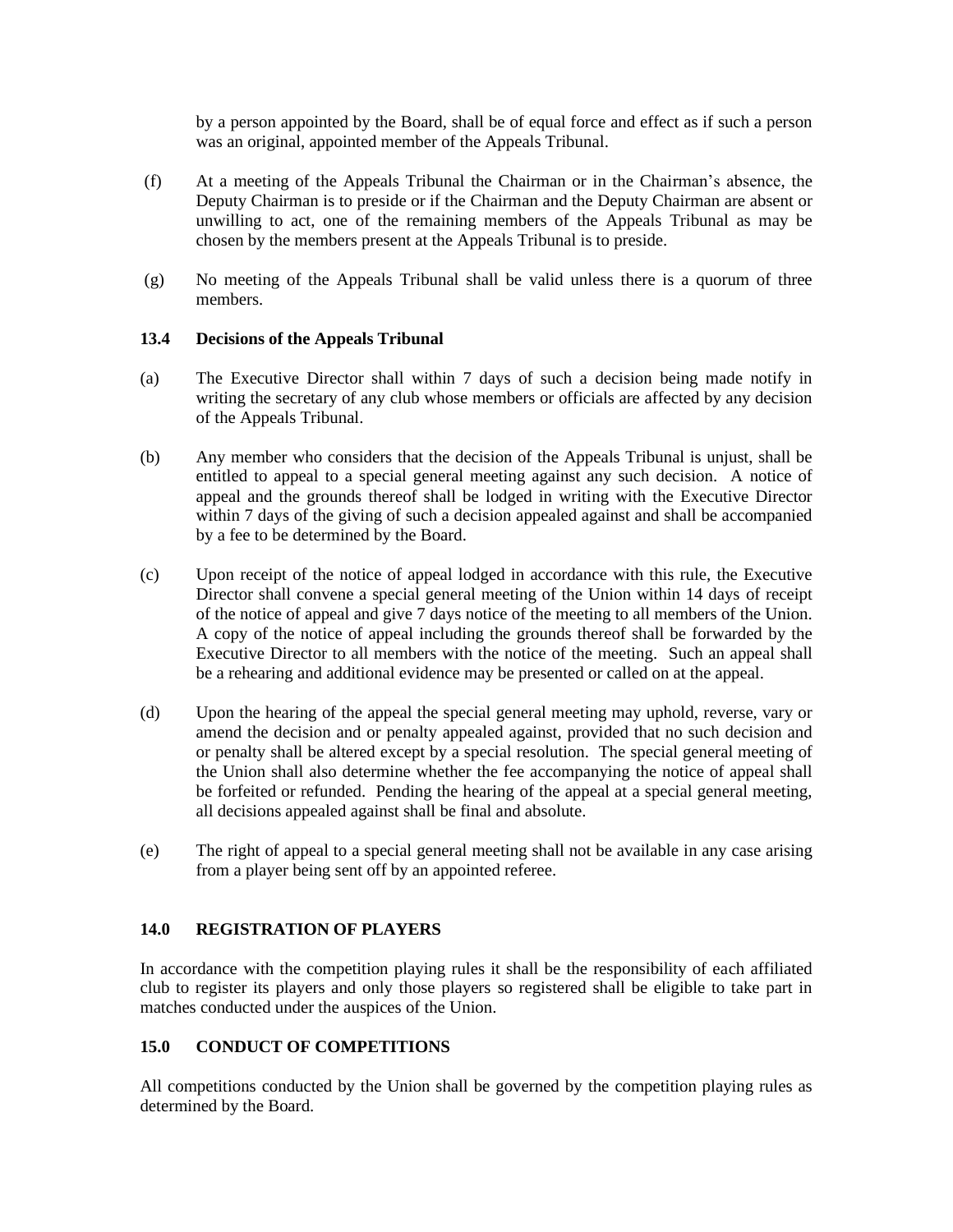#### **16.0 FINANCIAL YEAR**

The financial year of the Union shall commence on 1 October and end on 30 September the following year.

#### **17.0 GENERAL MEETINGS**

There shall be a minimum of one general meeting of the Union in each financial year, the annual general meeting.

#### **17.1 Annual General Meeting**

- (a) The annual general meeting of the Union's members shall be held at least once in each calendar year and within the period of six months after the expiration of each financial year of the Union.
- (b) The annual general meeting shall be convened on a date appointed by the Board and all members of the Union shall be notified at least 28 days beforehand in writing by the Executive Director.
- (c) In addition to any other business which may be transacted at an annual general meeting, the business will include the following:
	- (i) To confirm the minutes of the last preceding annual general meeting and of any special general meeting held since that meeting; and
	- (ii) To receive the annual report; and
	- (iii) To receive and consider the audited financial statements which are required to be submitted to members under the Act; and
	- (iv) To elect the following:
		- 1. Such office bearers of the Union as necessary
		- 2. Seven ordinary members of the Board
		- 3. The Auditor
- (d) The annual general meeting must be specified as such in the notice convening it.

#### **17.2 Special General Meetings**

- (a) A special general meeting of the Union may be called at any time:
	- (i) By resolution of the majority of the Board; or
	- (ii) On the request of the President or Chairman in writing delivered to the Executive Director specifying the business to be raised at the special general meeting; or
	- (iii) On the request in writing delivered to the Executive Director signed by the secretaries of not less than one fifth of the affiliated clubs specifying the business to be raised at the special general meeting; or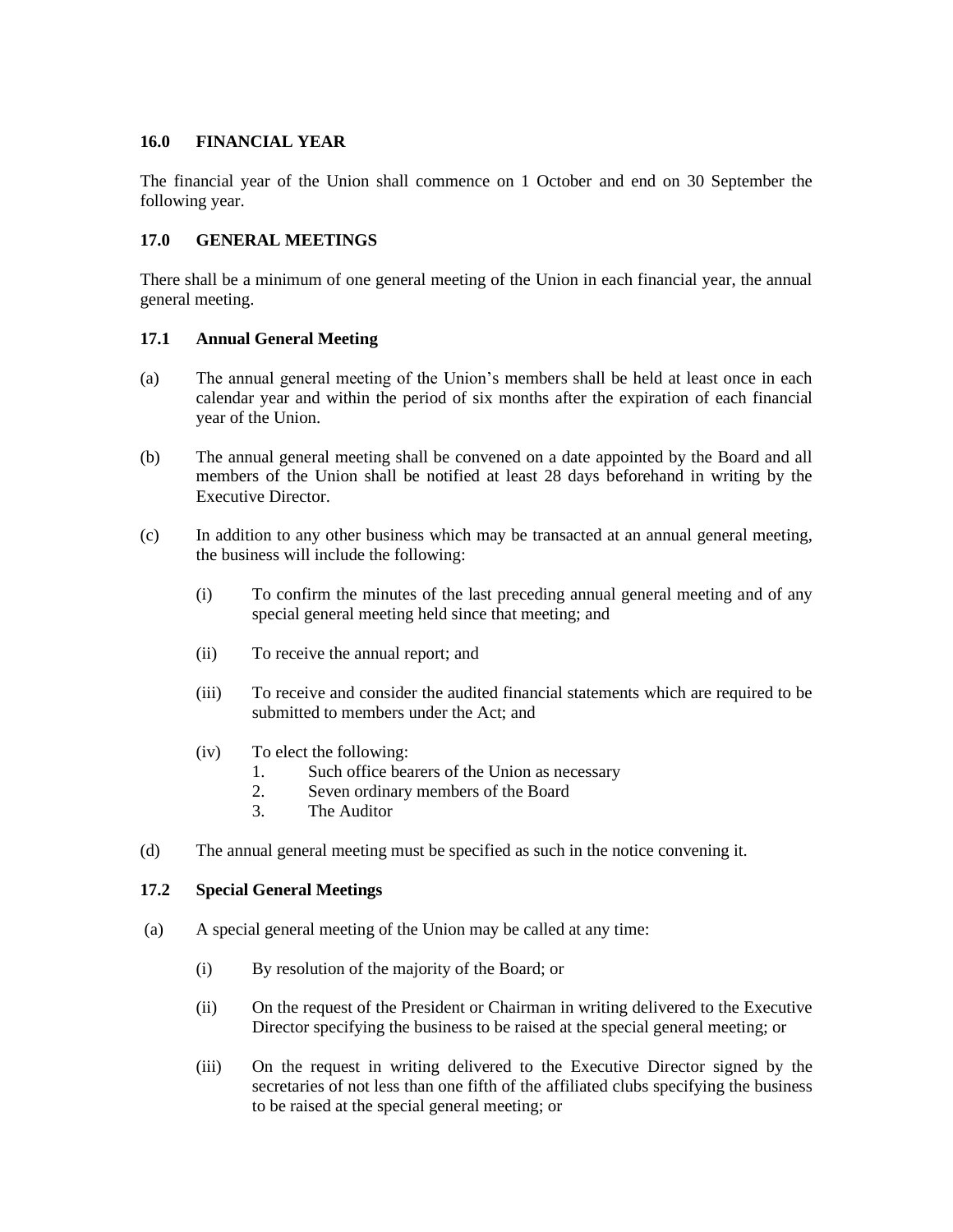- (iv) As a result of an appeal from a suspended or expelled club as per rule 10.9(c); or
- (v) As a result of an appeal of a decision of the Appeals Tribunal as per rule 12.4(b).
- (vi) As a result of an appeal from a club as per rule 10.1
- (b) (i) A special general meeting called in accordance with rule  $17.2(a)(i)$  shall be held on the date specified in the resolution.
	- (ii) In the case of the written requests referred to in rules  $17.2(a)(ii)$  and (iii), a special general meeting shall be held within 21 days of the receipt by the Executive Director of such requests, unless there is another general meeting already taking place within 14 to 35 days. If a special general meeting has been called within this time frame already, the Executive Director shall give notice of the additional business to be transacted to all members of the Union.
	- (iii) In the case of a special general meeting held in accordance with rule  $17.2(a)(iv)$ , (v) and (vi), a special general meeting shall be held within 14 days of receipt of the notice of appeal.
- (c) (i) In accordance with rules  $17.2(a)(i)$ , (ii) and (iii), a notice specifying the place, date and time of such a special general meeting and the nature of the business proposed to be conducted at the meeting will be forwarded in writing to all members of the Union by the Executive Director with at least 14 days notice.
	- (ii) In accordance with rule  $17.2(a)(iv)$ , (v) and (vi), a notice specifying the place, date and item of such a special general meeting and the nature of the business proposed to be conducted at the meeting will be forwarded in writing to all members of the Union by the Executive Director with at least 7 days notice.

#### **17.3 General Business**

- (a) At the annual general meeting general business will be received and considered provided that notice thereof must be given to the Executive Director at least 21 days prior to such a meeting. Such notice shall state the business to be released together with the names of the proposer and seconder. Should this business not already be included on the notice of meeting which the Executive Director has sent to the clubs, the Executive Director shall notify members of the additional business to be raised at least 14 days prior to the meeting.
- (b) A member desiring to bring any business before a general meeting must give notice in writing of that business to the Executive Director. Such notice shall state the business to be raised together with the names of the proposer and seconder. The Executive Director must include that business in the next notice calling a general meeting after receipt of the notice of the member.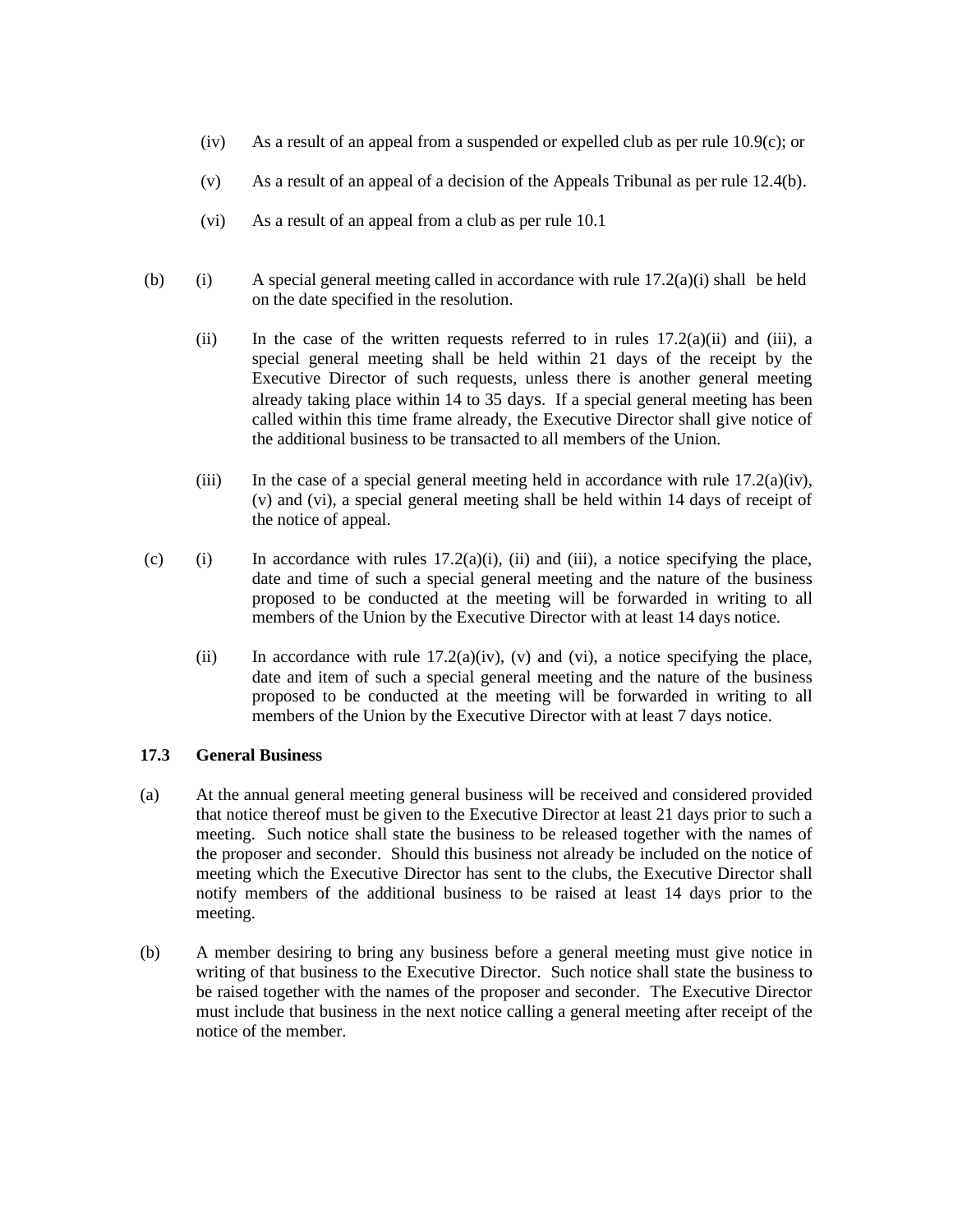#### **17.4 Procedure at General Meetings**

- (a) The only persons entitled to vote any general meeting of the Union are the delegates of those clubs affiliated with the Union which at the time of the general meeting are not in arrears of any fees or charges levied by the Union pursuant to rule 7.
- (b) Each club will be awarded votes at the annual general meeting and each subsequent general meeting throughout the year based on the competition into which a club will be graded in the following season. Votes will then be awarded to each club on the following basis:
	- (i) If the club will play in a competition which requires that 4 grade teams are fielded, then three delegates from that club will be entitled to vote at the annual general meeting and any subsequent general meeting prior to the next annual general meeting; or
	- (ii) If the club will play in a competition which requires that 3 grade teams are fielded, then two delegates from that club will be entitled to vote at the annual general meeting and any subsequent general meeting prior to the next annual general meeting; or
	- (iii) If the club will play in a competition which requires that 2 or 1 grade teams are fielded, then one delegate from that club will be entitled to vote at the annual general meeting and any subsequent general meeting prior to the next annual general meeting.
	- (iv) Where clubs have been promoted or relegated under the competition playing rules those clubs will assume the voting rights of the competition in which they have been graded.
- (c) In the event that a club's grading changes then the club will be awarded votes in accordance with their revised grading.
- (d) No item of business is to be transacted at a general meeting unless a quorum of members entitled under these rules to vote is present during the time the meeting is considering that item.
- (e) Twenty four (24) shall be considered the number of delegates present and entitled to vote necessary to constitute a quorum.
- (f) If within half an hour a quorum is not present at a general meeting, then:
	- (i) If the meeting was convened on the requisition of affiliated clubs as per  $17.2(a)(iii)$ ,  $(iv)$ ,  $(v)$  or  $(vi)$  the meeting is to be dissolved; or
	- (ii) If the meeting was convened as per  $17.2(a)(i)$  or (ii) by the Board, a motion may be put that those delegates present and entitled to vote shall form a quorum and shall deal with the business before the meeting. If such a motion is not passed then the meeting shall be adjourned for 14 days and the Executive Director shall give all members at least 7 days notice of the date for the adjourned meeting. If at the adjourned meeting a quorum is not present, those voting delegates who are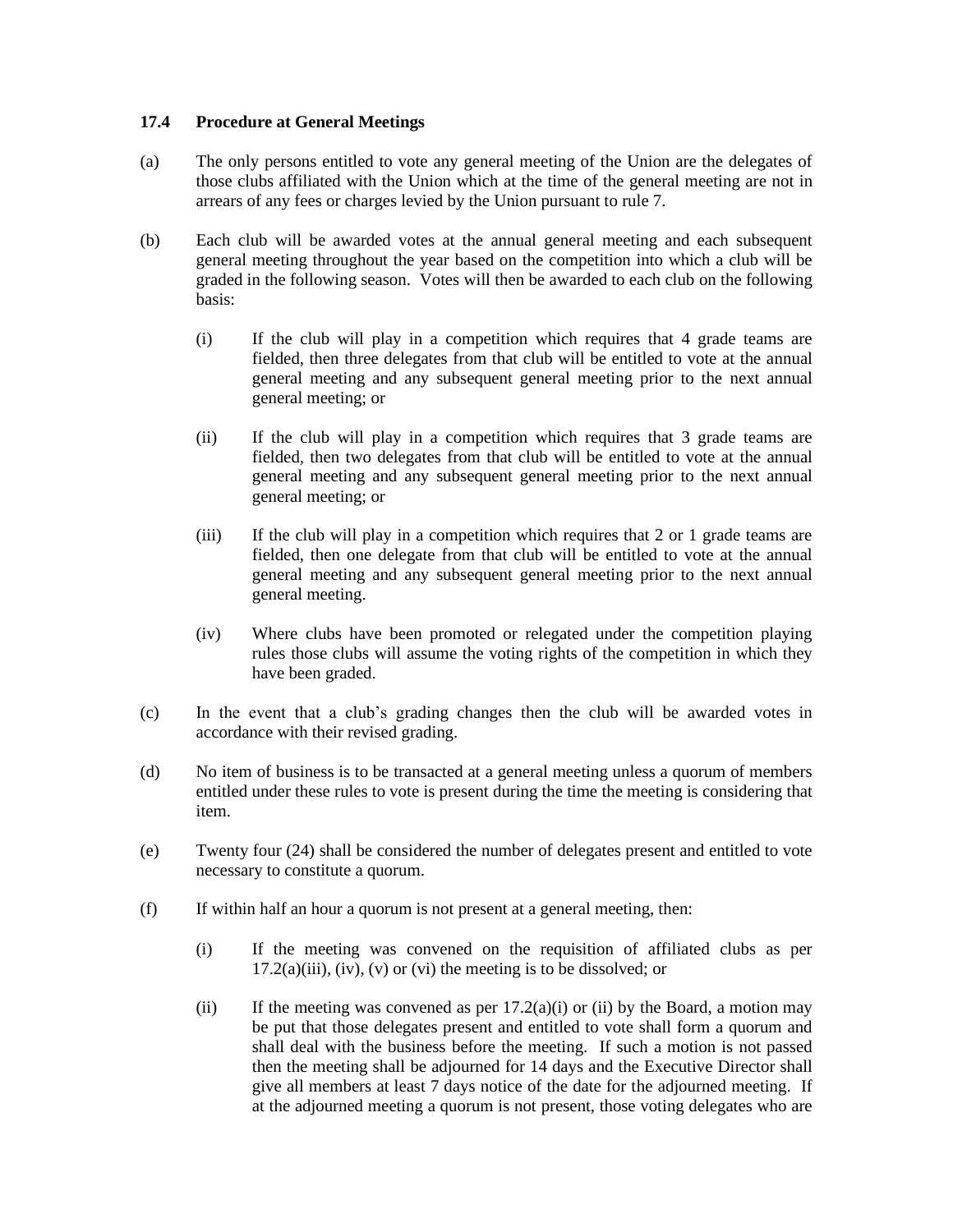present shall be a quorum and entitled to transact the business for which the meeting was called.

(g) There shall be no right of vote by proxy at any general meeting.

#### **17.5 Presiding Member**

- (a) The President, or in the President's absence, the Chairman is to preside as Chairman at each general meeting of the Union.
- (b) If the President and the Chairman are absent or unwilling to act, the voting delegates present must elect one of their number to preside as Chairman at the meeting.

#### **17.6 Adjournment**

The Chairman of a general meeting at which a quorum is present may, with the consent of the majority of members present at the meeting, adjourn the meeting from item to time and place to place, but no business is to be transacted at an adjourned meeting other than the business left unfinished at the meeting at which the adjournment took place.

#### **17.7 Making of Decisions**

- (a) Every question submitted to the delegates for decision shall be decided in the first instance by a show of hands or by way of ballot if demanded by the Chairman or by one fifth of the delegates present in such manner as the Chairman directs. In the case of an equality of votes under either method the Chairman shall have a casting vote in addition to the vote they may otherwise be entitled to as a delegate.
- (b) The Chairman may declare that a resolution has been carried or carried unanimously or carried by a particular majority or lost and an entry to that effect in the minutes shall be conclusive evidence of the fact without proof of the votes for or against the resolution.

#### **18.0 SPECIAL RESOLUTION**

A resolution of the Union is a special resolution if it is passed by a majority which comprises at least three quarters of such members of the Union as, being entitled under these rules so to do, vote in person at a general meeting where written notice specifying the intention to propose the resolution as a special resolution was given in accordance with these rules.

#### **19.0 INSURANCE**

- (a) The Union must effect and maintain insurance under section 44 of the Act.
- (b) In addition to the insurance required under (a), the Union may effect and maintain other insurance.

#### **20.0 EXECUTIVE DIRECTOR**

(a) The Board may appoint an Executive Director at such salary and for such period as it may determine to assist in the proper and efficient running of the administration of the Union. The Executive Director shall comply with all directives and decisions of the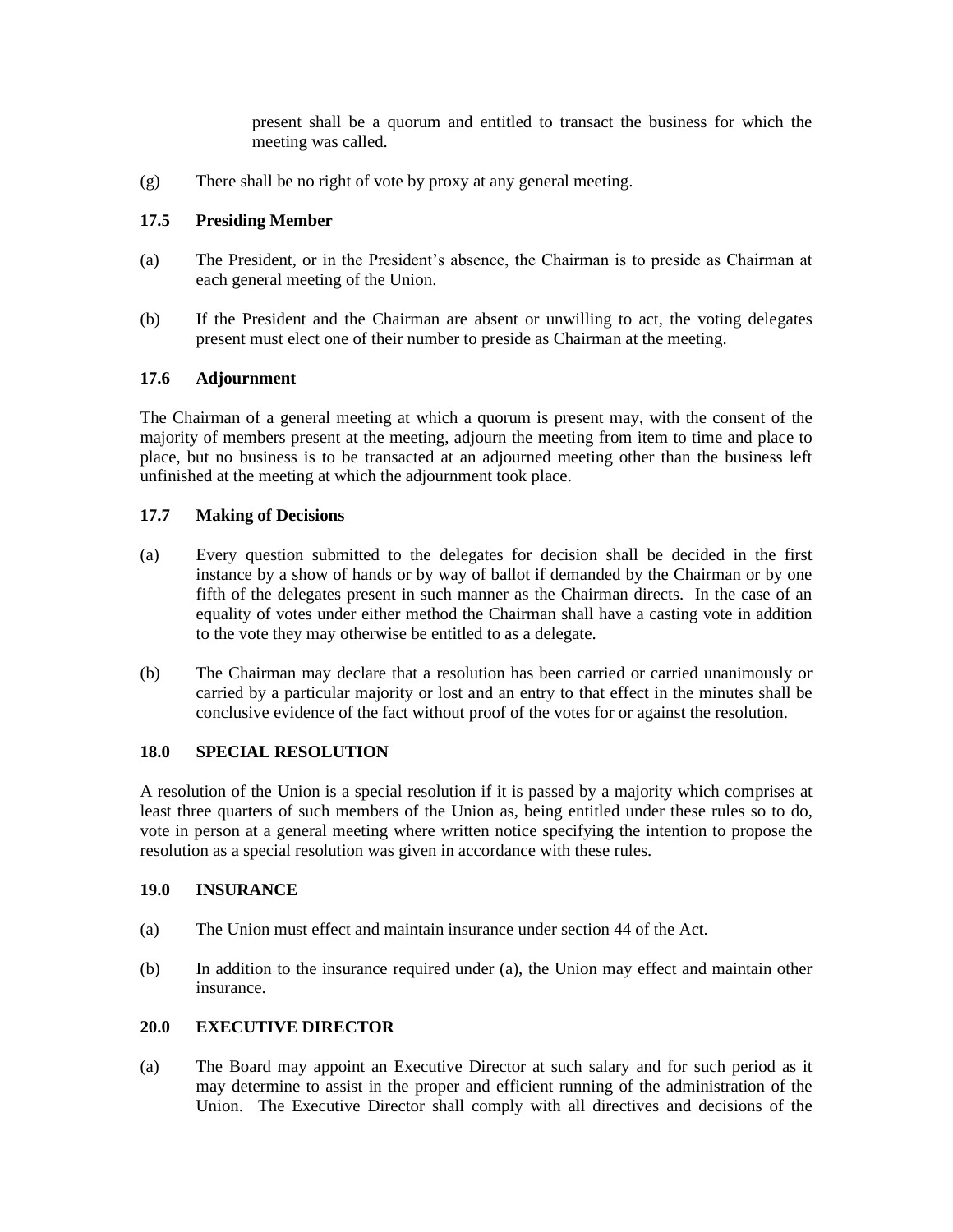Board and of the Union in general meeting and will at all times comply with his obligations under these objects and rules.

(b) The Executive Director must keep in his custody or under his control all records, books and other documents relating to the Union.

#### **21.0 FUNDS MANAGEMENT**

- (a) Subject to any resolution passed by the Union in general meeting, the funds of the Union are to be used in pursuance of the objects of the Union in such manner as the Board determines.
- (b) All cheques, drafts, bills of exchange, promissory notes and other negotiable instruments must be signed by any 2 authorised members of the Board, or an authorised member of the Board, and one employee of the Union authorised to do so.

#### **22.0 INSPECTION OF THE BOOKS**

The records, books and other documents of the Union shall be open to inspection, free of charge, by a member of the Union at any reasonable hour.

#### **23.0 THE TREASURER - SOURCE OF FUNDS**

- (a) The funds of the Union shall be derived from such fees, charges, sponsorships, donations or payments as the Board determines;
- (b) The duties of the Treasurer shall be such as are determined by the Board of the Union in general but the Treasurer shall ensure that the Executive Director or nominee shall:
	- (i) Deposit all money received on account of the Union to the credit of the Union's bank account;
	- (ii) As soon as practicable after receiving any money, issue an appropriate receipt;
	- (iii) Punctually pay all accounts passed for payment by the Board.
- (c) The Treasurer shall be accountable for the:
	- (i) Accurate maintenance, overseeing the custody of, and carrying out an internal audit of the books of account of the Union;
	- (ii) Preparation and presentation of the annual income and expenditure budget for acceptance by the Board and monitor its compliance;
	- (iii) Prepare and present at the annual general meeting the statements and reports required to be prepared and presented pursuant to the Act.

#### **24.0 COMMON SEAL**

- (a) The common seal of the Union shall be kept in the custody of the Executive Director.
- (b) The common seal shall not be affixed to any instrument except by the authority of the Board. The affixing of the common seal shall be attested by the signatures either of 2 members of the Board or of 1 member of the Board and the Public Officer. The Public Officer shall be appointed from amongst the Board members, by the Board each year.